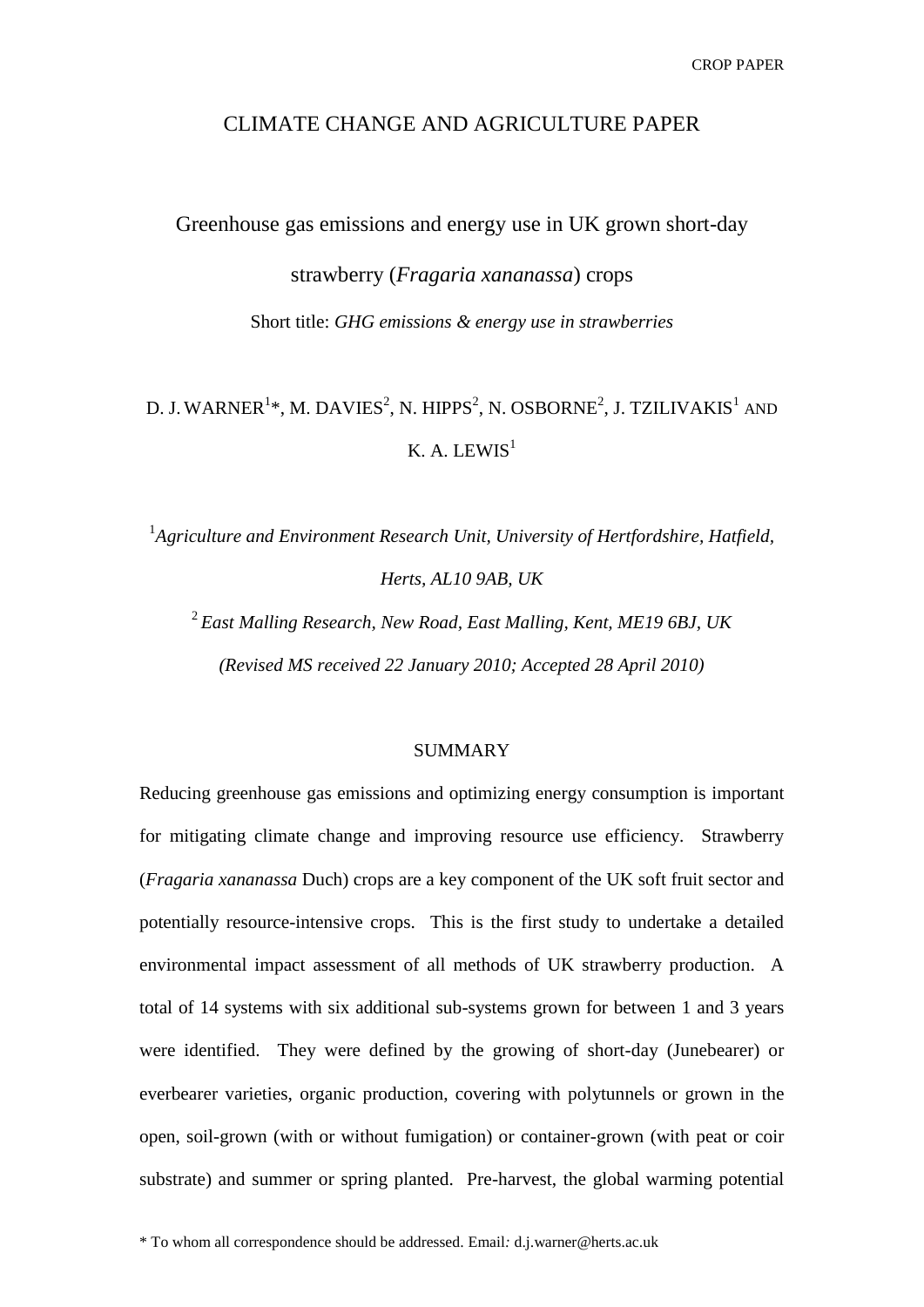varied between 1.5 and 10.3 t  $CO_2$  equiv/ha per crop or 0.13 and 1.14 t  $CO_2$ equiv/tonne of class 1 fruit. Key factors included use of tunnels, mulch and irrigation, sterilization of soil with fumigants, and use of peat substrate. Seasonal crops without covers grown where rotation of sufficient length reduced *Verticillium* (System 4) were the most efficient. System 4a (that did not use mulch) emitted  $0.13$  t  $CO<sub>2</sub>$  equiv/t of class 1 fruit. A second or third cropping year in soil grown systems prolonged the effect of mulch and soil fumigants. Greenhouse gases from System 4 (with mulch) averaged  $0.30$  t CO<sub>2</sub> equiv/t of class 1 fruit after 3 years of cropping compared to  $0.63$ and  $0.36$  t CO<sub>2</sub> equiv/t after 1 and 2 years respectively.

### INTRODUCTION

Strawberries (*Fragaria xananassa* Duch) are an important component of the UK soft fruit sector. The value of UK strawberry production has risen from £94 million in 2002 to £213 million n 2008 (Department for Environment, Food and Rural Affairs (DEFRA) Agricultural Statistics 2009a). Production in the UK is predominantly from 'short-day' (Junebearer) crops, harvested during June and July, of which the main cultivar is cvar Elsanta. Most UK growers extend the growing season by sequential planting of short-day crops and growing under covers (polytunnels). Production may also be extended beyond the main season with everbearer cultivars, plants able to flower at least twice per season (Hancock 1999), such as cvar Bolero and cvar Everest, which crop between August and September (Simpson *et al*. 2002).

Climate change, one cause of which is increased atmospheric concentration of greenhouse gases (GHG), is predicted to increase mean surface temperature and alter precipitation patterns (Jenkins *et al*. 2007; Murphy *et al*. 2009). The Kyoto Treaty of 1997 committed industrialized nations to reduce GHG emissions by 5.2 % below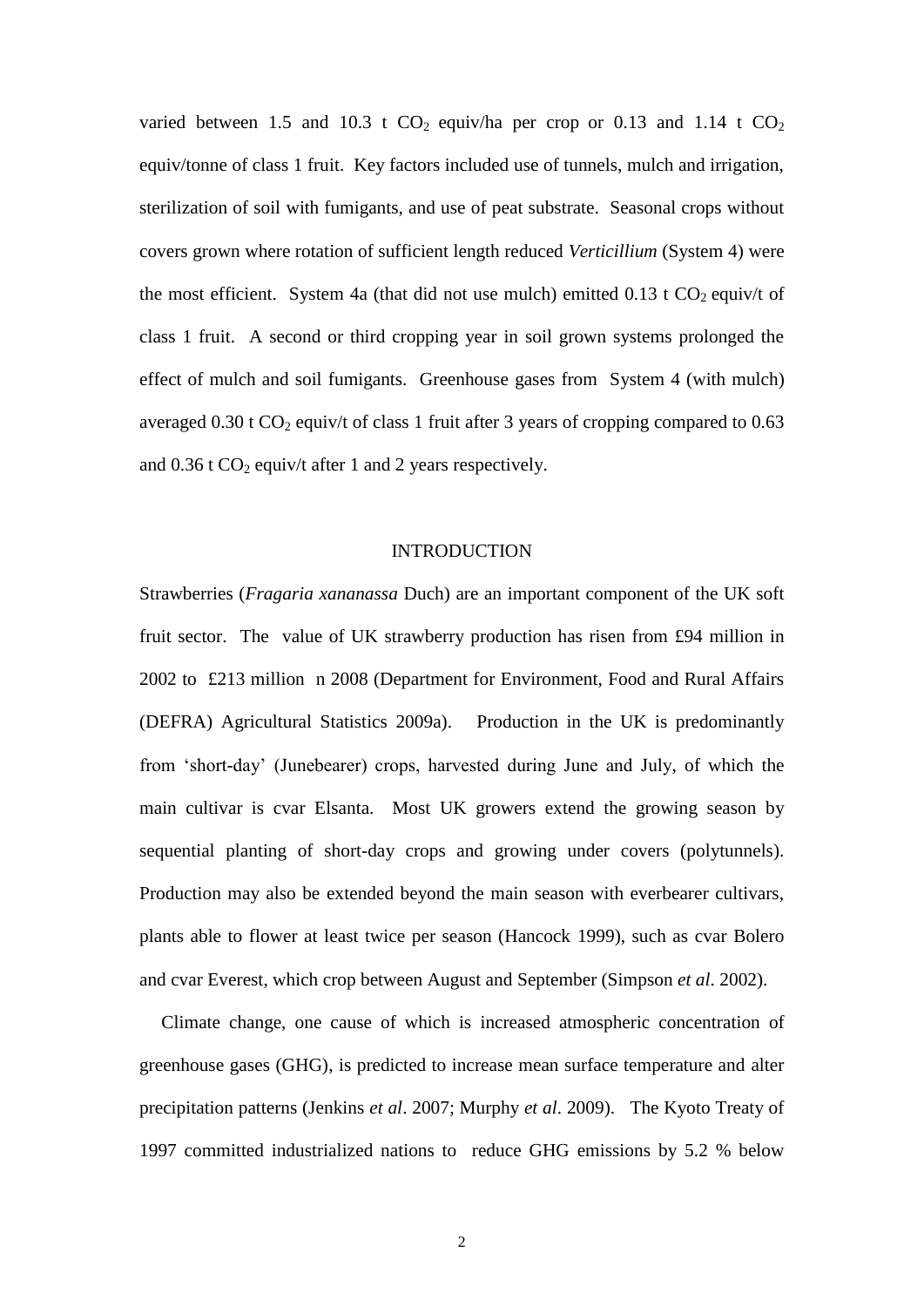their 1990 levels during the first commitment period (the Quantified Emission Limitation or Reduction Commitments (QELRC)) between 2008 and 2012 (DEFRA 2005). The UK Climate Change Act (2008) commits the UK to an 80 % reduction in GHG emissions compared to 1990 by the year 2050. Carbon dioxide  $(CO<sub>2</sub>)$  is one of six GHG covered by the Kyoto Protocol (IPCC 2006); others include nitrous oxide  $(N_2O)$ , methane  $(CH_4)$  hydrofluorocarbons (HFC), perfluorocarbons (PFC) and sulphur hexafluoride  $(SF_6)$ . Each GHG has a different potential to cause global warming but may be standardized on a single scale as  $CO<sub>2</sub>$  equivalent ( $CO<sub>2</sub>$  equiv), its global warming potential (GWP). The time elapsed affects the GWP of a GHG and in this case it has been calculated after 100 years (GWP<sub>100</sub>). Methane and N<sub>2</sub>O have a GWP of 25 and 298 respectively.

Detailed life cycle analyses (LCA) pre-farm gate of current UK arable, livestock and glasshouse horticultural production methods have been undertaken by a number of authors (Blanke & Burdick 2005; Edwards-Jones *et al*. 2008, 2009; Hülsbergen & Kalk 2001; Tzilivakis *et al*. 2005*a, b*; Williams *et al*. 2006; Milà i Canals *et al.* 2007). Assessments of crops produced overseas include Ligouri *et al*. (2009) and Maraseni *et al*. (2009). Foster *et al*. (2006) and Garnett (2006, 2007) have examined the entire supply chain.

Strawberries may be grown by several different methods; 14 primary systems were identified, nine of which used short-day varieties, with six additional sub-systems. The analysis focuses on short-day varieties since everbearer crops are grown concurrently as opposed to alternatively. The  $GWP_{100}$  and primary energy (PE, in giga-joules (GJ)) were quantified per hectare (ha) and per tonne (t) of class 1 fruit (berries that growers stated were suitable for sale fresh) for each system. It is the first study to undertake a detailed environmental impact assessment (EIA) of all methods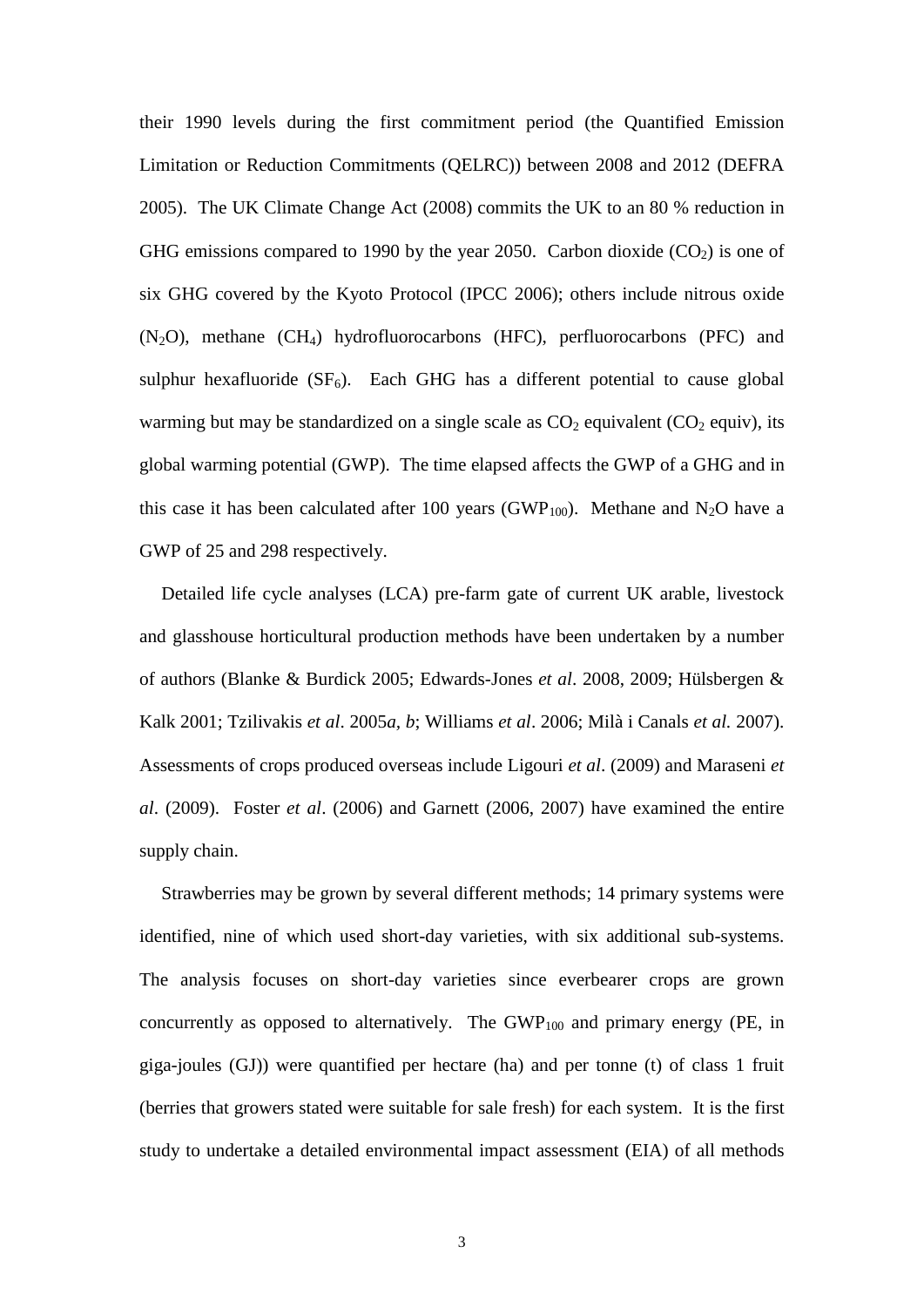of UK strawberry crop production. The results are discussed with respect to minimizing two environmental burdens, GHG emissions and PE per unit area grown while maintaining yields to optimize efficiency per tonne of output.

#### MATERIALS AND METHODS

#### *Description of scenarios*

A questionnaire devised by East Malling Research (EMR) obtained detailed management descriptions from 20 individual farm enterprises of the strawberry growing methods used on that farm (Table 1). The interviewees were either existing EMR contacts or introduced via the suppliers K. G. Fruits Ltd and Berriworld Ltd. They included several of the major English strawberry producers and enterprises were situated within the three main strawberry growing regions of England. Each management description included information on crop protection and fertilizer (product, rate and timing), cultivations (type, timing and depth), water volume, if covered with a polytunnel, type of growing media and typical yield of class 1 fruit/ha. A system was not representative of an individual farm enterprise but was defined by the following variables: use of short-day (Junebearer) or everbearer varieties, conventional or organic production, covered with polytunnels or grown in the open, soil-grown (with or without fumigation) or container-grown (with peat or coir substrate) and summer or spring planted. Most systems cropped for 1 or 2 years, systems 1, 2 and 4 cropped for up to 3 years. Individual farm enterprises often used more than one system of production to enable sequential planting of crops.

Three geographic locations were chosen from key strawberry growing areas, the spatial boundaries of which were defined using the Nomenclature of Units for Territorial Statistics (NUTS) level 1 (Government Office Regions) (DEFRA 2009a).

4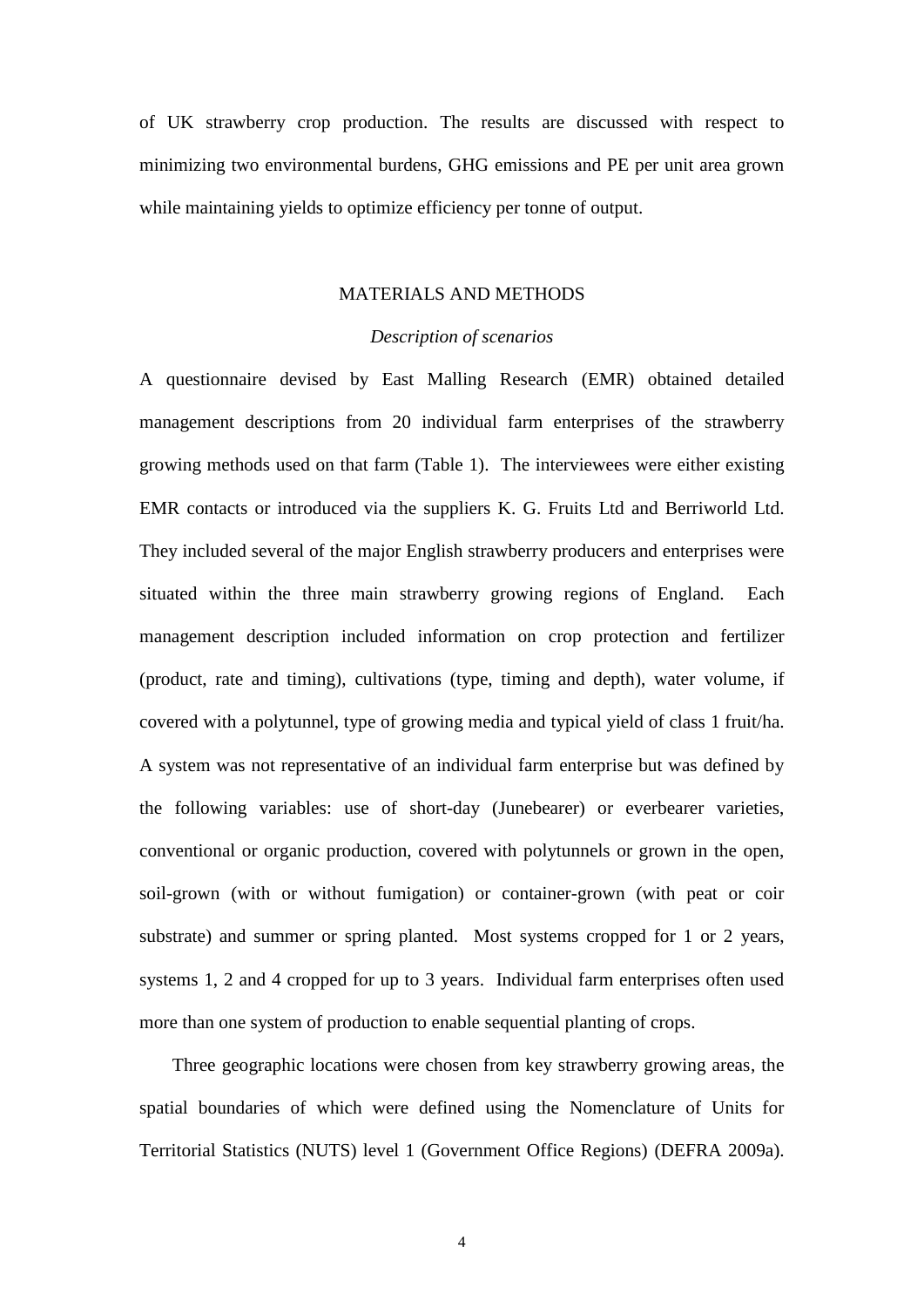It included the South-East (1006 ha) represented by Kent (0.59 of the production within the South East region), the East of England (602 ha) represented by Norfolk (0.55 of the East of England production) and the West Midlands (512 ha) represented by Herefordshire (0.62 of the West Midlands production). Production occurred on a range of soil types (sand, sandy clay loam (to represent loam soils) and clay) and within areas that receive different quantities of rainfall annually (low,  $<600$  mm per annum; moderate,  $<600 - 700$  mm; and high,  $>700$  mm).

#### *Global warming potential<sup>100</sup> and primary energy*

System boundaries accounted for upstream indirect (Scope 3) emissions of all products used on the farm. The analysis was conducted up to and including controlled atmosphere (CA) storage post-harvest. In 2008 the British Standards Institute (BSI) introduced the Publicly Available Specification (PAS 2050) (BSI 2008) as a standardized method for calculating the carbon footprint of a commodity. The present study was undertaken before its publication and instead follows ISO 14044:2006 LCA protocols (ISO 2006). Emissions from fuel consumption have been derived from the Carbon Trust (2004) and Choudrie *et al*. (2008) and include the following:

- 1. Manufacture of crop protection chemicals, fertilizers, polyethylene and galvanized steel for tunnels and mulch (including packaging and transport to the farm). Materials such as low density polyethylene (LDPE) tunnel covers whose lifetime is longer than one season were calculated on a per year basis.
- 2. Execution of field operations to account for type and working width of machine, speed, operating depth and soil type.
- 3. Manufacture of machinery and its maintenance based on estimates of operating lifetimes and depreciation.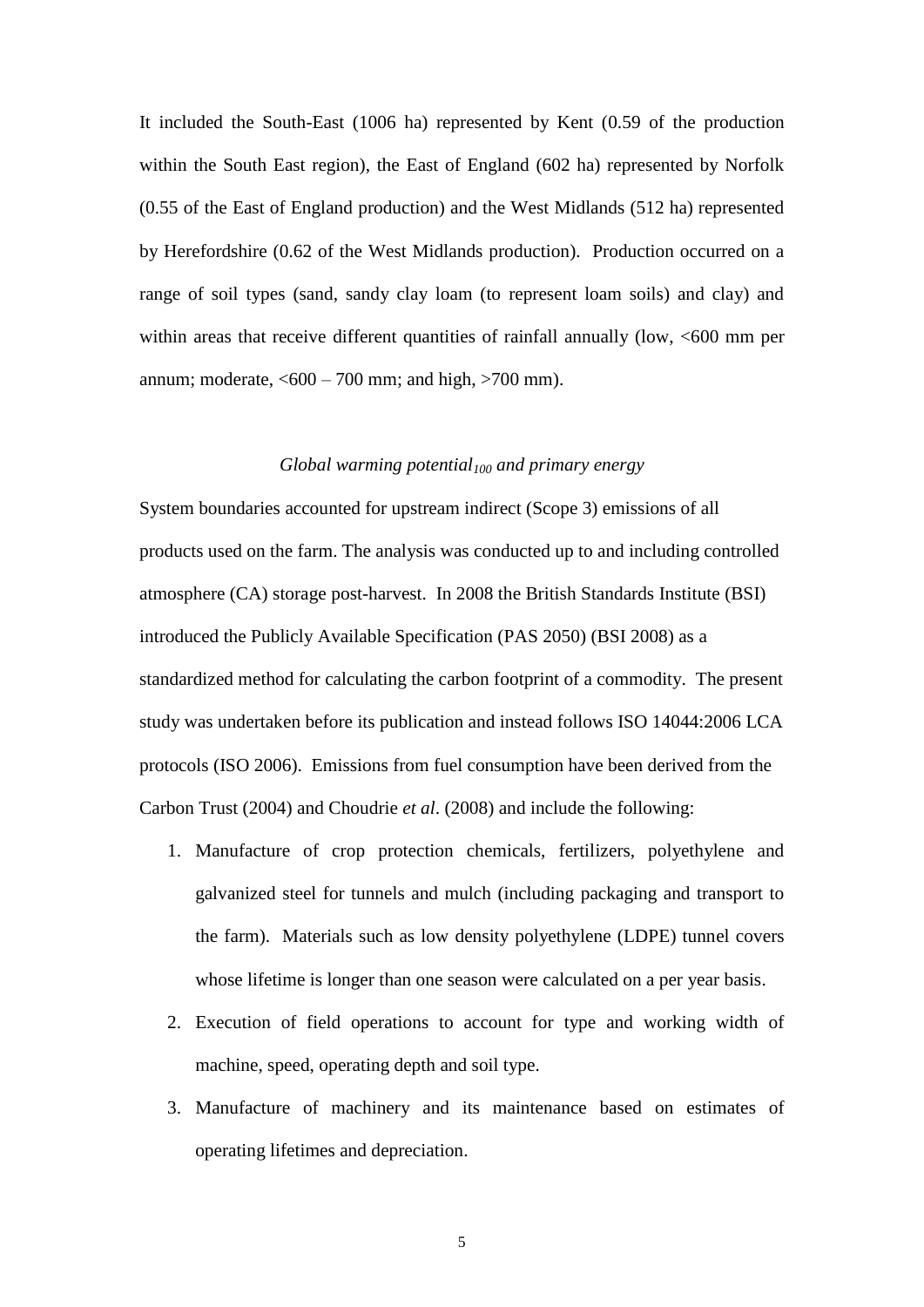Where only PE was available (for example pesticide manufacture), GHG emissions have been calculated per MJ from the proportion of the given type of fuel used multiplied by the  $CO<sub>2</sub>$  equiv/MJ of that fuel. This calculation was done for each component fuel and then summed.

### *Crop protection*

The product, rate and timing of application for each system were provided by EMR, S. Raffle (formerly of ADAS) and the grower interviews (Tables 2 & 3). Since completion of the present study, review of EC Directive 91/414 has excluded paraquat (a component of the herbicide PDQ) from Annex 1 and it is now no longer approved for use in the UK. Chloropicrin has been voluntarily withdrawn (withdrawal date December 2010) although it may be used until December 2011. The PE to manufacture each pesticide has been calculated where possible by active ingredient (Pimentel 1980; Green 1987) or an active ingredient (ai) from the same pesticide class (Tzilivakis *et al*. 2005*a*, *b*). Where PE data representative of a particular class was not available, the mean of herbicides, fungicides or insecticides was used. Primary energy consumption during pesticide manufacture was between 67 MJ/kg ai (halogenated hydrocarbons) and 460 MJ/kg ai (paraquat) (Pimentel 1980; Green 1987) excluding packaging, storage and transport equivalent to an additional 23 MJ/kg ai (Hülsbergen & Kalk 2001). The GHG emissions were calculated per MJ in the following proportions: 0.40 electricity, 0.22 natural gas, 0.05 fuel oil and 0.33 naptha (Green 1987). Application by spraying used 1.7 litres/ha of diesel with a further 29 MJ/ha to account for machinery depreciation (Hülsbergen & Kalk 2001). Diesel released 39.6 MJ/l including extraction and transport (Hülsbergen & Kalk 2001). Where products were tank mixed they have been calculated as one spray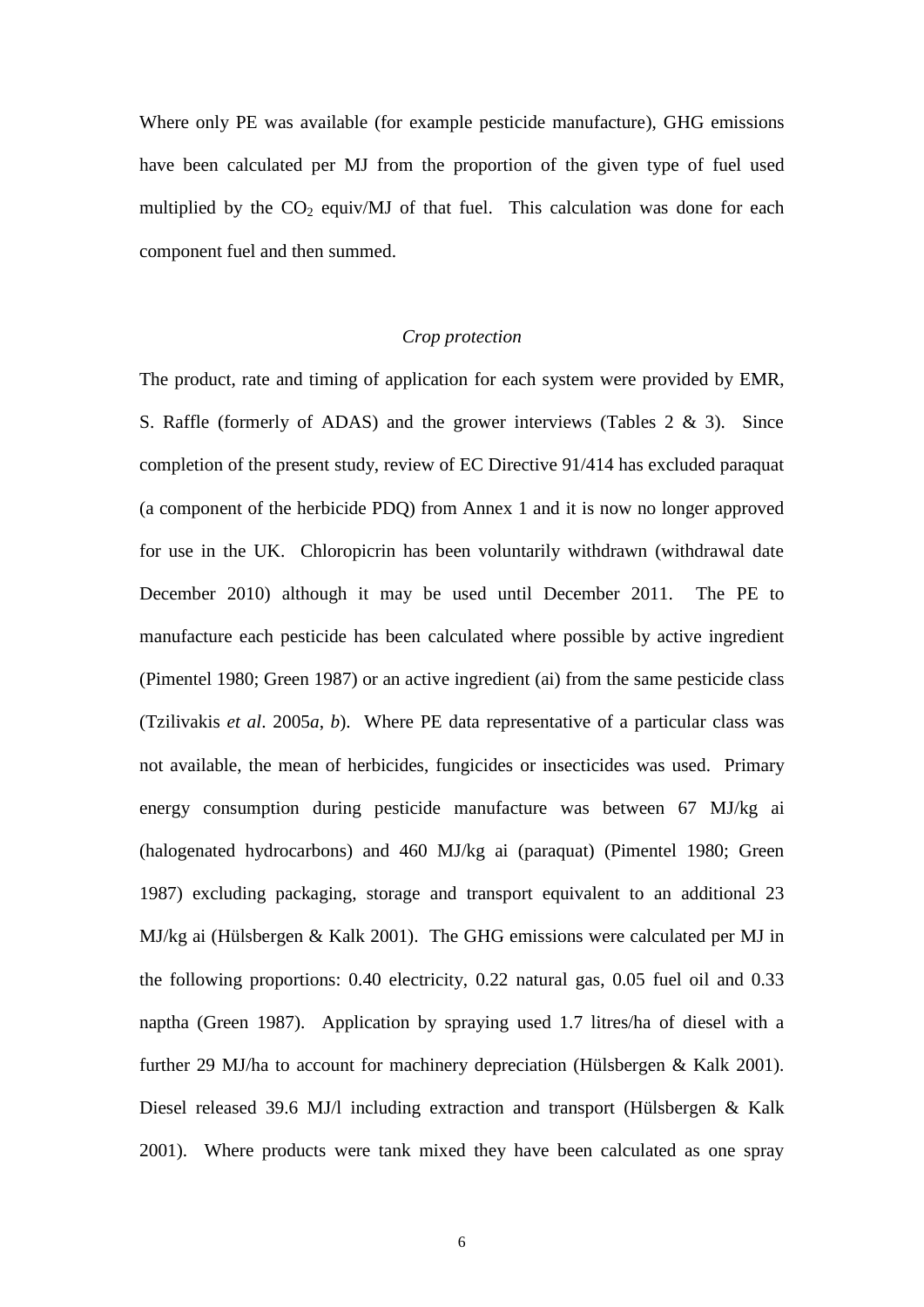operation. Chloropicrin, applied at a rate of 200–400 litres/ha (The Assured Produce Scheme 2009), was used as a fumigant and a mean application rate of 300 litres/ha has been assumed.

#### *Cultivations*

Soil-grown systems were sub-soiled (350 mm), ploughed (200 mm) and lightly cultivated (50 mm) before bed formation. Crops grown in containers on tables had no soil tillage operations. Where containers were placed on beds the beds were ploughed and lightly cultivated only. The PE consumed as a result of ploughing and sub-soiling operations on various soil types were derived from regression equations described in Kalk & Hülsbergen (1999), other operations from Hunt (1995) and Donaldson *et al*. (1994) (Table 4). Bed formation and laying mulch cultivated 0.625 ha per ha of crop (1.0 m and 0.6 m per bed and alley, respectively). Indirect PE of 143 MJ/ha to include manufacture and maintenance of machinery (Hülsbergen & Kalk 2001) was used.

### *Nutrition*

Crop nutrition is summarized in Table 5. A base dressing of phosphorous (P) and potassium (K) was applied to soil-grown crops in response to soil testing (MAFF 2000). Additional nutrients including nitrogen (N) were applied through the irrigation system during the summer in response to leaf analyses. The chemical composition, GHG emissions and PE during manufacture of each fertilizer product are given in Table 6. The most modern ammonium nitrate fertilizer manufacturing plants have an accumulated production cost of 30.5 MJ kg/N (Jenssen & Kongshaug 2003; Brentrup & Pallière 2008). The present day 'average Europe' value (38.7 MJ/kg N) used in the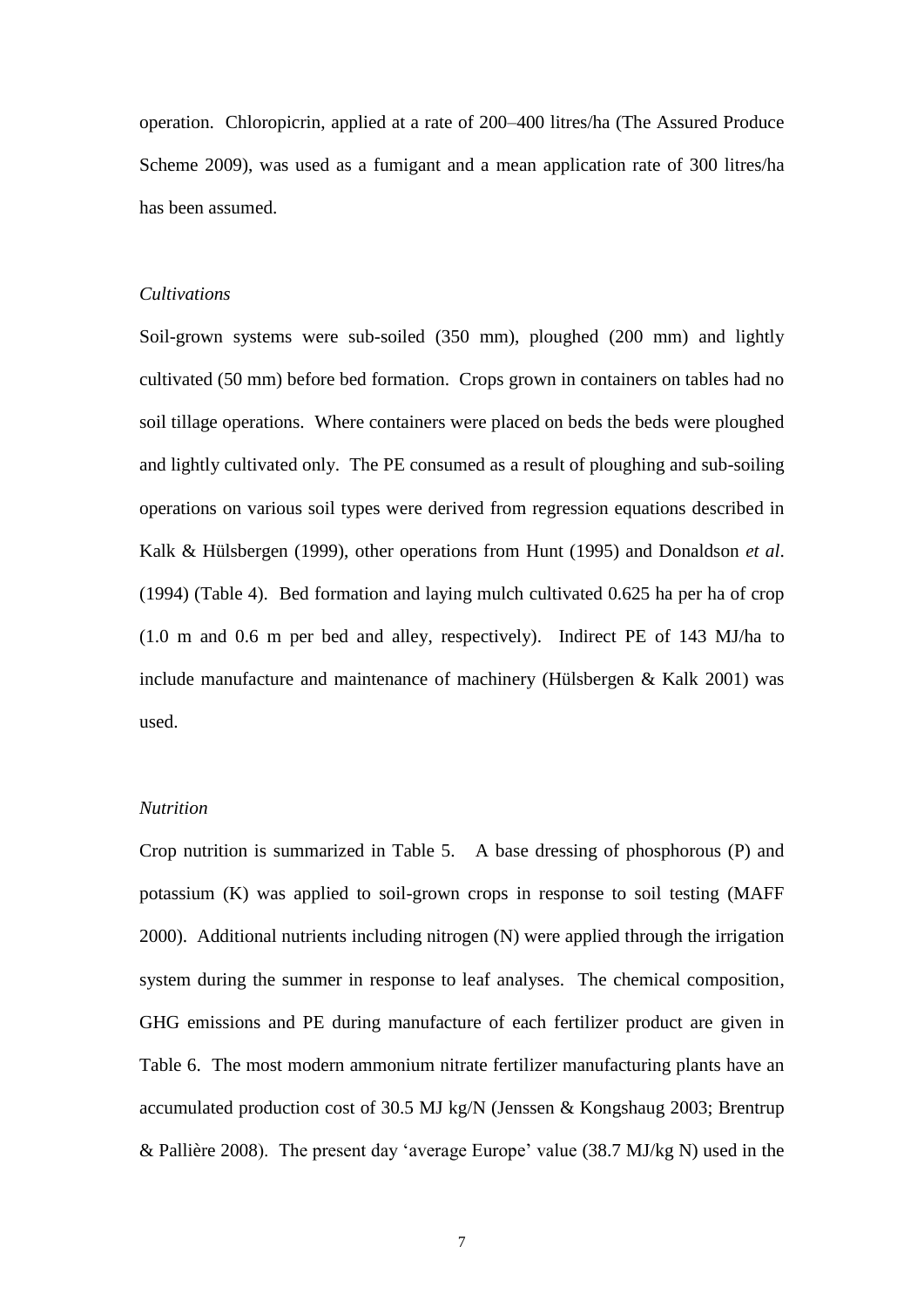current study incorporates production from older plants. Diesel consumption (l/ha) during application has been derived from regression equations (Kalk & Hülsbergen 1999) plus 28 MJ/ha to account for machinery depreciation (Hülsbergen & Kalk 2001). Farmyard manure (FYM) was assumed to be a by-product whose production incurred no energy cost to the strawberry crop (it was attributed to the livestock system from which it was generated). Its application used 20.8 litres/ha directly, 813 MJ/ha indirectly (Hülsbergen & Kalk 2001), 0.5 litres/t diesel to load (Dalgaard *et al*. 2001) and a mean 2.2 MJ/t/km to transport (Fealy & Schrőder 2008) over an estimated 10 km.

# *Crop culture*

A 0.05 mm thick polyethylene mulch 1.4 m wide was used to cover the beds of the soil-grown crops before planting in both fumigated and non-fumigated crops. The low density polyethylene (LDPE) used for tunnel covers, mulch and container bags required 78 MJ/kg and emitted  $0.0019$  t CO<sub>2</sub> equiv/kg (mean for European polyethylene production) during its manufacture (Bousted 2003). The PE includes the feedstock; however the feedstock carbon (C) is not emitted until disposed of permanently. This will either be immediately as  $CO<sub>2</sub>$  if burnt or gradually as  $CO<sub>2</sub>$  and CH<sup>4</sup> during biodegradation within a landfill (Eggels 2001). Since the Waste Management (England and Wales) Regulations 2006: Statutory Instrument (SI) 2006/937 prohibits on-farm burial or burning, disposal of the LDPE was assumed to be via landfill. An estimated 0.05 of polyethylene decomposes after 100 years, releasing 101 kg  $CO_2/t$  and 14 kg CH<sub>4</sub>/t plus 2.7 kg  $CO_2/t$  from fuel consumed during processing (Eggels 2001). Fuel consumption during transport was estimated as an additional 0.086 kg  $CO_2$  equiv/t/km (DEFRA 2009b) for two journeys of 133 km, the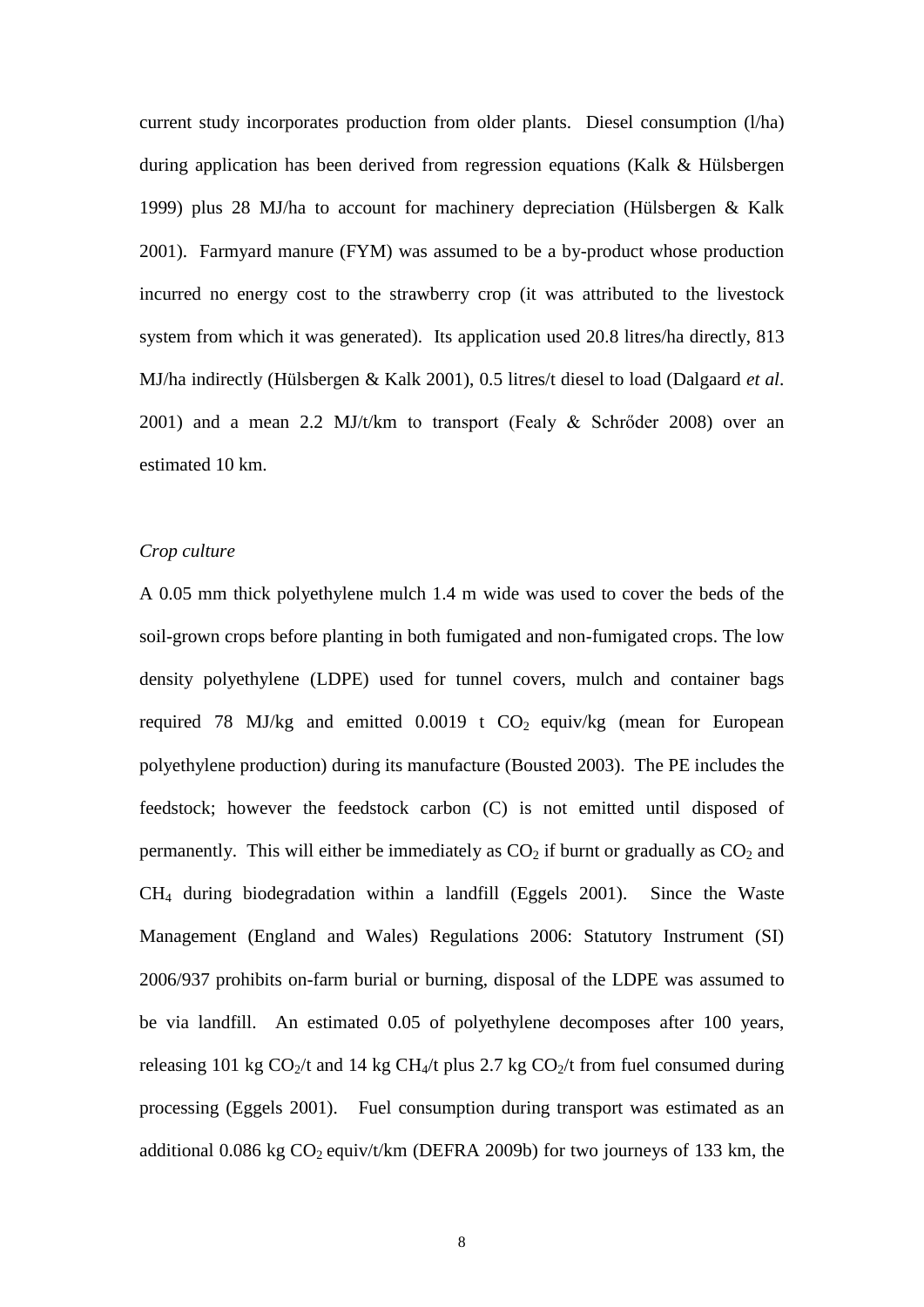average haulage distance by road for 'miscellaneous manufactured goods' in the UK (National Statistics 2009) by a 38 t gross weight truck. The mulch lasted for the lifetime of the crop (1–3 years).

Polytunnel dimensions were supplied by Haygrove Ltd. The hoops and legs consisted of galvanized steel tube manufactured from a combination of primary and secondary steel (UK mix, 24.4 MJ/kg) plus 7.5 MJ/kg for galvanizing (Hammond  $\&$ Jones 2008). The LDPE cover was attached by nylon rope (120 MJ/kg; Bousted 2000) with a 10-year lifespan.

The container systems used up to 6200 growbags/ha (grower interviews) with an average lifespan of 2 years. The  $GWP_{100}$  and PE associated with their manufacture were calculated on an annual as opposed to a per crop basis. Tables were constructed from scrap or were 'second hand' and not reprocessed specifically for the purpose; 0.5 of the original 24.4 MJ/kg has been estimated for their manufacture. A high density polyethylene (HDPE) trough (926 kg/m<sup>3</sup>, 77 MJ/kg; Bousted 2003) was situated below the bags to act as support and trap drainage water.

Irrigation of soil-grown crops used a double line of T-tape (lifespan 3 years), while table-grown crops used a permanent pipe (lifespan 10 years). Irrigation water was applied for 154 days (grower interviews) and 0.5 h/day (EMR, personal communication) (Table 1). It is acknowledged that some growers may irrigate for longer periods each day but this data was not available from the interviews. An estimated 52 MJ/mm/ha (Dalgaard *et al*. 2001) was consumed as diesel.

#### *Post-harvest operations*

Punnets were manufactured from HDPE. Strawberries were chilled then stored in a CA for 12 h before despatch to the retail outlet. Energy consumption was based on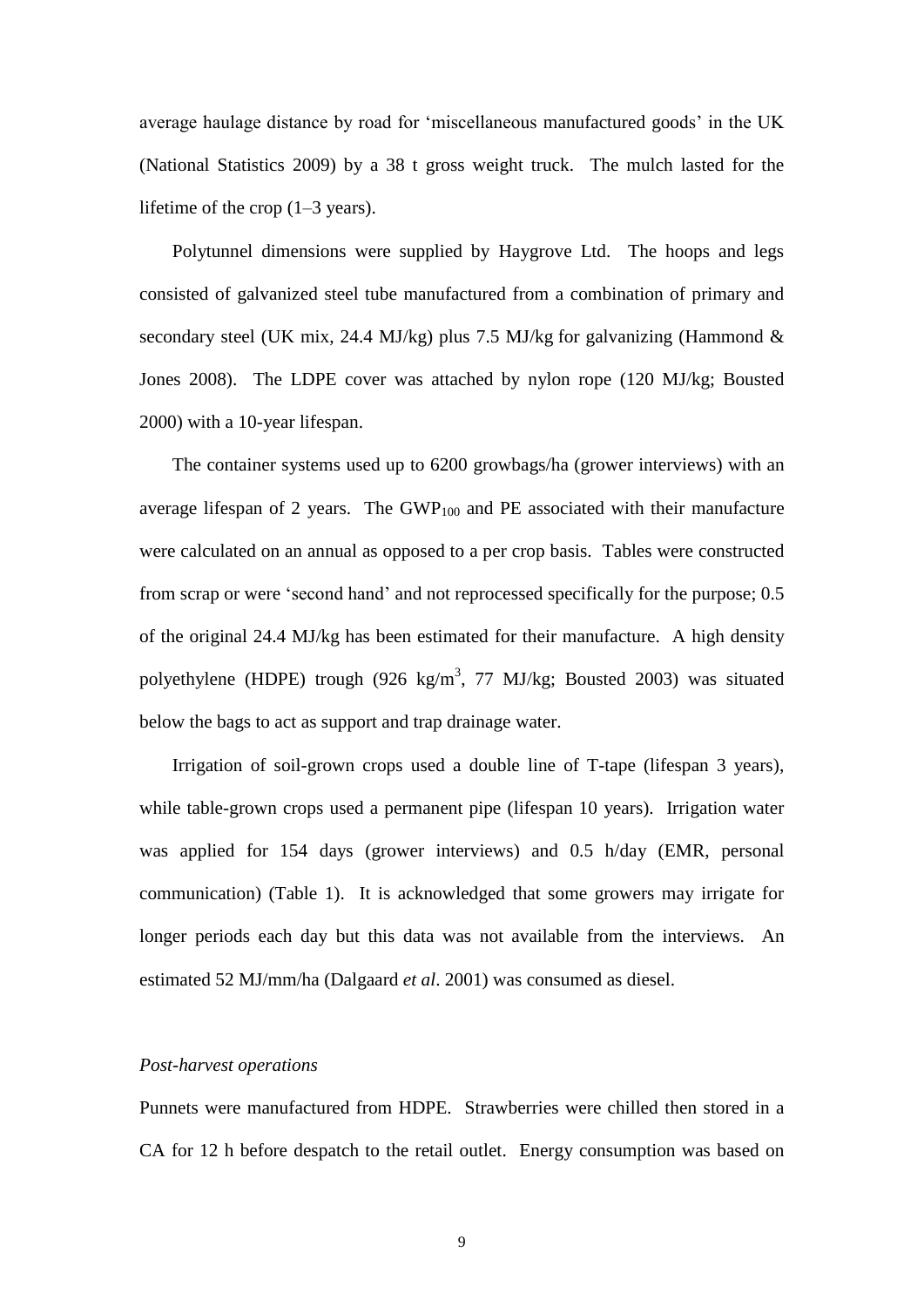descriptions given in Mila i Canals *et al.* (2007). Transportation from packhouse to retail outlet was calculated for 114 km (average haulage distance by road for 'agricultural produce' in the UK (National Statistics 2009)) by a 38 t gross weight truck.

#### *Emissions from soil*

Two environments exist within a strawberry crop: (1) an area of exposed soil between the crop rows (the alleys, 0.38 of the area), which in most systems does not receive any further N; and (2) the soil beneath the mulch in which the strawberry plants root and to which N is applied in most systems via trickle irrigation during the late spring and summer months only. Two mechanisms are responsible for most of the  $N_2O$ emissions from soils: microbial nitrification and denitrification (Machefert *et al*. 2002). A proportion of N within nitrate leachate  $(NO<sub>3</sub>)$  and volatilized ammonia (NH3) may also be emitted as N2O (Williams *et al*. 2006; Choudrie *et al*. 2008).

In the alleys, the N balance model SUNDIAL (Smith *et al*. 1996) was used to simulate the quantity of N that is nitrified, denitrified and leached for a fallow soil without the application of N as a base dressing. The model calculates weekly inputs and outputs of N and an overall N balance which was adjusted to 0.38 ha, except when no mulch was present. The organic crops to which FYM was applied received the equivalent of 40 t/ha FYM within the alleys. The fraction of total N nitrified and denitrified that formed N<sub>2</sub>O-N was 0.0125 and 0.035 respectively (de Vries *et al.*) 2003). The proportion of N leached as  $NO<sub>3</sub>$ -N that subsequently formed N<sub>2</sub>O-N equalled 0.00075 (Choudrie *et al*. 2008) Where a polytunnel was present and prevented rainfall from reaching the soil, the proportion of water-filled pore space (WFPS) within the alleys was estimated to be below 0.55, such that emissions were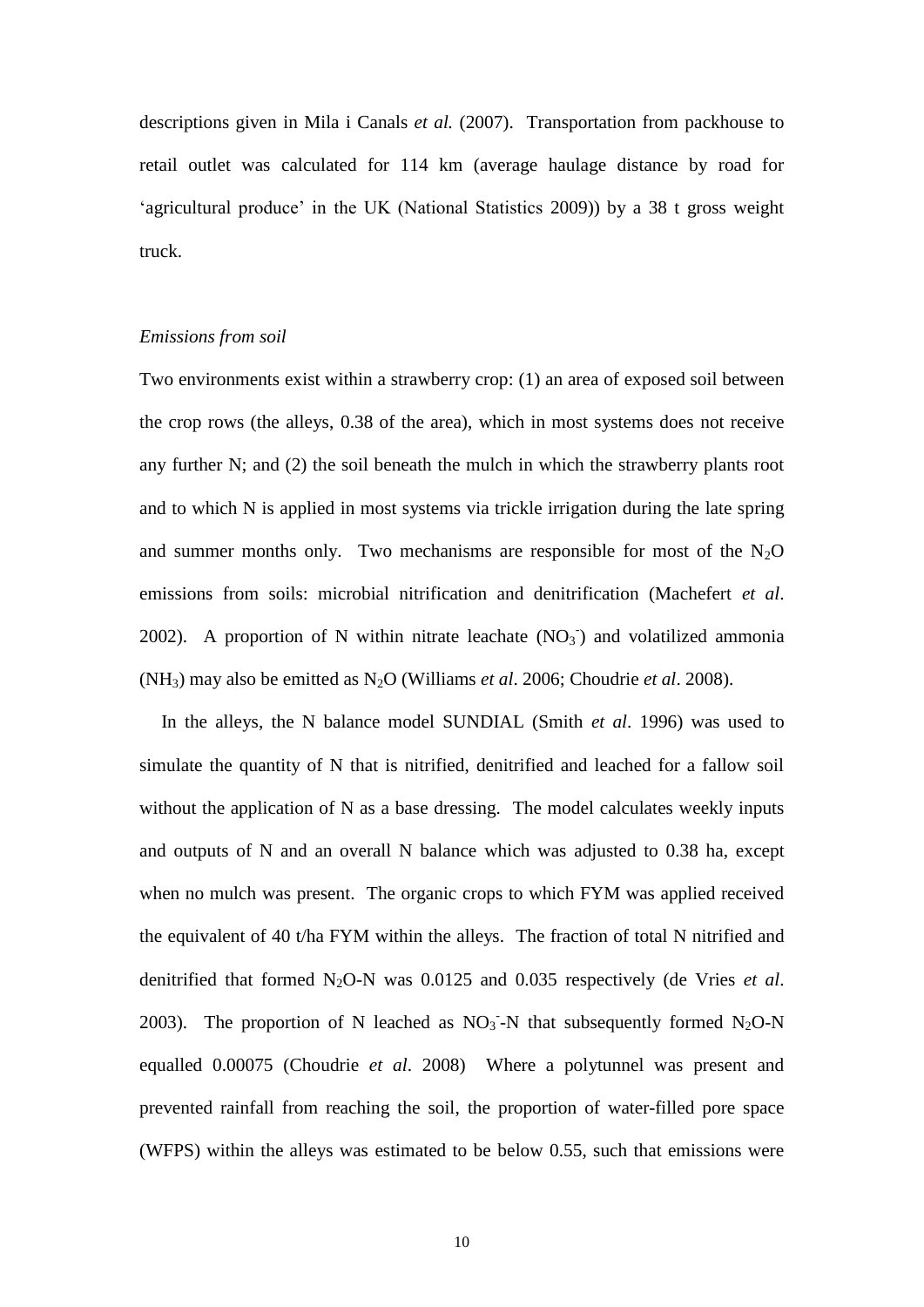predominantly from nitrification (Machefert *et al.* 2002). The NH<sub>3</sub> volatilized due to application of FYM, assumed to be incorporated within 6–12 h, was quantified with MANNER (Chambers *et al.* 1999). A mean 0.01 formed N<sub>2</sub>O-N (Choudrie *et al.* 2008). The widths of bags used in the container-grown systems were smaller than the mulch and the area occupied by the alleys adjusted accordingly.

The second environment within the crop is beneath LDPE mulch (0.62 of the area). Rainwater does not tend to penetrate the mulch (EMR personal communication) so its movement through the soil profile was assumed to be negligible. The WFPS is likely to be classed as low to intermediate (a proportion of  $< 0.55$  WFPS) and so favour nitrification (Machefert *et al*. 2002). During the late spring and summer (for 154 days) the soil beneath the mulch within the root zone is irrigated to field capacity (D. Simpson, personal communication), to a proportion of *c*. 0.60 WFPS for most soils (Davidson & Schimel 1996). Water sensors may be used to control irrigation such that field capacity within these areas is not exceeded. At a WFPS of 0.60 there is potential for both nitrification and denitrification to occur (Machefert *et al*. 2002) but this is at the lower range for denitrification and considered by Skopp *et al*. (1990) to be optimal conditions for aerobic processes (nitrification). Emission of  $N_2O$  beneath the mulch was estimated using the modelled nitrification values for within the alleys and adjusted to 0.62 ha.

Peat extraction in Great Britain and Northern Ireland for horticultural use is estimated to cause a mean loss of 49.9 kg C/m<sup>3</sup> extracted (Choudrie *et al.* 2008). This represents the sum of 'on-site' emissions (from the peatland in response to extraction) and 'off-site' emissions (from the extracted peat used in growbags). In peat container systems, each 1 m long bag contained 5 litres  $(0.005 \text{ m}^3)$  of dry peat, the equivalent of  $31 \text{ m}^3$ /ha crop.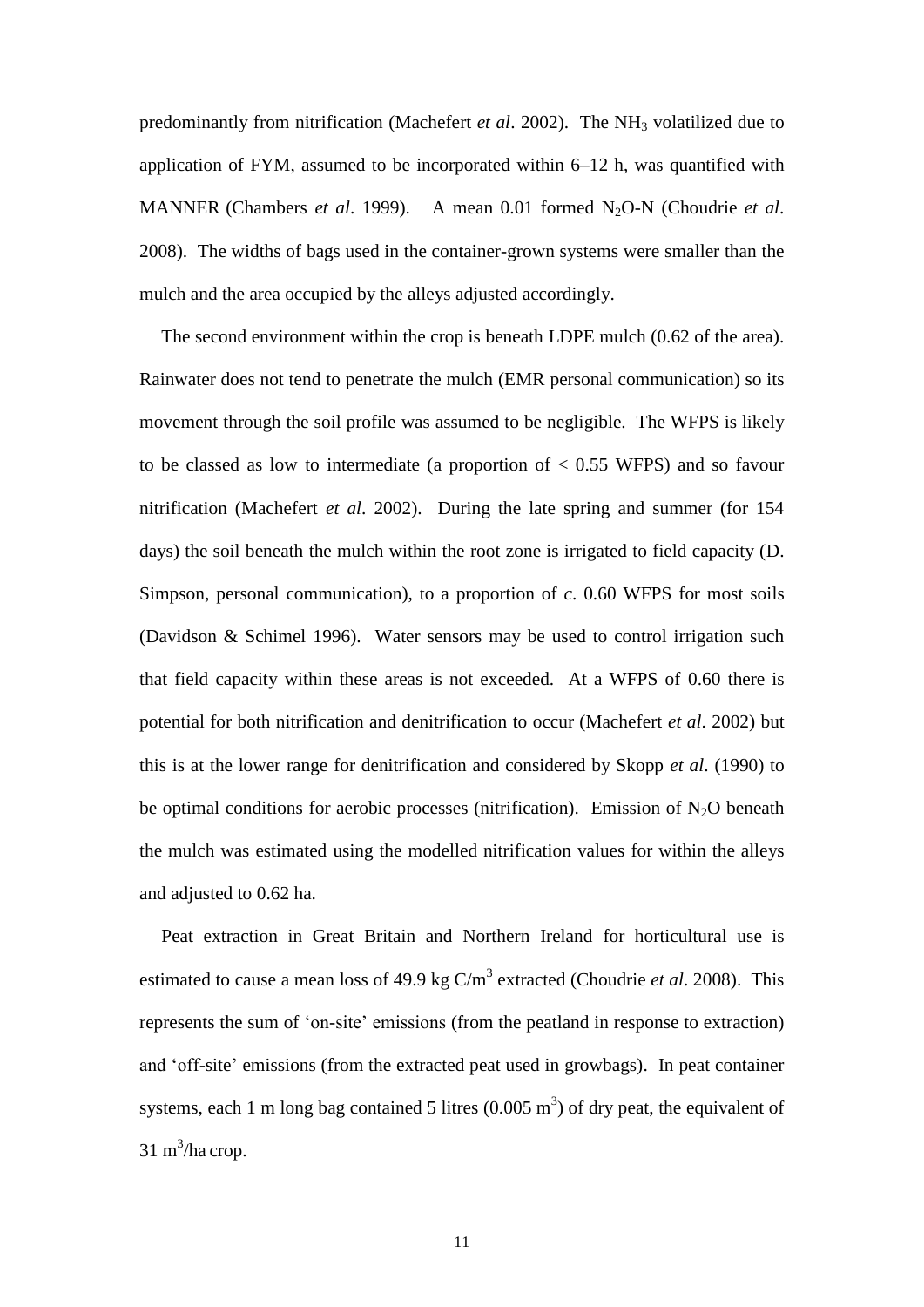#### RESULTS

#### *Crop protection*

Fumigated second year crops without covers had the largest PE and  $GWP_{100}$ associated with crop protection. Chloropicrin (1.66 kg/l bulk density (Green *et al*. 2009)) persists for the lifetime of the crop. The total PE for an assumed 300 litres/ha application decreased from 45.9 to the equivalent of 22.9 and 15.2 GJ/ha per crop respectively for 1, 2 and 3 cropping years. Over-wintering of strawberry crops (maincrops) necessitates treatment of crown rot during the spring and additional herbicide treatments in the autumn and winter. Covering a crop with a polytunnel reduces incidence of *Botrytis* and number of fungicide sprays.

# *Nutrition*

The crop N requirement was determined by type of growing media (soil grown and type, peat or coir) (Table 5). Container-grown crops with coir (system 9) received the largest dose of N, followed by systems that used peat (system 7 and 8). Field-grown strawberry crops have a relatively low N demand (MAFF 2000). Nitrate fertilizer releases N<sub>2</sub>O during manufacture (Jenssen & Kongshaug 2003) and GHG emissions are proportionally greater than the PE (Table 6). In total,  $0.57 \text{ t } CO_2$  equiv/ha or 4.3 GJ/ha were attributed to nutrition (inclusive of P and K) of each soil grown crop, 1.14 t CO<sub>2</sub> equiv/ha or 8.5 GJ/ha over 2 cropping years. Most growers applied mineral N through the irrigation system with no further PE necessary for product application. Loading, transport and application of 40 t/ha FYM emitted 0.38 t  $CO<sub>2</sub>$  equiv/ha and needed 5.7 GJ/ha but was distributed over the crop lifetime (2 cropping years).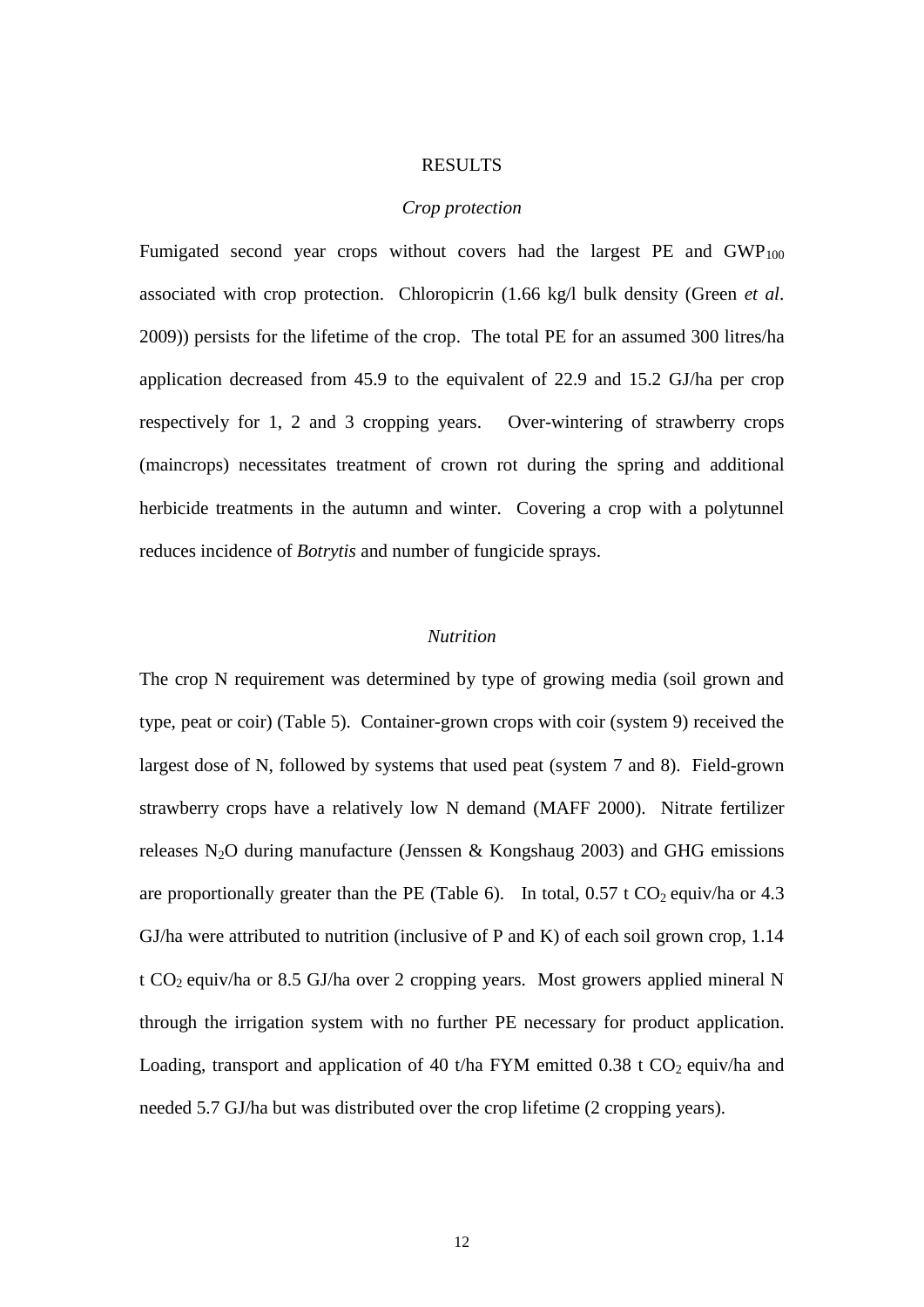#### *Cultivations*

The PE consumption for bed formation ranged from 2.4 GJ/ha for container crops on raised beds to 5.1 GJ/ha for soil-grown crops on clay. Deeper tillage operations on heavier soils consumed greatest quantity of fuel. Soil grown systems with raised beds were sub-soiled to improve rooting depth, whereas for those crops grown in containers tillage of the top soil layer to enable bed formation was sufficient. The bed remains until the crop is grubbed out therefore PE per crop decreased with each cropping year. For example, on clay soil PE was 5.1, 2.6 and 1.7 GJ/ha for 1-, 2- and 3-year crops, respectively, from ploughing the field before bed formation up to and including crop removal.

#### *Crop culture*

Use of plastics in many aspects of strawberry production contributes significantly to the GWP<sub>100</sub> and PE as highlighted in covered soil-grown crops that used both mulch and polytunnels. Mulch lasts for the lifetime of the crop, up to 3 years. The bags in container systems last for 2 years, but they may be re-used after the crop is removed (e.g. for two different crops of 1 year each). The equivalent PE to manufacture mulch is reduced with each additional year the crop is in the ground.

#### *Emission from soil*

Emissions of N<sub>2</sub>O from soil were estimated to range from  $1.1-1.8$  kg N<sub>2</sub>O-N/ha/year. A base dressing of N was not applied pre-planting but delivered gradually via irrigation. Residual N remaining in the alleys is vulnerable to loss but is determined in most systems by the previous crop and soil N supply (SNS) index. Application of FYM to the entire field in System 5 resulted in emissions of 2.9 kg  $N_2O-N/ha/year$ .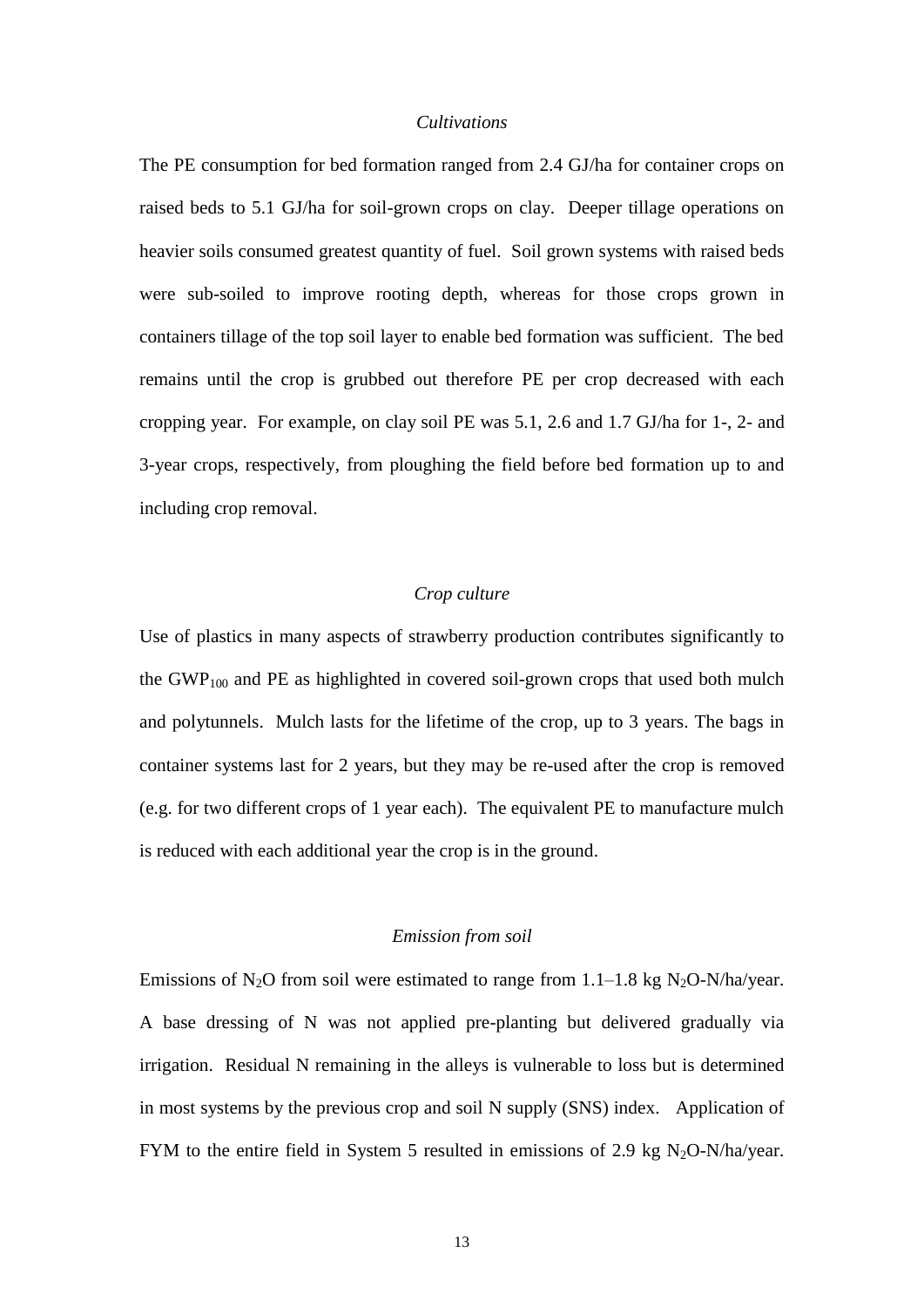System 4a (no crop  $1<sup>st</sup>$  year) was grown on a sandy soil, given a base dressing of mineral N fertilizer and did not use LDPE mulch. The first crop was grown over 2 years for which an estimated 3.0 kg  $N_2O-N/ha$  resulted in total.

*Global warming potential<sup>100</sup> and primary energy per ha and per tonne of class 1 fruit* Short-day strawberry varieties had a  $GWP<sub>100</sub>$  per ha pre-harvest of between 2.2 and 10.3 t  $CO_2$  equiv/ha per crop for 1 cropping year and a mean of 1.5 and 10.3 t  $CO_2$ equiv/ha per crop for 2 years. Systems were distinguished by use of peat substrate, soil fumigants, and materials such as polyethylene and galvanized steel for mulch for the tunnels. Other potentially significant emission sources included manufacture of nitrate fertilizer, applied in greater quantities to coir systems, and  $N_2O$  from soil in fallow alleys to which FYM had been applied. The  $GWP<sub>100</sub>$  pre-picking was smallest in systems not covered and not fumigated. Emissions were greatest from covered peat container grown systems (10.3 t  $CO<sub>2</sub>$  equiv/ha) to which the oxidation of C in peat (Choudrie *et al*. 2008) contributed significantly. Emissions were calculated on a per year basis for an average container life-span of 2 years and as such a reduction in the  $CO<sub>2</sub>$  equiv/crop did not occur during the second year of cropping in contrast to soil grown systems. Per tonne of class 1 fruit, the  $GWP<sub>100</sub>$  was smallest in System 4a (0.13 t CO<sub>2</sub> equiv/t) as a result of low emissions/ha (1.5 – 2.2 t CO<sub>2</sub> equiv) and a yield of 23.8 and 11.0 t/ha during the first and second year, respectively. The  $GWP<sub>100</sub>$  was also small in the summer-planted system 2 (fumigated and grown in the open) (0.22 t CO<sup>2</sup> equiv/t) high yielding during both years, 27.0 and 23.0 t/ha respectively (Figs 1*a*, *b*). Yields of 6.4, 13.5 and 13.5 t/ha during years 1–3 in System 4 meant relatively low mean emissions of  $0.30$  t  $CO<sub>2</sub>$  equiv/t after 3 years of cropping. Over 2 years the  $GWP<sub>100</sub>$  of the covered organic System 5 with FYM (0.37 t CO<sub>2</sub> equiv/t) was similar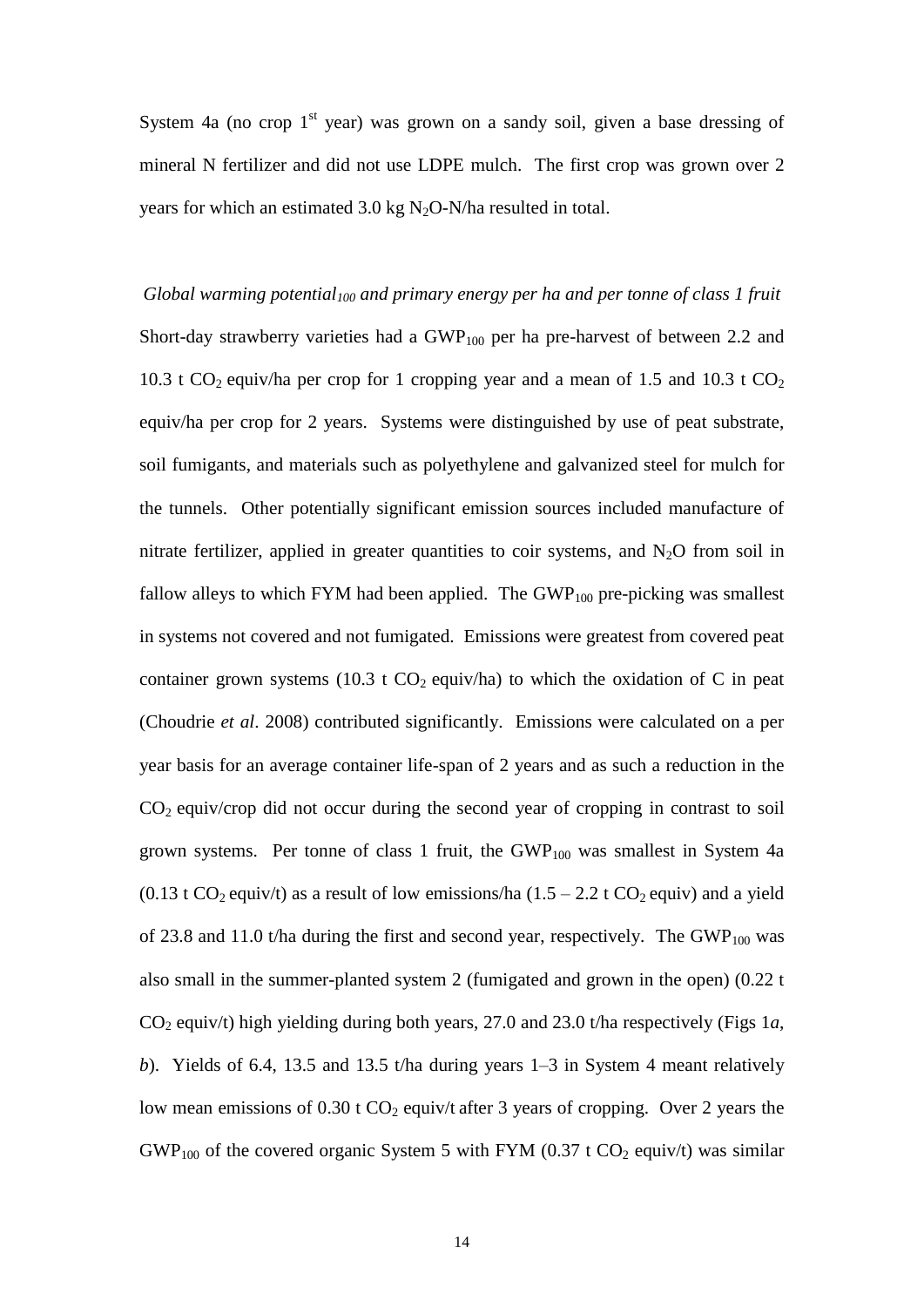to the covered and non-fumigated System 3 (0.36 t  $CO<sub>2</sub>$  equiv/t). The lower yielding non-covered peat container System 8 (7.1 and 11.2 t/ha) had the largest emissions of all the systems considered  $(1.14 \text{ t } CO<sub>2</sub>$  equiv/t).

Per crop the mean PE per ha (excluding post harvest operations) ranged from 15.8– 194.0 GJ/ha to one crop and 11.0–156.0 GJ/ha for two crops. The main constituents of PE overall was the manufacture of polyethylene for polytunnels, mulch, container bags and irrigation pipe, the manufacture of galvanized steel for tunnel supports, soil fumigants and fuel consumed by delivery of irrigation water. Systems that did not use covers or fumigants, such as System 4a (11.0–15.8 GJ/ha) and System 4 (42.9–65.2 GJ/ha), had the smallest input of PE/ha, while the summer-planted, covered and fumigated System 1 on clay soil had the largest, due to bed preparation on heavier soil and crop protection applied to an over-wintered as opposed to spring planted crop, in addition to covers and fumigants. Coir systems needed 136.8–158.6 GJ/ha, a significant factor being their demand for additional nutrients. Primary energy use per tonne of class 1 fruit ranged from 0.6–14.3 GJ/t and was greatly reduced in all soil grown systems when two or three crops were produced (Fig. 2). System 4a was the most energy efficient, followed by Systems 4 and 2 (summer planted) after 2 years.

#### **DISCUSSION**

Strawberries may be grown under a variety of different production methods within the UK. They include soil-grown (with or without fumigation), soil-grown under organic production and container-grown (with a peat or coir substrate). With the exception of the organic production systems, crops may be grown with or without cover by a polytunnel. The present report focuses on two environmental burdens, GHG emissions and PE consumption. The former ranged, pre-harvest, from  $1.5-10.3$  t  $CO<sub>2</sub>$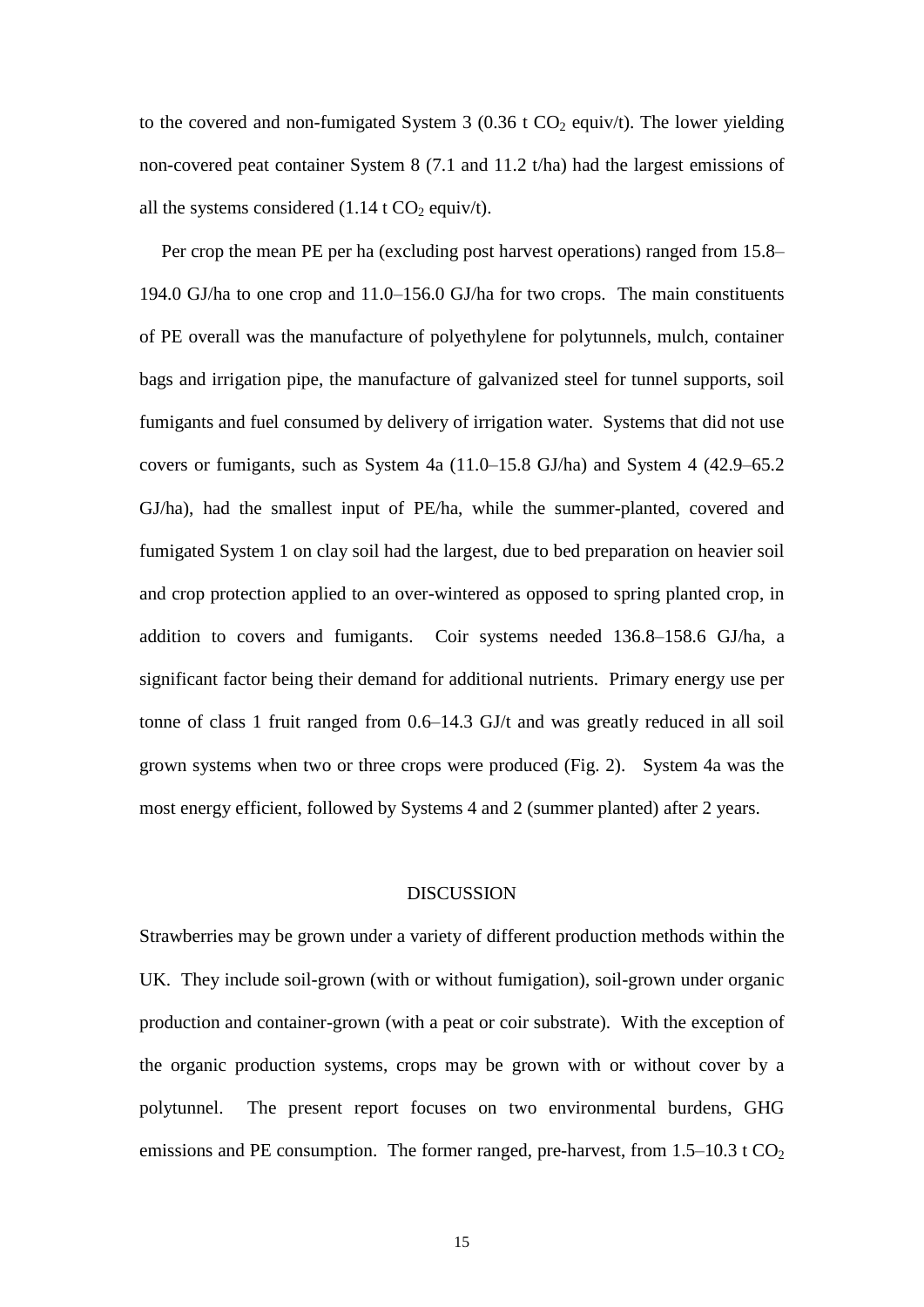equiv/ha/crop and the latter 11.0–194.0 GJ/ha/crop. For most systems this was significantly greater than crops such as sugar beet (15.7–25.9 GJ/ha, Tzilivakis *et al*. 2005*a*), winter wheat (10.1–23.3 GJ/ha, Hülsbergen & Kalk 2001) and winter oilseed rape (15.8 GJ/ha, Ingram *et al*. 2003), to which mineral N fertilizer manufacture has tended to make the greatest contribution. Soil-grown strawberry crops have a relatively low N requirement in comparison (MAFF 2000). Significant GHG emissions and / or use of PE resulted from the post-extraction use of peat substrate, the manufacture of soil fumigants, LDPE in polytunnel covers and mulch, galvanized steel for tunnel supports and fuel consumed during the delivery of irrigation water. The low input System 4a does not use any of these strategies and as such has  $GWP<sub>100</sub>$ and PE similar to that of arable crops, significantly less than all other systems considered.

System 4a was the only system that did not use a mulch to prevent weed growth but applied additional herbicides during the first year instead. The non-cropping of fruit during year 1 allowed the application of products with longer harvest intervals. The  $GWP<sub>100</sub>$  and PE associated with this herbicide programme were significantly less than for the manufacture of LDPE mulch. It was the only example on sandy soil and while effective on this soil type, crops grown on a clay soil may encounter greater weed populations and require additional herbicide treatments, illustrated in other row crops such as sugar beet (Tzilivakis *et al*. 2005*a*, *b*). The revision of EU Directive 91/414 involves withdrawal of selected herbicide active ingredients, which may alter the effectiveness of agrochemical weed management. An area of land that allows sufficient time between crops to prevent *Verticillium* is also necessary; however, in contrast to the fumigated systems, this system will not be vulnerable to the voluntary withdrawal of chloropicrin as part of Directive 91/414. All other systems used LDPE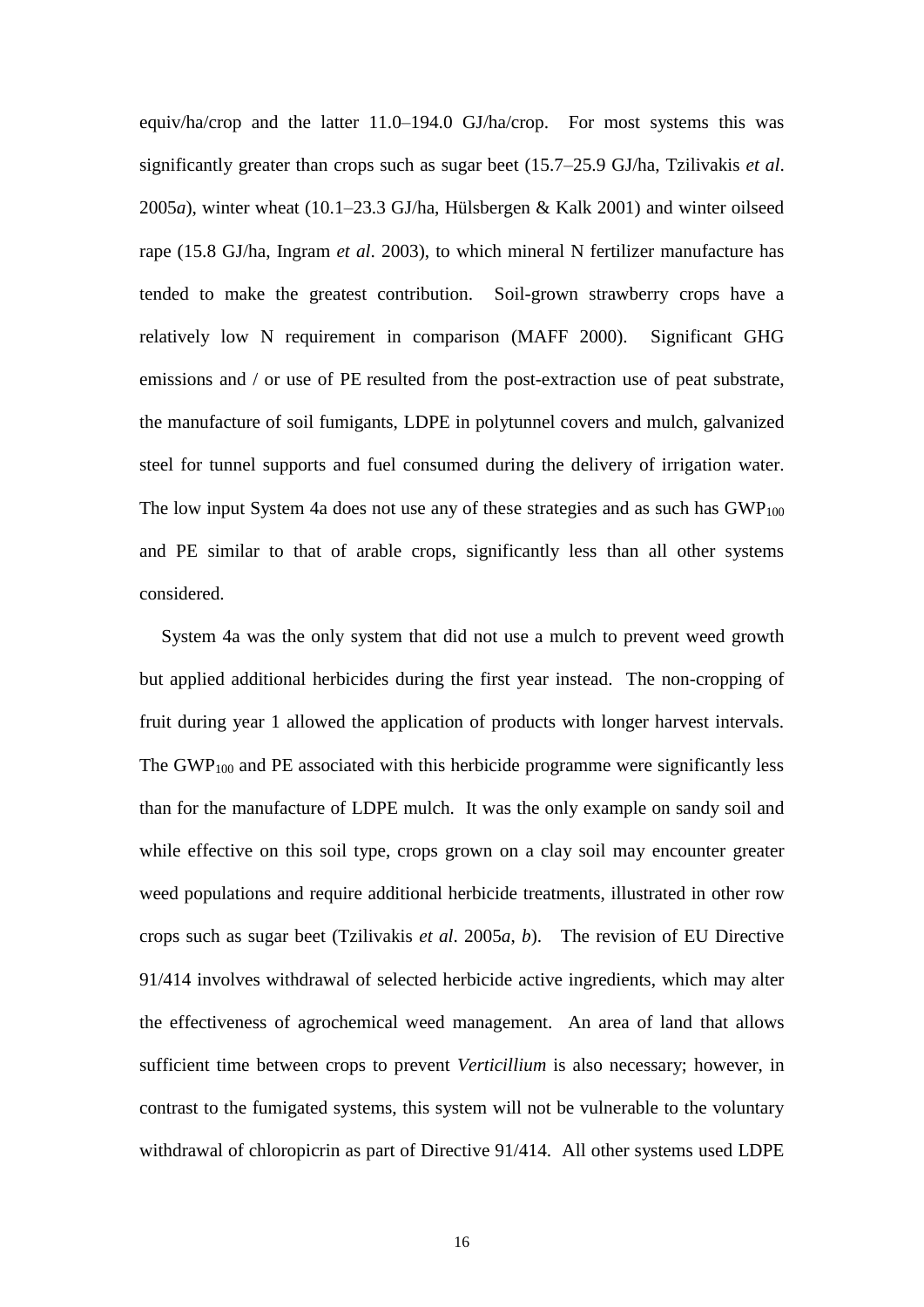mulch, the removal of which causes tearing and soil contamination that prevents reuse. Mulch lasts for the lifetime of the beds, 1–3 years. As such, the embodied environmental burdens are reduced significantly per ha with each additional cropping year. System 4 with mulch was also one of the most efficient methods of production, particularly when the yields of three crops were taken into account.

Polytunnels are used to protect crops from frost (in early crops produced out of season) or rainfall during fruit set when damage to the flower causes misshapen fruit (class 2) that most growers stated they did not sell. Tunnels allow production of fruit earlier in the season and the sequential planting of crops. Further, they reduce the risk of the pathogen *Botrytis* and the quantity of fungicide applied (S. Raffle, personal communication). The use of tunnels may be critical in organic systems where chemical treatment of *Botrytis* is not possible. Overall, the covered systems required fewer chemical crop protection interventions since biological control with predatory mites (*Phytoselius*) was also more effective. The materials needed to cover crops make a notable contribution toward the GHG and PE balance of strawberry production. The GWP<sub>100</sub> and PE/t of class 1 fruit did, however, tend to be lower in covered crops during the first year of production and favourable in container systems that may crop for 1 year only (for example System 7 compared to 8). Systems grown in the open had yield improvements after year 1 such that burdens/t of class 1 fruit were smaller, particularly in year 3. Crops produced in season may be covered (although none of the growers interviewed stated that they did so during the years analysed) in order to protect crops from heavy rainfall, again to reduce the proportion of class 2 fruit. The predicted increase in risk of extreme climatic events, particularly summer storms (Jenkins *et al*. 2007; Murphy *et al*. 2009) may require more frequent covering of crops for this purpose. Covered crops used greater volumes of irrigation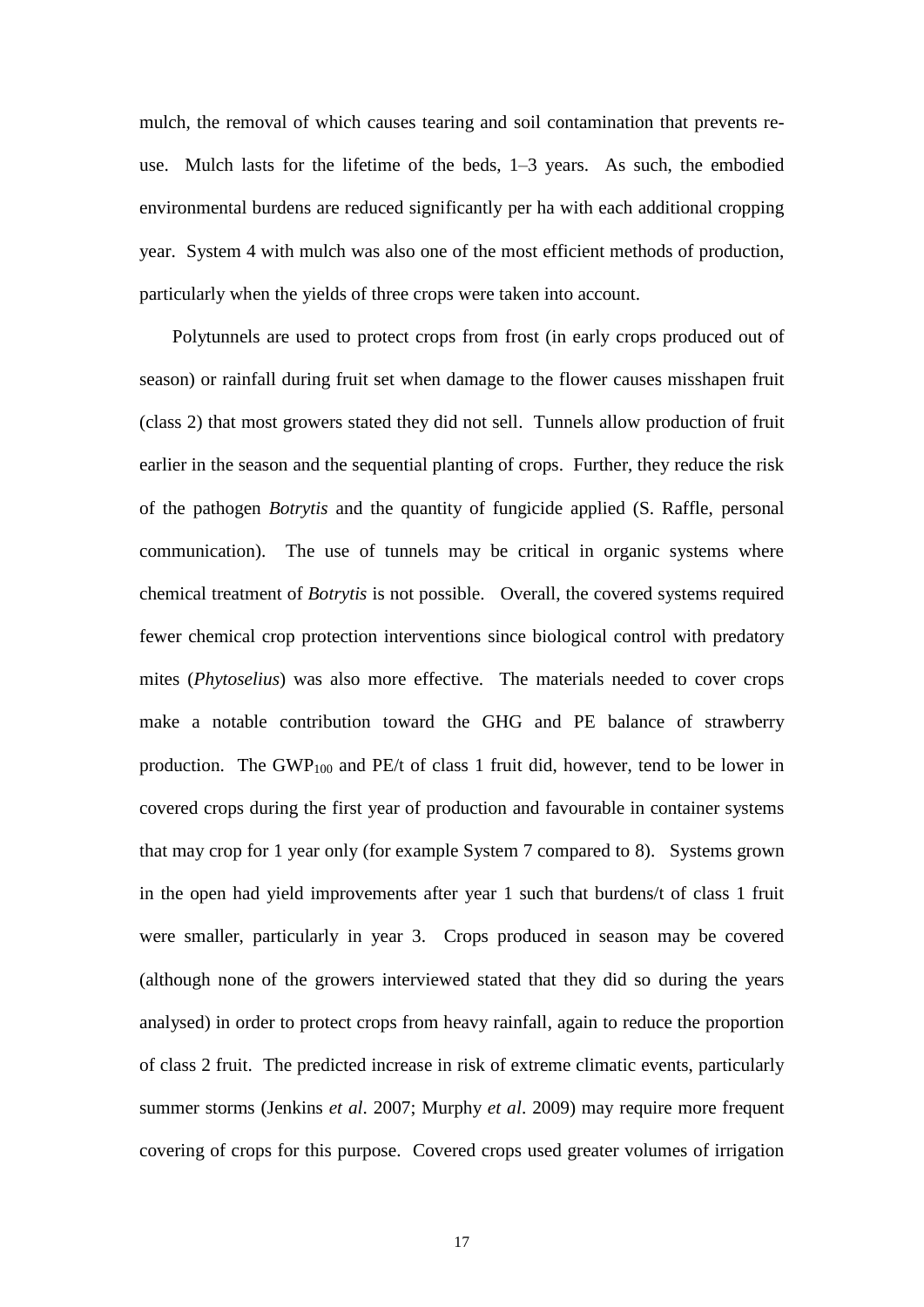water although the impact on fuel use was reduced by many growers extracting 'grey water' from boreholes and reservoirs instead of the mains. Mains water is estimated to use 2.95 MJ/m<sup>3</sup> (Wessex Water Ltd 2004), equivalent to 4.4 and 6.8 GJ/ha/year, in non-covered and covered soil-grown crops, respectively. Soil water sensors offer potential to maximize water use efficiency, decrease fuel used in its application and reduce risk of N leaching and indirect emissions of  $N_2O$  beneath the mulch. More widespread adoption is recommended. Use of gutters to collect rainfall run-off from tunnels for subsequent use in irrigation, although currently not widely adopted, would also be beneficial not only to preserve grey water but prevent other environmental impacts such as soil erosion.

Crop protection makes relatively minor contributions to the overall GHG and PE balance in many crops due to small quantities of ai (Hülsbergen & Kalk 2001; Tzilivakis *et al*. 2005*a*, *b*). Soil fumigants applied at 200–400 litres/ha with 0.94–1 ai (Lainsbury 2009) are an exception. Fumigation is necessary where soil-borne pathogens such as *Verticillium* wilt, caused primarily by *V. dahliae* in the UK (Talboys *et al*. 1975), is established. Fumigation with chloropicrin requires 29.8–59.7 GJ/ha to manufacture including packaging, storage and transport (Pimentel 1980; Green 1987). The fuel consumed by its application using a shank is greater than a typical spray due to the number of field passes needed and the slow speed at which the operation occurs (Hunt 1995; Hülsbergen & Kalk 2001). *Verticillium* is able to survive for periods of up to 20 years as either dormant microsclerotia within the soil or through its ability to infect a broad host range, involving weed species, between rotations (Woolliams 1966; Green 1980). Its severity may depend on geographical region and soil type (Talboys *et al*. 1975). Long rotations are usually required to eliminate the need for fumigation (e.g. System 4), but where limited areas of land are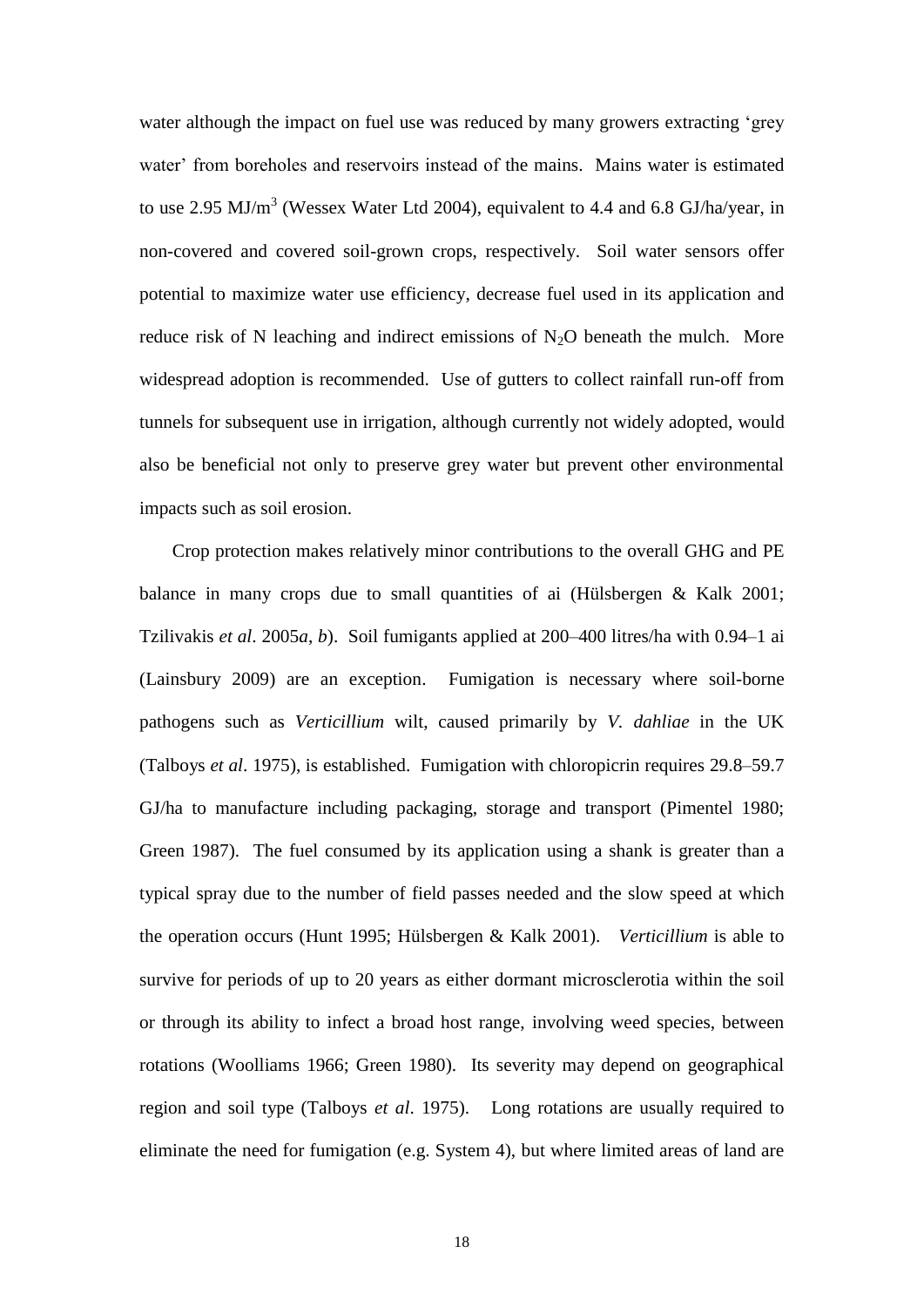available there may be no alternative. Many growers already test the soil for *Verticillium* and target fumigation as necessary, reducing the quantity applied without compromising productivity; this is an important strategy. The voluntary withdrawal of chloropicrin due to the review of EU Directive 94/414 means that infected areas require alternative methods of soil sterilization. Steam sterilization consumes large quantities of diesel (C. Mullins, personal communication) while the effectiveness of biofumigation is currently unproven.

Predicted emissions of N<sub>2</sub>O from soil (1.1–3.0 kg N<sub>2</sub>O-N/ha) lay within the range attributed to cultivated land by previous studies, from  $0.7-2.4$  kg N<sub>2</sub>O-N/ha/year (Dobbie & Smith 2003), 1.4–3.7 kg N<sub>2</sub>O-N/ha/year (Kaiser *et al.* 1998) and 0.99–3.75 kg N2O-N/ha/year applicable to 0.69 of UK counties (Brown *et al*. 2002). The greatest release (3.0 kg  $N_2O-N/ha$ ) came from the fallow alleys of systems to which 40 t/ha FYM was applied, since its precise targeting is difficult. Emissions of  $N_2O$ from soil in response to FYM application have been assigned to the strawberry crop since the benefit of the N it contains is realized here. Nitrogen from FYM within the alleys (approximately 0.38 of the total applied) is not utilized by the crop and remains within the soil. This results in an increase in nitrification and denitrification (Smith *et al.* 1996; Machefert *et al.* 2002), risk of N leaching and emission of N<sub>2</sub>O from soil. The notable yield improvements from FYM increased efficiency through provision of additional K (MAFF 2000) as well as N. The recommendation to apply 25 t/ha FYM made by Lampkin (2004) would reduce the fuel consumed by its application and haulage and in all probability the emission of  $N_2O$  from soil within the alleys. The impact on crop yield is unknown, but since the limiting nutrient is likely to be K as opposed to N, the K could be supplemented with, for example, sylvinite  $(0.24 \text{ K}_2\text{O})$ . Application of FYM tends to be during the summer pre-planting. This risks greater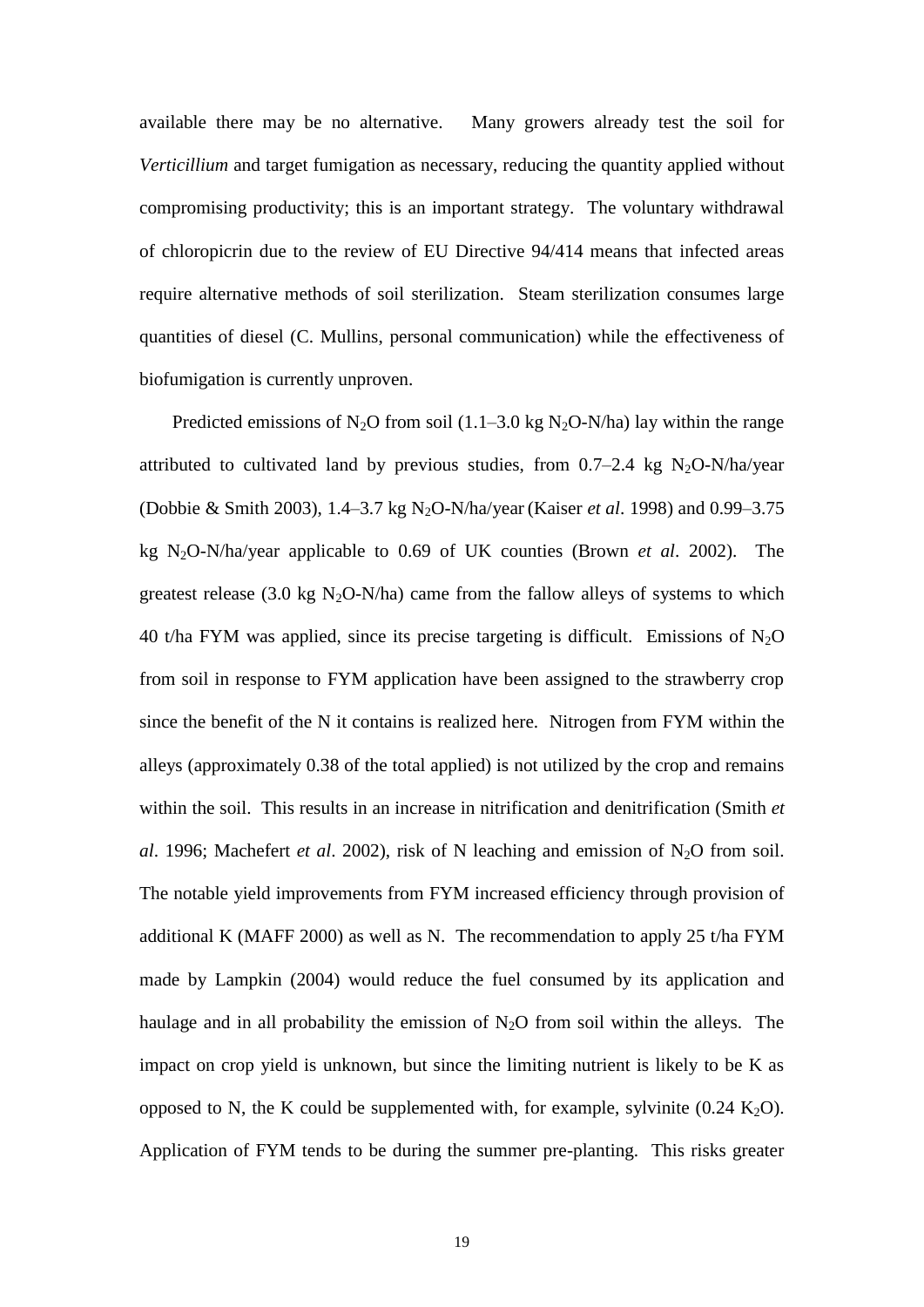volatilization of ammonia, a risk that may be mitigated if it is incorporated rapidly into the soil immediately after application (Chambers *et al*. 1999; Moorby *et al*. 2007).

Container crops do not fumigate the soil (although the substrate is fumigated) and tillage operations are less intensive or non-existent compared with soil-grown systems. A further advantage is they can be grown anywhere irrespective of soil quality and presence of pathogens. Container crops typically lasted 1 cropping year and for one crop. Covered coir and peat systems were among the most energy efficient/t class 1 fruit. This was not the case for two crops or for GHG emissions. Container crops do not experience such a large decrease in  $GWP_{100}$  and PE with additional cropping years. Further, the extraction of peat causes loss of sequestered C (Choudrie *et al*. 2008) and its use as a substrate is not conducive with minimizing GHG emissions when growing strawberries. Soil-grown strawberry crops need relatively small quantities of N or K (MAFF 2000) in contrast to container crops, particularly those with coir growing media. Coir fibre has a high C to N ratio, between 75:1 and 97:1 (Abad *et al*. 2002) while immobilization that renders N unavailable for uptake by the plant occurs when the C:N ratio is above 25 (Wallace *et al*. 2004). Additional N fertilizer, a product with relatively high embodied GHG emissions (Jenssen & Kongshaug 2003; Brentrup & Pallière 2008), is needed to replace the N that is immobilized.

In summary, compared to arable crops such as cereals and sugar beet, strawberries have a greater GWP<sub>100</sub> and are more energy intensive due primarily to mulch, tunnels, irrigation and soil fumigants. The most efficient methods of production, taking into account crop yield, were soil-grown and cropped for at least 2 years with efficiency improved further in those systems that cropped for a third year. It is possible to grow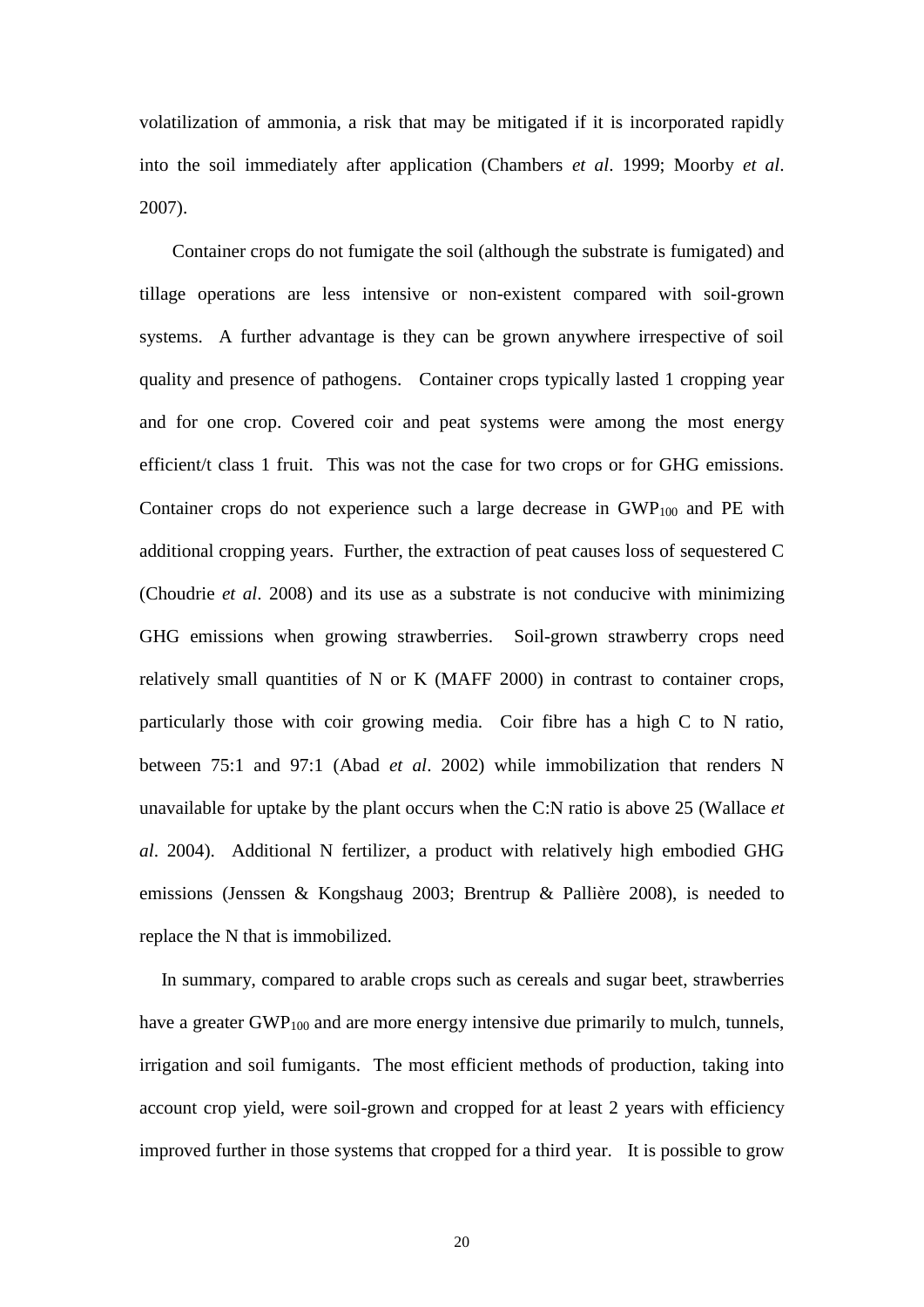strawberries in a low input system if cropped in season (without covers), if there is sufficient land to permit a long rotation and if suitable soil conditions are present. Covering crops allows their early and sequential production but in many cases at a cost of increased GWP<sub>100</sub> and PE. Class 2 fruit is typically not sold by growers although to do so would reduce the environmental burdens per unit of output of UK grown short-day strawberry crops.

This work was originally funded by the Department for the Environment, Food and Rural Affairs (DEFRA) as part of project HH3606NSF (Sustainability of the UK Strawberry Crop); crop management scenarios have since been updated for the production of the present work. The authors thank growers and industry representatives for their time in kind, Scott Raffle for advice on pest and disease management and Dr David Simpson for advice on crop irrigation strategies.

#### **REFERENCES**

- ABAD, M., NOGUERA, P., PUCHADES, R., MAQUIEIRA, A. & NOGUERA, V. (2002). Physico-chemical and chemical properties of some coconut coir dusts for use as a peat substitute for containerised ornamental plants. *Bioresource Technology* **82**, 241–245.
- THE ASSURED PRODUCE SCHEME. (2009). *Assured Produce Crop Specific Protocol: Strawberries (Crop ID: 31)*. London: Assured Food Standards.
- BLANKE, M. M. & BURDICK, B. (2005). Food (miles) for thought: energy balance for locally-grown versus imported apple fruit. *Environmental Science & Pollution Research* **12**, 125–127.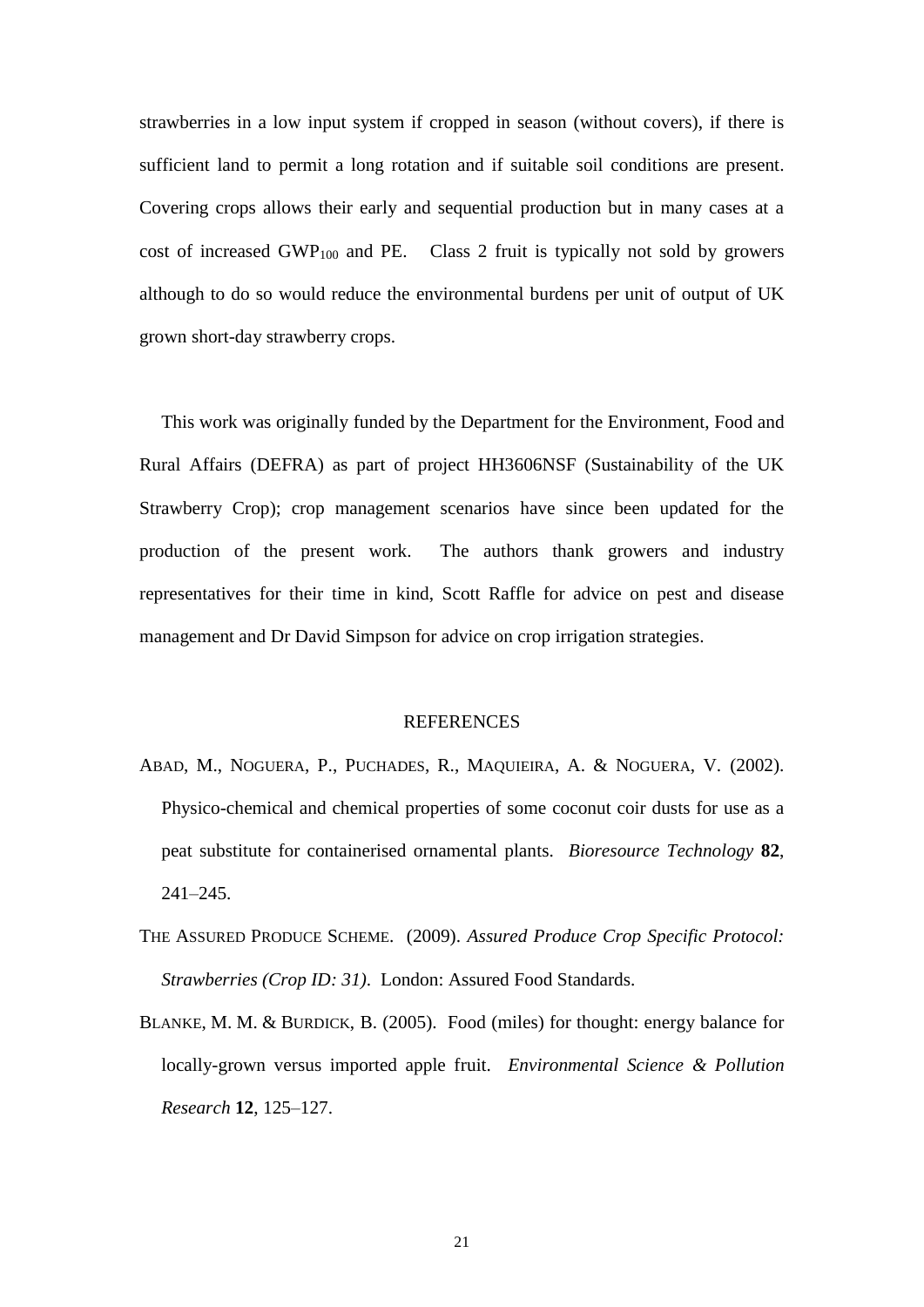- BOUSTED, I. (2000). *Eco-profiles of the European Plastics Industry. Nylon 6.* Brussels, Belgium: European Centre for Plastics in the Environment.
- BOUSTED, I. (2003). *Eco-profiles of the European Plastics Industry. Polyolefins.* Brussels, Belgium: The Association of Plastics Manufacturers in Europe (APME).
- BRENTRUP, F. & PALLIÈRE, C. (2008). *GHG Emissions and Energy Efficiency in European Nitrogen Fertiliser Production and Use*. The International Fertiliser Society Proceedings 639. York, UK: International Fertiliser Society.
- BROWN, L., SYED, B., JARVIS, S. C., SNEATH, R. W., PHILLIPS, V. R., GOULDING, K. W. T. & LIE, C. (2002). Development and application of a mechanistic model to estimate emission of nitrous oxide from UK agriculture. *Atmospheric Environment* **36**, 917–928.
- BSI (2008). PAS 2050:2008. Specification for the assessment of the life cycle greenhouse gas emissions of goods and services. Publicly Available Specification. British Standards Institute, Carbon Trust, Department for Environment, Food and Rural Affairs (Defra). ISBN 978 0 580 50978 0
- THE CARBON TRUST. (2004). *Energy and Carbon Conversions*. Witney, UK: Carbon Trust.
- CHAMBERS, B. J., LORD, E. I., NICHOLSON, F. A. & SMITH, K. A. (1999). Predicting nitrogen availability and losses following application of organic manure to arable land: MANNER. *Soil Use and Management* **15**, 137–143.
- CHOUDRIE, S. L., JACKSON, J., WATTERSON, J. D., MURRELLS, T., PASSANT, N., THOMSON, A., CARDENAS, L., LEECH, A., MOBBS, D. C. & THISTLETHWAITE, G. (2008). *UK Greenhouse Gas Inventory, 1990 to 2006: Annual Report for submission under the Framework Convention on Climate Change*. AEAT/ENV/R/2582. Didcot, UK: AEA Group.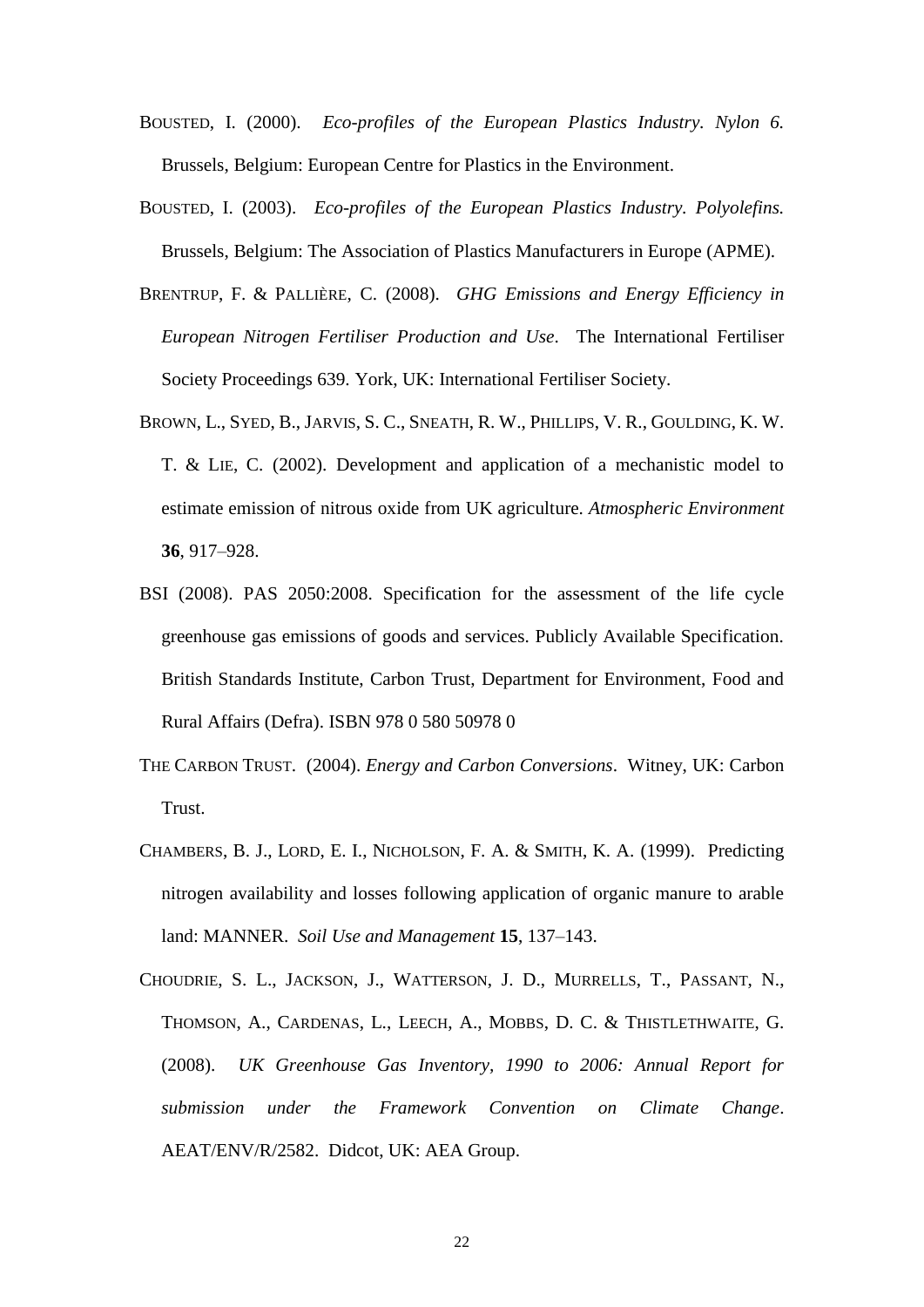- CLIMATE CHANGE ACT (2008). Chapter 27. Crown Copyright 2008. The Stationery Office Limited, UK.
- DALGAARD, T., HALBERG, N. & PORTER, J. R. (2001). A model for fossil energy use in Danish agriculture used to compare organic and conventional farming. *Agriculture, Ecosystems and Environment* **87**, 51–65.
- DAVIDSON, E. A. & SCHIMEL, J. P. (1996). Microbial processes of production and consumption of nitric oxide, nitrous oxide and methane. In *Biogenic Trace Gases: Measuring Emissions from Soil and Water* (Eds P. A. Matson & R. C. Harriss), pp. 327–357. Oxford, UK: Blackwell Science.
- DEPARTMENT FOR ENVIRONMENT, FOOD AND RURAL AFFAIRS (DEFRA). (2005). *Sustainable Development Action Plan – Just Jump Straight In*. London: Crown Copyright.
- DEPARTMENT FOR ENVIRONMENT, FOOD AND RURAL AFFAIRS (DEFRA). (2009a). Commodities. In *Agriculture in the United Kingdom 2009*, pp. 27–51. http://www.defra.gov.uk/evidence/statistics/foodfarm/general/auk/latest/index.htm (verified 19 May 2010).
- DEPARTMENT FOR ENVIRONMENT, FOOD AND RURAL AFFAIRS (DEFRA) AND DEPARTMENT OF ENERGY AND CLIMATE CHANGE (DECC). (2009b). *The 2009 Guidelines to DEFRA / DECC's GHG Conversion Factors for Company Reporting (Annexes)*. London: DEFRA Publications.
- DE VRIES, W., KROS, J., OENEMA, O. & DE KLEIN, J. (2003). Uncertainties in the fate of nitrogen II: A quantitative assessment of the uncertainties in major nitrogen fluxes in the Netherlands. *Nutrient Cycling in Agroecosystems* **66**, 71–102.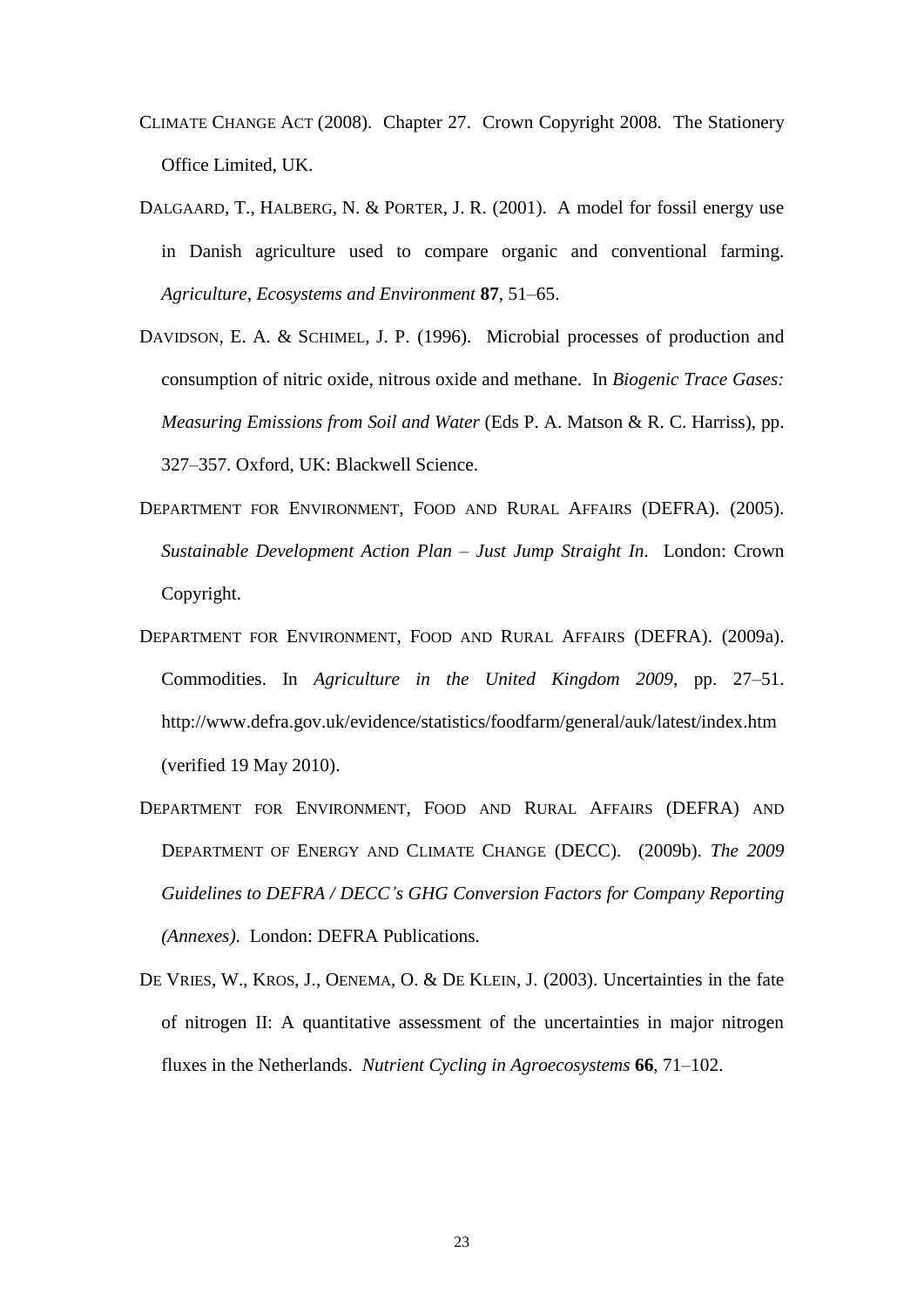- DOBBIE, K.E. & SMITH, K.A. (2003). Nitrous oxide emission factors for agricultural soils in Great Britain: the impact of soil water-filled pore space and other controlling variables. *Global Change Biology* **9**, 204–218.
- DONALDSON, J.V.G., HUTCHEON, J.A., JORDAN, V.W.L. & OSBORNE, N.J. (1994). Evaluation of energy usage for machinery operations in the development of more environmentally benign farming systems. *Aspects of Applied Biology* **40**, 87–91.
- EDWARDS-JONES, G., MILÀ I CANALS, L., HOUNSOME, N., TRUNINGER, M., KOERBER, G., HOUNSOME, B., CROSS, P., YORK, E. H., HOSPIDO, A., PLASSMANN, K., HARRIS, I. M., EDWARDS, R. T., DAY, G. A. S., TOMOS, A. D., COWELL, S. J. & JONES, D. L. (2008). Testing the assertion that 'local food is best': the challenges of an evidence-based approach. *Trends in Food Science & Technology* **19**, 265–274.
- EDWARDS-JONES, G., PLASSMANN, K. & HARRIS, I. M. (2009). Carbon footprinting of lamb and beef production systems: insights from an empirical analysis of farms in Wales UK. *The Journal of Agricultural Science, Cambridge* **147**, 707–719.
- EGGELS, P. G., ANSEMS, A. M. M. & VAN DER VEN, B. L. (2001). *Eco-efficiency of Recovery Scenarios of Plastic Packaging*. TNO-report ref R 2000/119. Brussels, Belgium: Association of Plastics Manufacturers in Europe (APME).
- FEALY, R. & SCHRŐDER, J. J. (2008). *Assessment of Manure Transport Distances and their Impact on Economic and Energy Costs*. The International Fertiliser Society Proceedings 642. York, UK: The International Fertiliser Society.
- FOSTER, C., GREEN, K., BLEDA, M., DEWICK, P., EVANS, B., FLYNN, A. & MYLAN, J. (2006). *Environmental Impacts of Food Production and Consumption. A Report to the Department for Environment, Food and Rural Affairs by Manchester Business School*. London: DEFRA.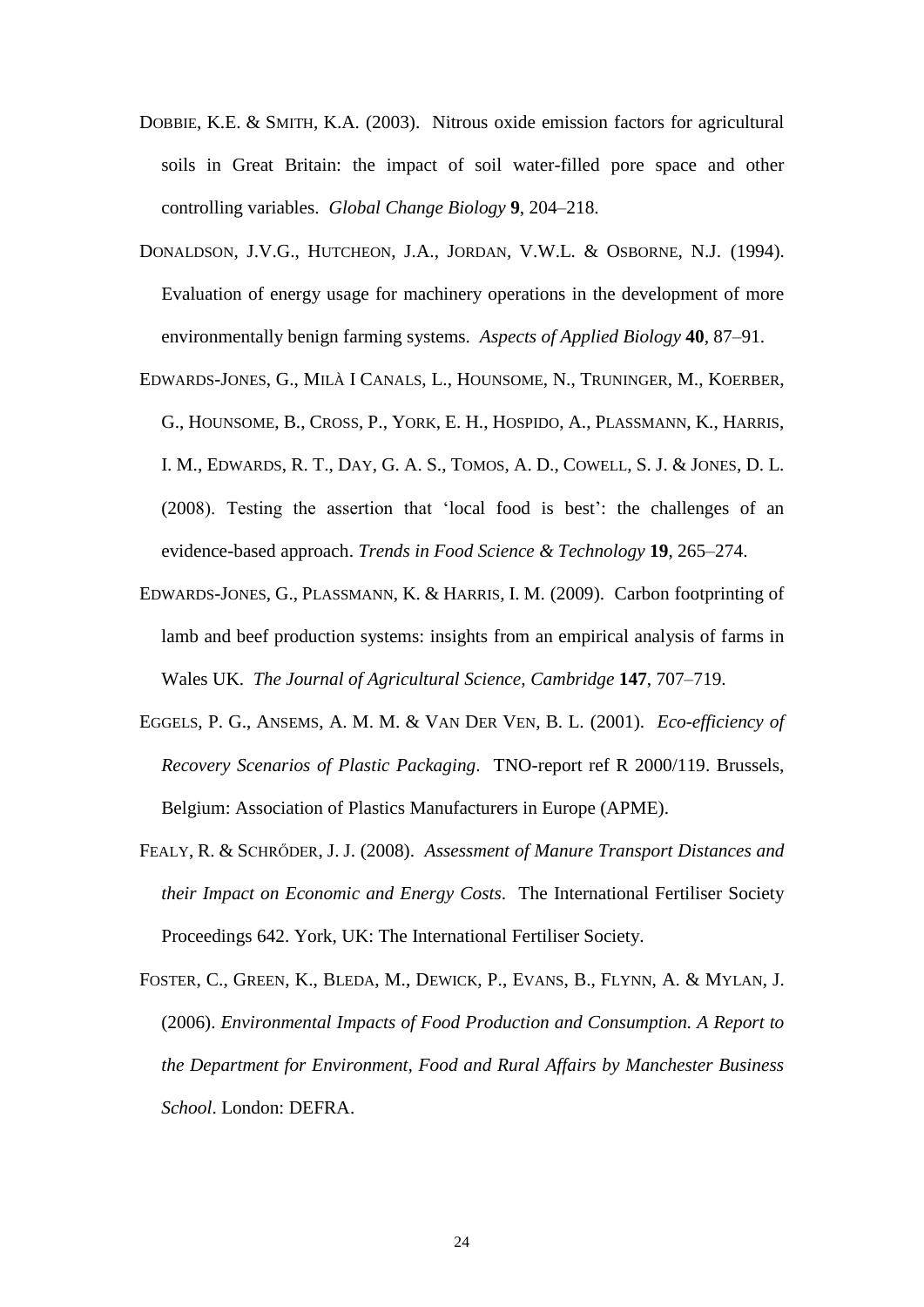- GARNETT, T. (2006). *Fruit and Vegetables and Greenhouse Gas Emissions: Exploring the Relationship*. Working paper produced as part of the work of the Food Climate Research Network. FCRN working paper 06-01 Rev. A. Guildford, UK: Centre for Environmental Strategy, University of Surrey.
- GARNETT, T. (2007). *Food Refrigeration: What is the Contribution to Greenhouse Gas Emissions and How Might Emissions be Reduced?* A working paper produced as part of the Food Climate Research Network. Guildford, UK: Centre for Environmental Strategy, University of Surrey.
- GREEN, A., TZILIVAKIS, J. & LEWIS, K.A. (2009). Chloropicrin. In *Pesticide Properties Database (PPDB)*. Available online at: <http://sitem.herts.ac.uk/aeru/iupac/Reports/148.htm> (verified 20 May 2010).
- GREEN, M. (1987). Energy in pesticide manufacture, distribution and use. In *Energy in Plant Nutrition and Pest Control* (Ed. Z. R. Helsel), pp. 165–177. Amsterdam: Elsevier.
- GREEN, R. J. (1980). Soil factors affecting survival of microsclerotia of *Verticillium dahliae*. *Phytopathology* **70**, 353–355.
- HAMMOND, G. P. & JONES, C. I. (2008). Embodied energy and carbon in construction materials. *Proceedings of the ICE – Energy* **161,** 87–98.
- HANCOCK, J. F. (1999). *Strawberries*. Wallingford, UK: CABI Publishing.
- HÜLSBERGEN, K.J. & KALK, W.D. (2001). *Energy Balances in Different Agricultural Systems – Can they be Improved?* The International Fertiliser Society Proceedings 476. York, UK: The International Fertiliser Society.
- HUNT, D. (1995). *Farm Power and Machinery Management*. Ninth Edition. Ames, Iowa, USA: Iowa State University Press.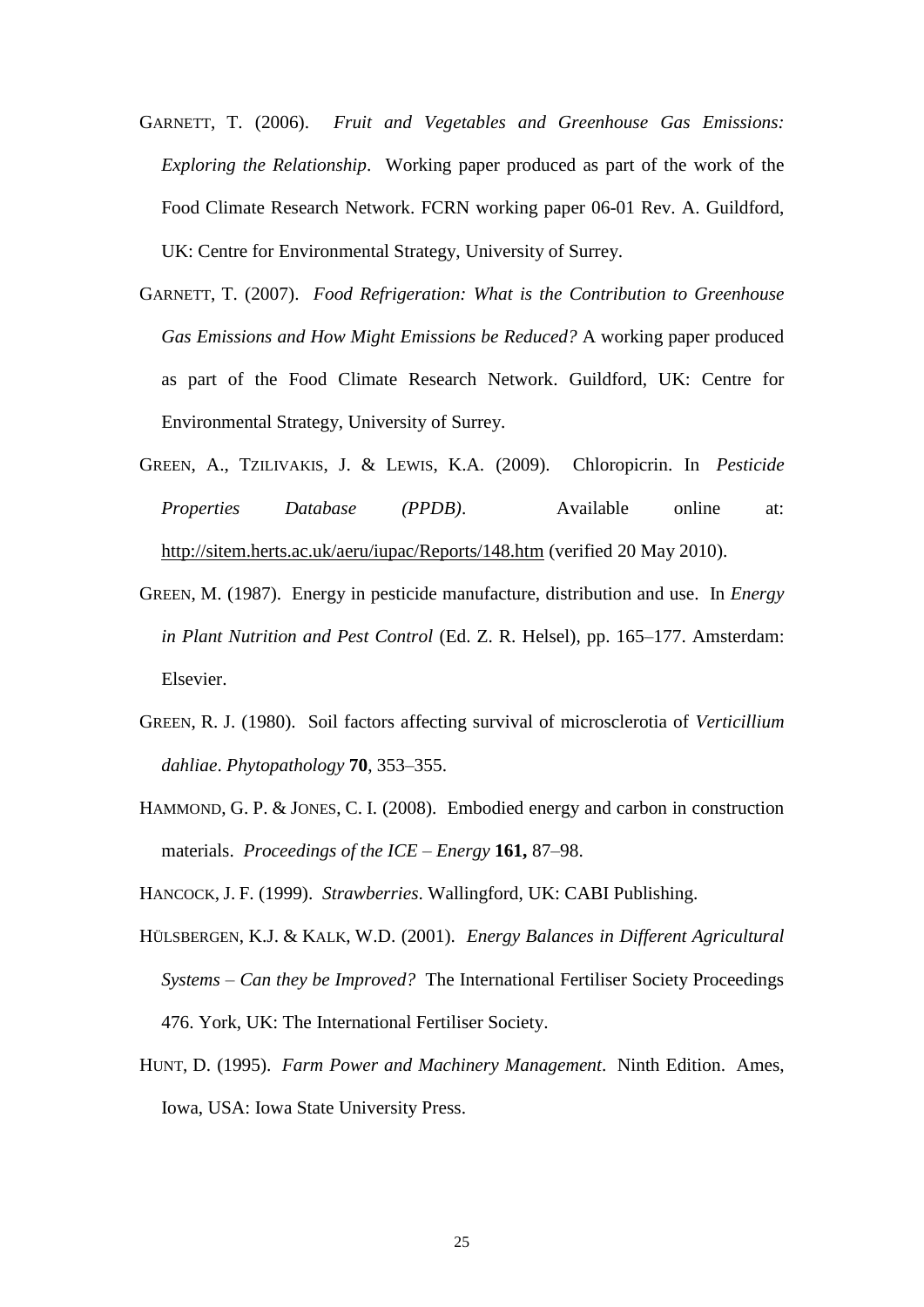- INGRAM, J., TZILIVAKIS, J., WARNER, D. J., KEIGHTLY, S., KERR, S. & LEWIS, K. A. (2003). *Investigation of Varietal Characteristics Required for Sustainable Agriculture*. Final Report for Department for Environment, Food and Rural Affairs (DEFRA) Project VSO128. London: DEFRA/NIAB.
- INTERNATIONAL ORGANIZATION FOR STANDARDIZATION (2006). *ISO 14044:2006. Life Cycle Assessment: Requirements and Guidelines*. Brussels, Belgium: International Organization for Standardization.
- INTERGOVERNMENTAL PANEL ON CLIMATE CHANGE (IPCC) (2006). *2006 Guidelines for National Greenhouse Gas Inventories.* Prepared by the National Greenhouse Gas Inventories Programme, Eggleston H.S., Buendia L., Miwa, K. Ngara, T. and Tanabe, K. (Eds). Institute for Global Environmental Strategies, Tokyo, Japan.
- JENKINS, G., PERRY, M. & PRIOR, J. (2007). *The Climate of the United Kingdom and Recent Trends*. Exeter, UK: Met Office Hadley Centre.
- JENSSEN, T. K. & KONGSHAUG, G. (2003). *Energy Consumption and Greenhouse Gas Emissions in Fertiliser Production*. The International Fertiliser Society Proceedings 509. York, UK: The International Fertiliser Society.
- KAISER, E. A., KOHRS, K., KUÈCKE, M., SCHNUG, E., HEINEMEYER, O. & MUNCH, J. C. (1998). Nitrous oxide release from arable soil: importance of N-fertilization, crops and temporal variation. *Soil Biology and Biochemistry* **30**, 1553–1563.
- KALK, W. D. & HÜLSBERGEN, K. J. (1999). Dieselkraftstoffeinsatz in der Pflanzenproduktion. *Landtechnik* **54**, 332–333.
- KALTSCHMITT, M. & REINHARDT, A. (1997). *Nachwachsende Energieträger. Grundlagen, Verfahren, ökologische Bilanzierung*. Braunschweig, Germany: Vieweg Verlag.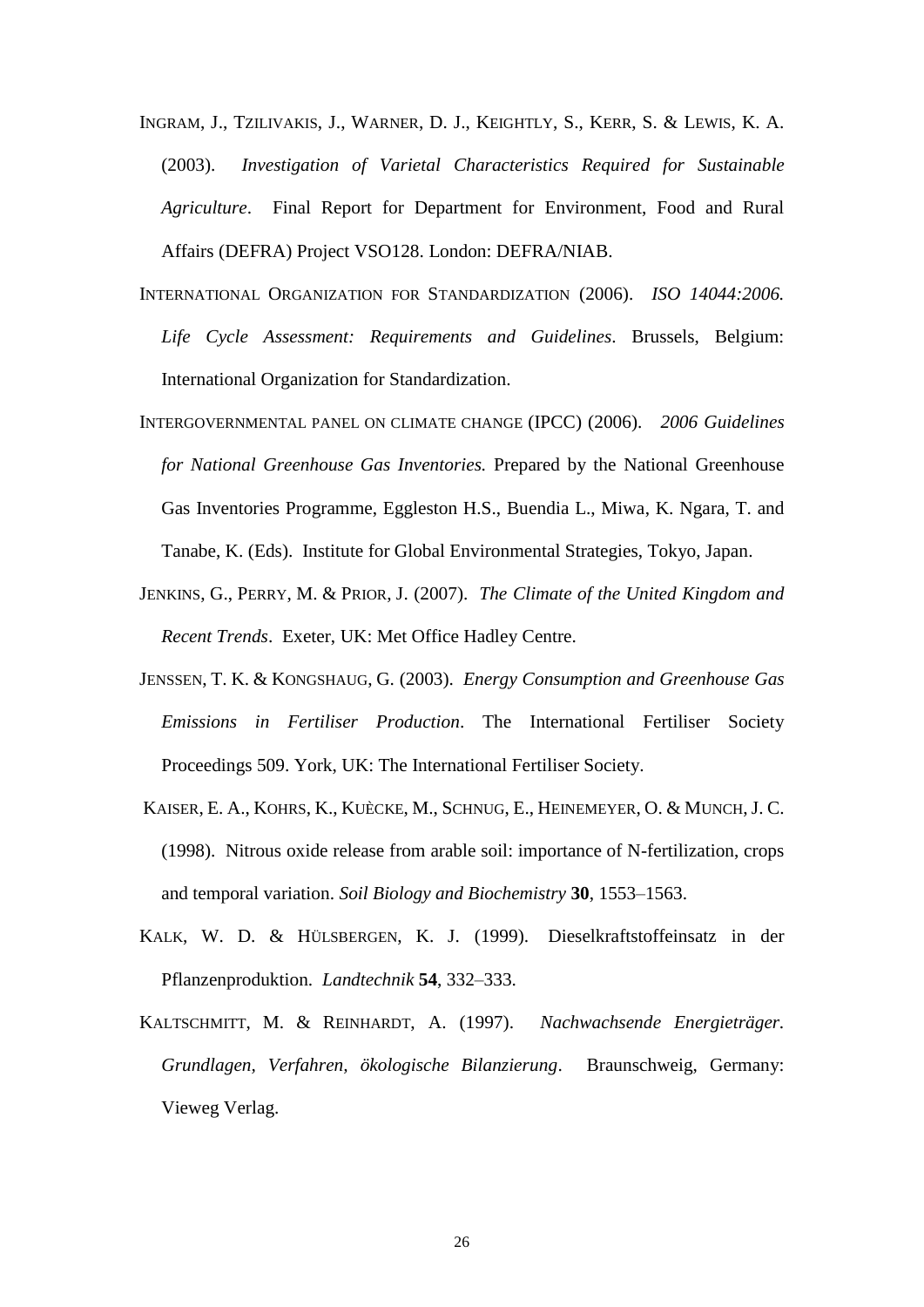- LAINSBURY, M.A. (2009). *UK Pesticides Guide 2009*. Wallingford, Oxford: CAB International,.
- LAMPKIN, N., MEASURES, M. & PADEL, S. (2004). *Organic Farm Management Handbook, 6 th Edition*. Aberystwyth, UK/Newbury, UK: University of Wales/Elm Farm Research Centre.
- LIGUORI, G., GUGLIUZZA, G. & INGLESE, P. (2009). Evaluating carbon fluxes in orange orchards in relation to planting density. *The Journal of Agricultural Science, Camridge* **147**, 637–645.
- LINDSTRÖM, O. (1980). The technology of peat. *Ambio* **9**, 309–313.
- MACHEFERT, S. E., DISE, N. B., GOULDING, K. W. T. & WHITEHEAD, P. G. (2002). Nitrous oxide emission from a range of land uses across Europe. *Hydrology and Earth System Sciences* **6**, 325–337.
- MARASENI, T. N., MUSHTAQ, S. & MAROULIS, J. (2009). Greenhouse gas emissions from rice farming inputs: a cross-country assessment. *The Journal of Agricultural Science, Cambridge* **147**, 117–126.
- MINISTRY OF AGRICULTURE, FISHERIES AND FOOD (MAFF). (2000). *Fertiliser Recommendations for Agricultural and Horticultural Crops (RB209)*. London: The Stationary Office.
- MILÀ I CANALS, L., COWELL, S. J., SIM, S. & BASSON, L. (2007). Comparing domestic versus imported apples: a focus on energy use. *Environmental Science and Pollution Research* **14**, 338–344.
- MOORBY, J. M., CHADWICK, D. R., SCHOLEFIELD, D., CHAMBERS, B. J. & WILLIAMS, J. R. (2007). *A Review of Research to Identify Best Practice for Reducing Greenhouse Gases from Agriculture and Land Management*. Final Report for Department for Environment, Food and Rural Affairs (DEFRA) project AC0206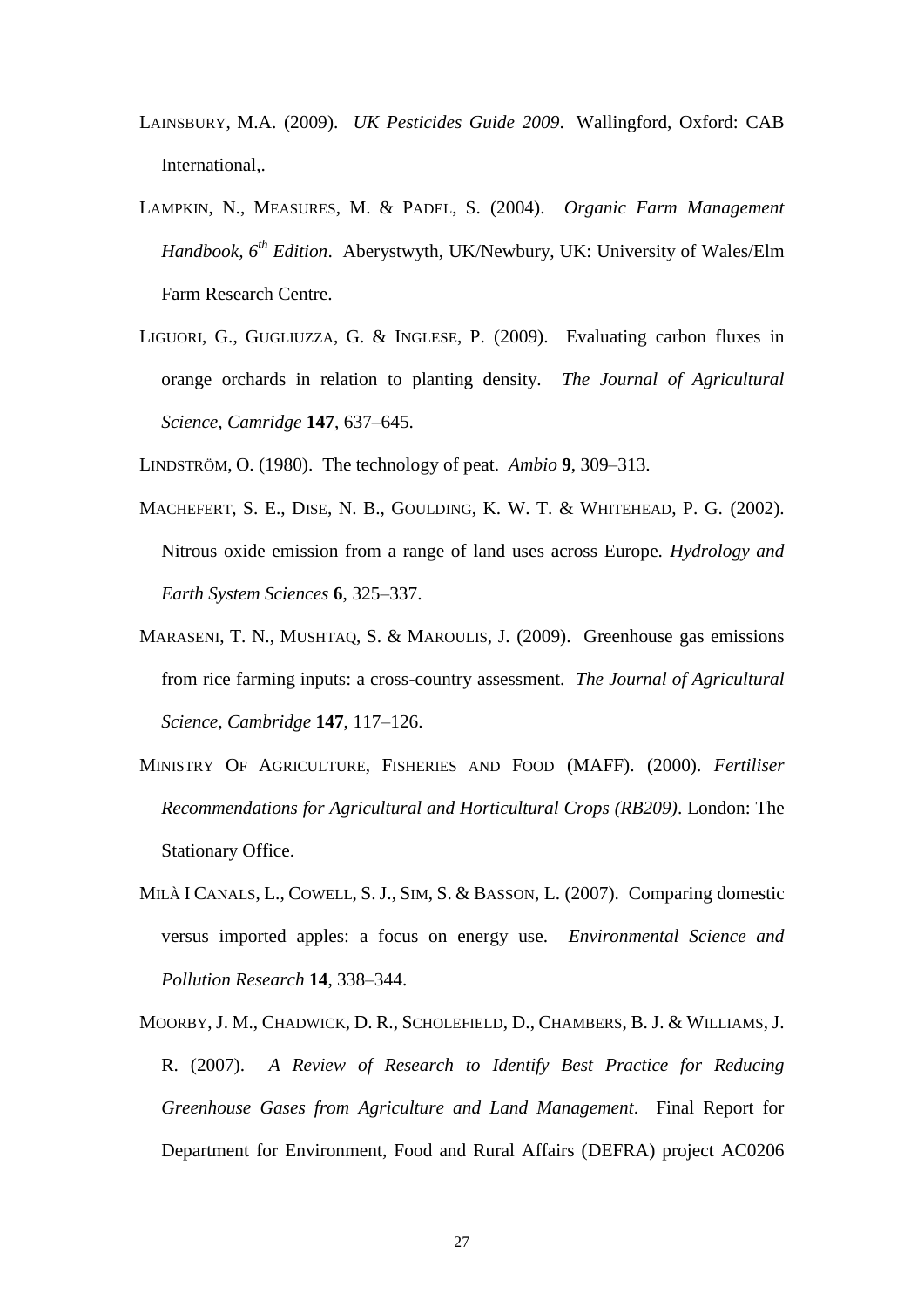undertaken by the Institute for Grassland and Environmental Research. Aberystwyth/Wolverhapmton: IGER/ADAS.

- MURPHY, J. M., SEXTON, D. M. H., JENKINS, G. J., BOOTH, B. B. B., BROWN, C. C., CLARK, R. T.,COLLINS, M., HARRIS, G. R., KENDON, E. J., BETTS, R. A., BROWN, S. J., HUMPHREY, K. A., MCCARTHY, M. P., MCDONALD, R. E., STEPHENS, A., WALLACE, C., WARREN, R., WILBY, R. & WOOD, R. A. (2009). *UK Climate Projections Science Report: Climate Change Projections*. Exeter, UK: Met Office Hadley Centre.
- NATIONAL STATISTICS AND DEPARTMENT FOR TRANSPORT (2009).*Transport Statistics Bulletin: Road Freight Statistics 2008.* Table 1.13c: Average length of haul by commodity 1998–2008. Document SB(09)21. Crown copyright 2009. UK. .
- PIMENTEL, D. (1980). *Handbook of Energy Utilization in Agriculture*. Boca Raton, FL, USA: CRC Press Inc.
- RICHARDS, I.R. (2001). *The Fertiliser Directory*. Nottingham, UK: Nottingham University Press.
- SKOPP, J., JAWSON, M. D. & DORAN, D.W. (1990). Steady state aerobic activity as a function of soil water content. *Soil Science Society of America* **54**, 1619–1625.
- SIMPSON, D. W., BELL, J. A., HAMMOND, K. J. & WHITEHOUSE, A. B. (2002). The latest strawberry cultivars from Horticulture Research International. *Acta Horticulturae* **567**.
- SMITH, J. U., BRADBURY, N. J. & ADDISCOTT, T. M. (1996). SUNDIAL: A PC-based system for simulating nitrogen dynamics in arable land. *Agronomy Journal* **88**, 38–43.
- TALBOYS, P. W., FRICK, E. L. & DAVIES, M. K. (1975). Duration of effects of benomyl on growth and wilt (*Verticillum dahliae*) development in the strawberry,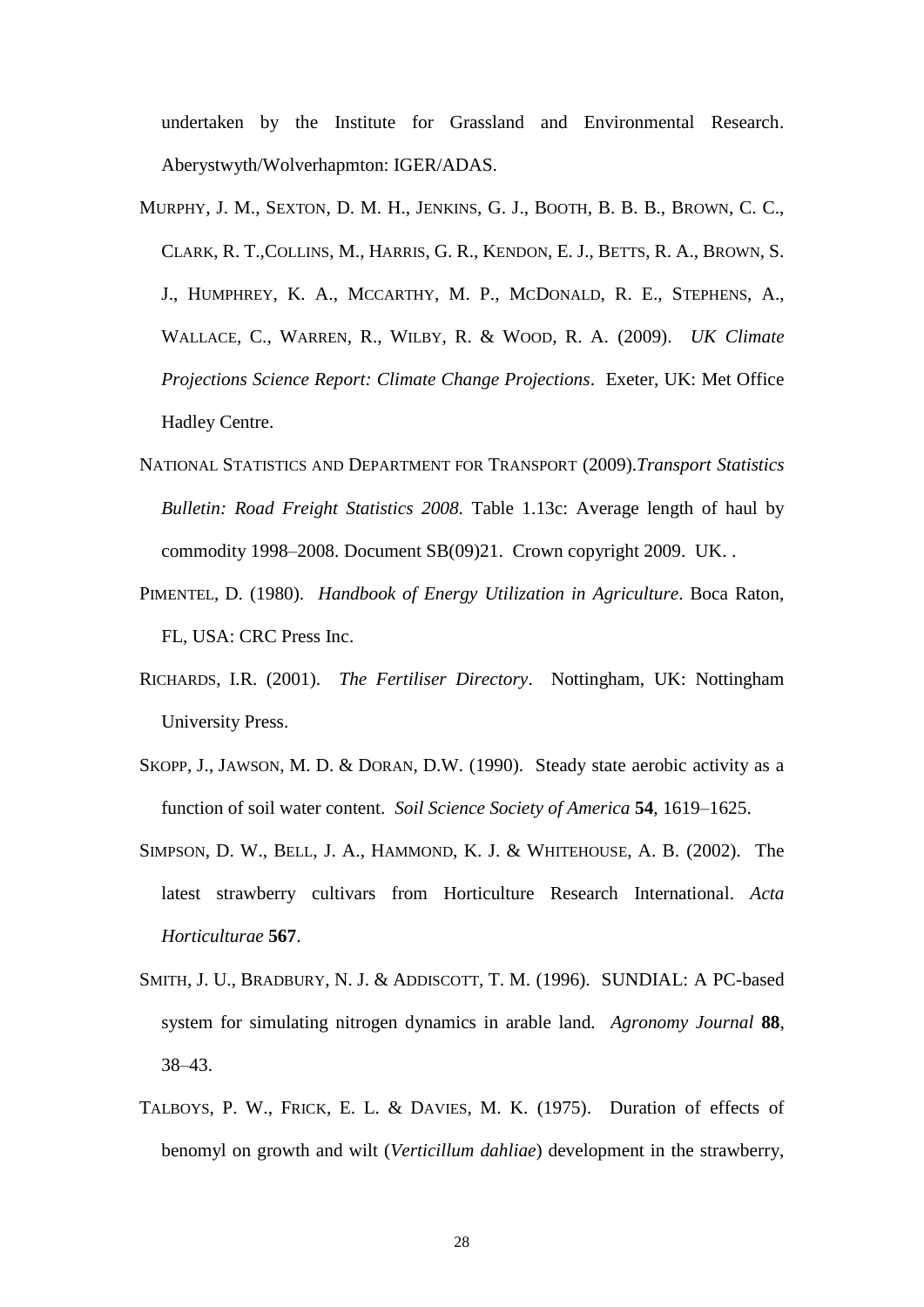cv. Cambridge Vigour, in relation to time of inoculation. *Annals of Applied Biology* **81**, 305–315.

- TZILIVAKIS, J., JAGGARD, K., LEWIS, K. A., MAY, M. & WARNER, D. J. (2005*a*). Environmental impact and economic assessment for UK sugar beet production systems. *Agriculture Ecosystems & Environment* **107**, 341–358.
- TZILIVAKIS, J., WARNER, D. J., MAY, M., LEWIS, K. A. & JAGGARD, K. (2005*b*). An assessment of the energy inputs and greenhouse gas emissions in sugar beet (*Beta vulgaris*) production in the UK. *Agricultural Systems* **85**, 101–119.
- WALLACE, P., BROWN, S. & MCEWEN, M.J. (2004). *To Support the Development of Standards for Compost by Investigating the Benefits and Efficacy of Compost Use in Different Applications*. Project Code: STA0015. Banbury, UK: The Waste and Resources Action Programme.
- WESSEX WATER LTD. (2004). *Striking the Balance.* Bath, UK: Wessex Water.
- WILLIAMS, A. G., AUDSLEY, E. & SANDARS, D. L. (2006). *Determining the Environmental Burdens and Resource Use in the Production of Agricultural and Horticultural Commodities.* Final Report on DEFRA Research Project IS0205. London: DEFRA.
- WOOLLIAMS, G. E. (1966). Host range and symptomatology of *Verticillium dahliae* in economic, weed and native plants in interior British Columbia. *Canadian Journal of Plant Science* **46**, 661–66.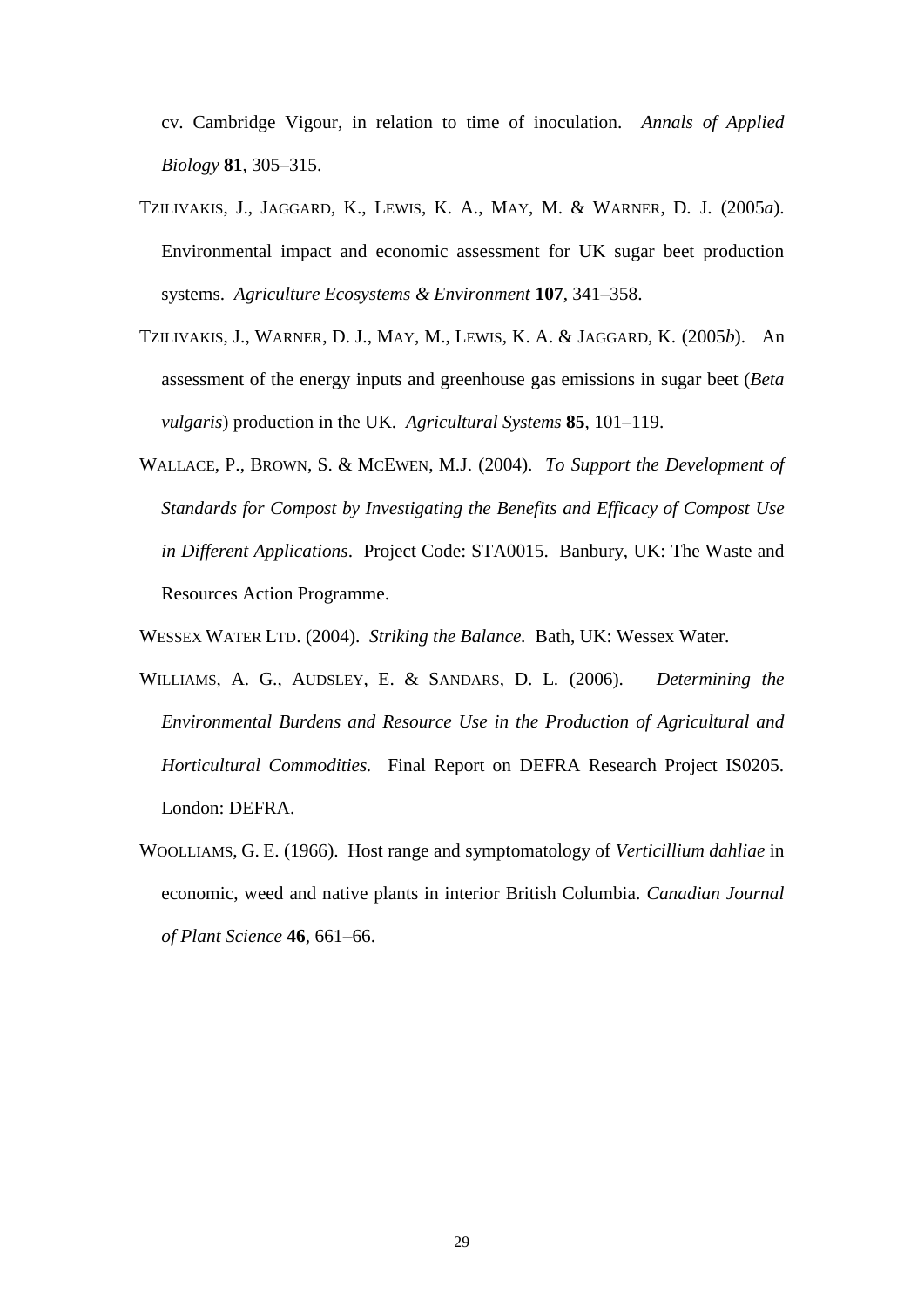Table 1. Description of strawberry production systems: SPNP 2<sup>nd</sup>: summer planted, non-covered 2<sup>nd</sup> year; NP 2<sup>nd</sup>: non-covered 2<sup>nd</sup> year; NC 1<sup>st</sup>: no crop 1<sup>st</sup> *year; SP: summer planted; RB/T: raised bed / table), cultivar type (JB = Junebearer, EB = Everbearer), soil type (SCL = sandy clay loam, C = clay, S = sand, PB = peat bag, CB = coir bag), F = fumigation, Cov = covered with a polytunnel, Org = organic. The mean yield of class 1 fruit (t/ha) gives yield*  range (number of examples) [mean yield ± 1 standard error of the mean] of class 1 fruit. A mean of 2300 and 1550 m<sup>3</sup>/ha/year of water was applied to *covered and non-covered soil grown crops respectively, 1640 and 1480 m<sup>3</sup> /ha/year to covered and non-covered container grown crops with peat respectively and 2200 m<sup>3</sup> /ha/year to covered container crops that used coir*

|           | Medium                      | $\boldsymbol{\mathrm{F}}$ | Cov        | Org                      | Mean yield class 1 fruit (t/ha) |                         |                                |  |  |
|-----------|-----------------------------|---------------------------|------------|--------------------------|---------------------------------|-------------------------|--------------------------------|--|--|
|           |                             |                           |            |                          |                                 |                         |                                |  |  |
|           |                             |                           |            |                          | $1st$ crop                      | $2nd$ crop              | $3rd$ crop                     |  |  |
| $\rm{JB}$ | $\ensuremath{\mathsf{SCL}}$ | yes                       | yes        | $\overline{\phantom{0}}$ | 8.0–21 $(5)[13 \pm 2.2]$        | 20-24 (4)[22 $\pm$ 0.8] | $16-22$ (2)[19 ± 3.2]          |  |  |
| $\rm{JB}$ | ${\bf C}$                   | yes                       | yes        | $\qquad \qquad -$        | $14-23$ (4)[ $19 \pm 2.0$ ]     | $19-30(3)[24 \pm 3.1]$  | —                              |  |  |
| $\rm{JB}$ | <b>SCL</b>                  | yes                       | $1st$ year | $\qquad \qquad -$        | 20.0(2)                         | $12-13$ (2)[13 ± 0.5]   | $\qquad \qquad \longleftarrow$ |  |  |
|           |                             |                           | only       |                          |                                 |                         |                                |  |  |
| $\rm{JB}$ | ${\bf C}$                   | yes                       | $1st$ year | $\qquad \qquad -$        | 27.6                            |                         |                                |  |  |
|           |                             |                           | only       |                          |                                 |                         |                                |  |  |
| $\rm{JB}$ | $\ensuremath{\mathsf{SCL}}$ | yes                       | $1st$ year | $\overline{\phantom{m}}$ | $8-21(5)[13 \pm 2.2]$           | 17.1                    | $\qquad \qquad \longleftarrow$ |  |  |
|           |                             |                           | only       |                          |                                 |                         |                                |  |  |
|           |                             | Type                      |            |                          |                                 |                         |                                |  |  |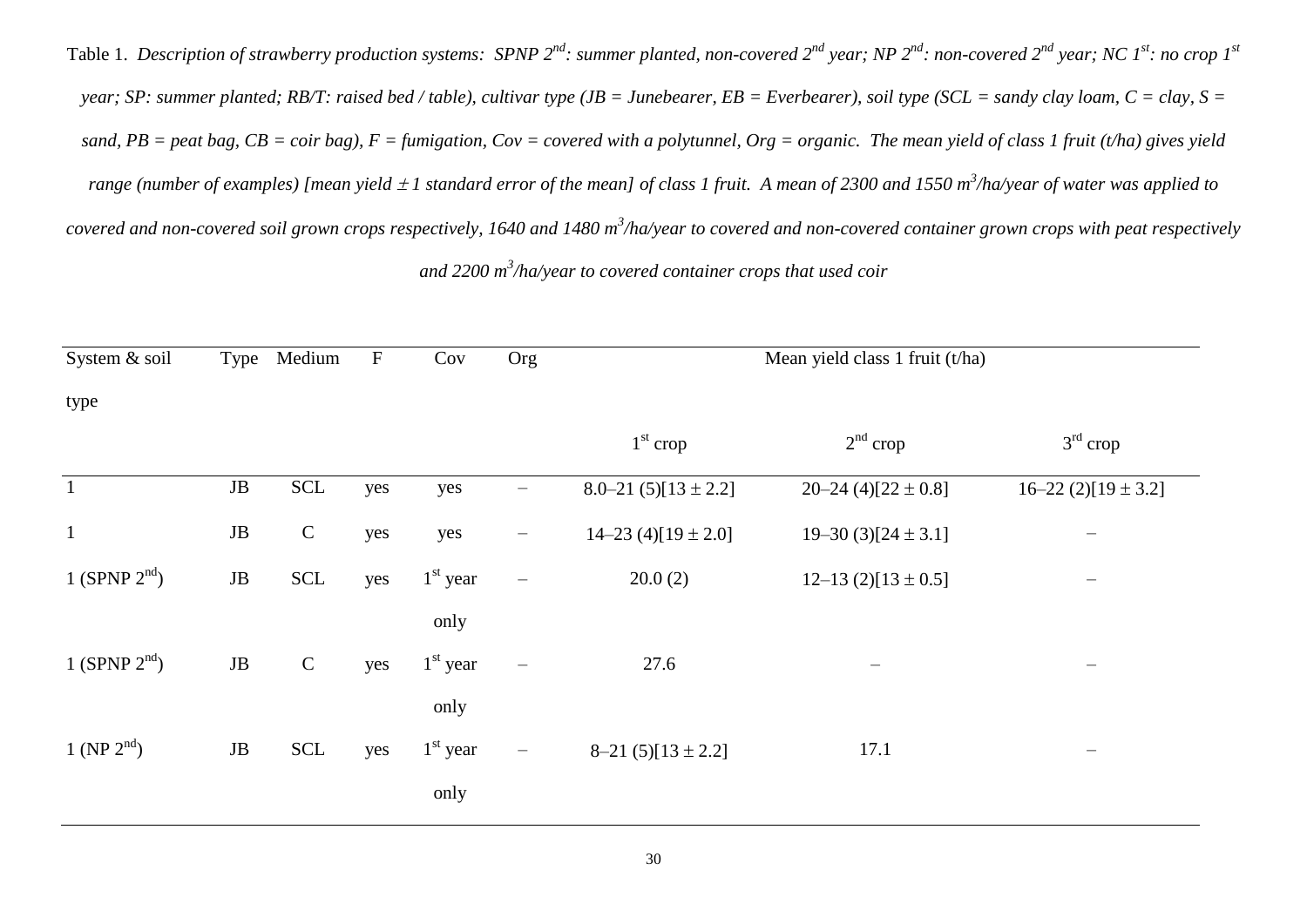| $\overline{2}$       | $\rm{JB}$ | $\ensuremath{\textup{SCL}}\xspace$ | yes                             | $\overline{\phantom{0}}$ | —                 | $7-10(4)[8 \pm 0.6]$        | $12-20$ (4)[16 ± 1.7] | 10-11 (2)[ $10 \pm 0.3$ ] |
|----------------------|-----------|------------------------------------|---------------------------------|--------------------------|-------------------|-----------------------------|-----------------------|---------------------------|
| 2(SP)                | $\rm{JB}$ | $\ensuremath{\textup{SCL}}\xspace$ | yes                             |                          |                   | 27.0                        | 23.0                  | $\overline{\phantom{0}}$  |
| $\mathfrak{Z}$       | $\rm{JB}$ | $\ensuremath{\mathsf{SCL}}$        | $\overline{\phantom{m}}$        | yes                      | —                 | 18.0                        | 19.0                  | $\qquad \qquad -$         |
| $\overline{4}$       | $\rm{JB}$ | $\ensuremath{\mathsf{SCL}}$        | $\qquad \qquad -$               |                          |                   | 6.4                         | 13.5                  | 13.5                      |
| 4 (NC $1^{\rm st}$ ) | $\rm{JB}$ | ${\bf S}$                          |                                 |                          |                   | 23.8                        | 11.0                  |                           |
| 5(SP)                | $\rm{JB}$ | $\ensuremath{\mathsf{SCL}}$        | $\overline{\phantom{m}}$        | yes                      | yes               | 11.3                        | 11.3                  | $\qquad \qquad -$         |
| 5 (SP) 40 t/ha       | $\rm{JB}$ | $\mathsf C$                        | $\overline{\phantom{m}}$        | yes                      | yes               | 17.0                        | 20.0                  |                           |
| <b>FYM</b>           |           |                                    |                                 |                          |                   |                             |                       |                           |
| 6(SP)                | $\rm{JB}$ | $\ensuremath{\mathsf{SCL}}$        |                                 | —                        | yes               | $5.0*$                      | $5.0*$                |                           |
| 7 (RB/T)             | $\rm{JB}$ | PB†                                | $\overline{\phantom{m}}$        | yes                      | $\equiv$          | $17-21$ (4)[ $19 \pm 0.9$ ] | $10-8$ (2)[19 ± 9.1]  | -                         |
| $8$ (RB/T)           | $\rm{JB}$ | PB †                               | $\overline{\phantom{m}}$        | —                        | —                 | $6-8$ (2)[7 $\pm$ 1.5]      | $6-16(2)[11 \pm 4.9]$ |                           |
| 9(T)                 | $\rm{JB}$ | $CB \dagger$                       | $\hspace{0.1mm}-\hspace{0.1mm}$ | yes                      | $\qquad \qquad -$ | 13-21 (4)[ $18 \pm 1.8$ ]   | 24.5                  |                           |

\*Hypothetical yield assumed based on lower yield than System 4

†Bags or tables placed on clay or sandy clay loam soil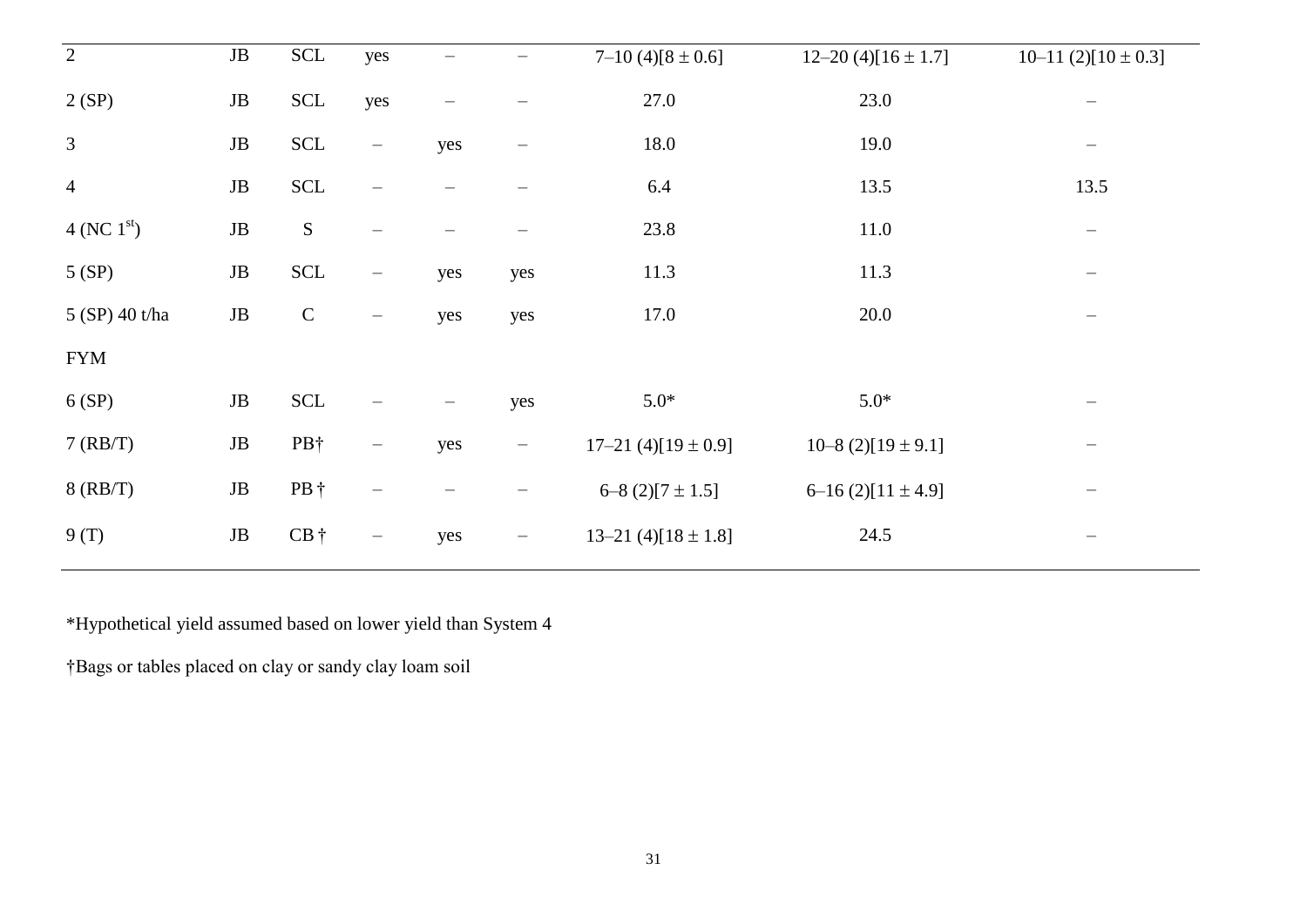Table 2. *Pest and disease programme (product and rate of application per ha) with assumed application dates for each strawberry production system 1st year. Second year covered and non-covered Junebearer crops receive identical programmes to summer planted (SP) Systems 1 and 2 respectively (except Chloropicrin). Alliette is not applied to second year container crops*

| System             | $\mathbf{1}$      | $\mathbf{1}$      | $\mathbf{1}$                              | $\overline{2}$ | $\overline{2}$          | 3     | $\overline{4}$ | 4a               | 5         | 6           | $\overline{7}$ | $8\,$             | 9     |
|--------------------|-------------------|-------------------|-------------------------------------------|----------------|-------------------------|-------|----------------|------------------|-----------|-------------|----------------|-------------------|-------|
| Product            |                   | <b>SP</b>         | NP 2 <sup>nd</sup>                        |                | <b>SP</b>               |       |                | $\rm NC1^{st}$ * | <b>SP</b> | <b>SP</b>   |                |                   |       |
| Chloropicrin 200-  | Feb               | July              | Feb                                       | Feb            | July                    |       |                |                  |           |             |                |                   |       |
| 4001               |                   |                   |                                           |                |                         |       |                |                  |           |             |                |                   |       |
| Aliette 80 WG 3.75 |                   | 02/03             |                                           |                | 02/04                   |       |                |                  |           |             |                |                   |       |
| kg                 |                   |                   |                                           |                |                         |       |                |                  |           |             |                |                   |       |
| Amistar 0.75 l     |                   |                   | 14/05 14/04 14/05 06/07 16/06 14/05 06/07 |                |                         |       |                | 20/06            |           |             |                | 14/05 06/07 14/05 |       |
| Aphox 560 g        |                   |                   | 14/04 01/04 14/04                         |                | 14/05 02/05 14/04 14/05 |       |                | 20/06            |           |             |                | 14/04 14/05 14/04 |       |
|                    |                   | 15/05 01/05       | 15/05                                     |                | 15/06 25/05 15/05 15/06 |       |                |                  |           |             |                | 15/05 15/06 15/05 |       |
| Apollo 50 SC 400   |                   | 04/04             |                                           |                | 04/04                   |       |                |                  |           |             |                |                   |       |
| ml                 |                   |                   |                                           |                |                         |       |                |                  |           |             |                |                   |       |
| Calypso 250 ml     | 14/04             |                   | 14/04 14/04                               |                |                         |       | 14/04 14/04    |                  |           |             |                | 14/04 14/04 14/04 |       |
| Corbel 11          | $\qquad \qquad -$ | 20/07             |                                           |                | 25/07                   |       |                |                  |           |             |                |                   |       |
|                    |                   | 04/08             |                                           |                | 08/08                   |       |                |                  |           |             |                |                   |       |
| DiPel DF 750 g     |                   | 14/04 16/04       | 14/04                                     |                | 14/05 04/05 14/04 14/05 |       |                |                  |           |             |                | 14/04 14/05 14/04 |       |
| Frupica 0.6 kg     |                   | 11/05 12/04       | 11/05 05/07 15/06 11/05 05/07             |                |                         |       |                |                  |           |             |                | 11/05 05/07 11/05 |       |
| $0.8$ kg           |                   | 20/05 05/05 20/05 |                                           |                |                         | 20/05 |                |                  |           |             | 20/05          |                   | 20/05 |
|                    |                   |                   |                                           |                |                         |       |                |                  |           |             |                |                   |       |
| Majestik 25 l      |                   |                   |                                           |                |                         |       |                |                  |           | 14/04 21/05 |                |                   |       |
|                    |                   |                   |                                           |                |                         |       |                |                  |           | 15/05 22/06 |                |                   |       |
| Nimrod 1.41        |                   | 28/05 28/05       | 28/05 15/07 28/06 28/05 15/07             |                |                         |       |                |                  |           |             |                | 28/05 15/07 28/05 |       |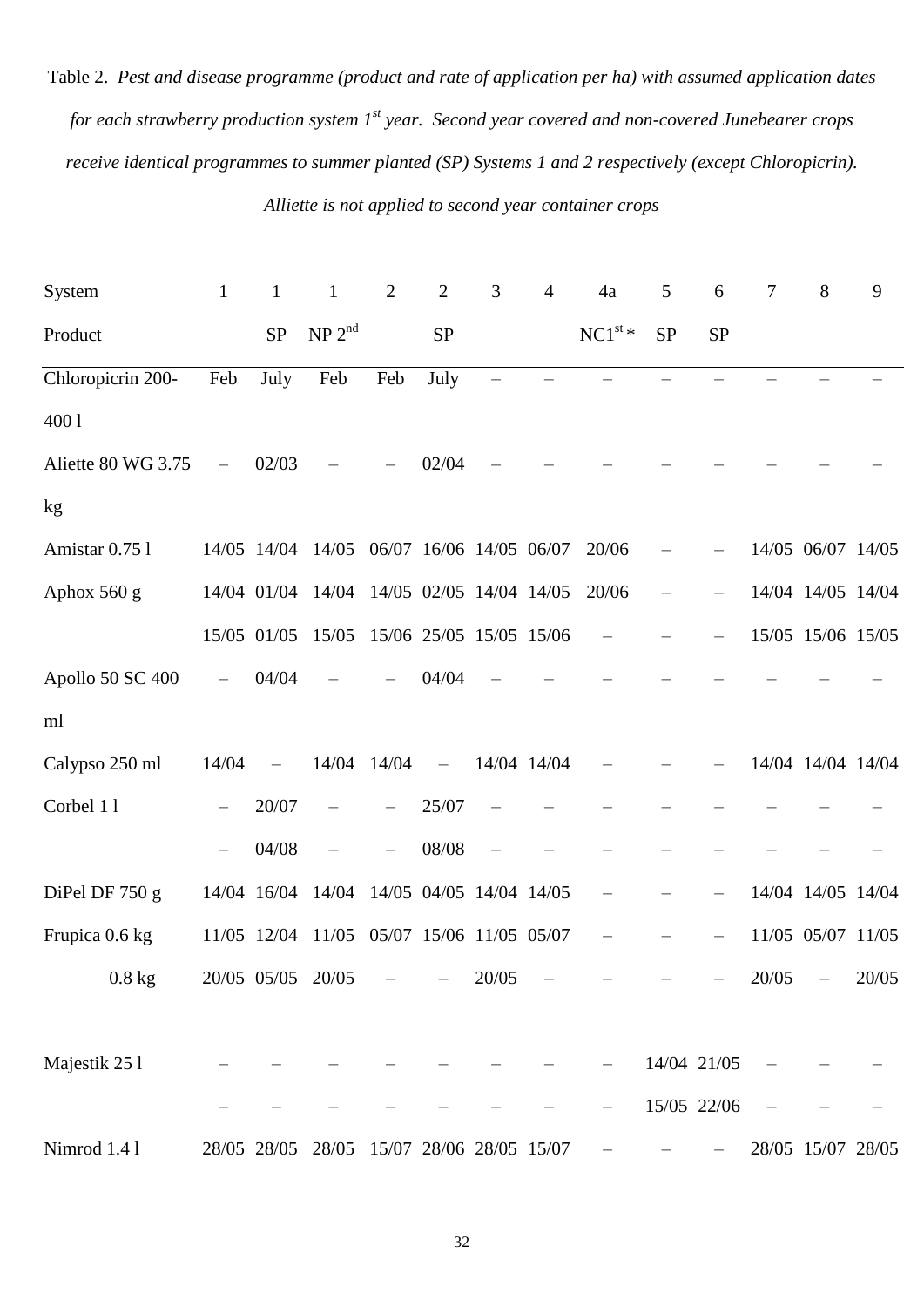| PBI Slug Pellets 15 15/05 15/04 15/05 15/06 25/05 15/05 15/06 |                   |                   |                                           |                               |             |                          |       |                          |  |       | 15/05 15/06 15/05             |       |
|---------------------------------------------------------------|-------------------|-------------------|-------------------------------------------|-------------------------------|-------------|--------------------------|-------|--------------------------|--|-------|-------------------------------|-------|
| kg                                                            |                   |                   |                                           |                               |             |                          |       |                          |  |       |                               |       |
| Phytoseiulius 5-                                              |                   |                   | 16/04 16/04 16/04 02/06 02/06 16/04 02/06 |                               |             |                          |       | $\overline{\phantom{0}}$ |  |       | 16/04 16/05 16/04 02/06 16/04 |       |
| 25K                                                           |                   |                   |                                           |                               |             |                          |       |                          |  |       |                               |       |
| Plenum WG 0.4 kg                                              | $\qquad \qquad -$ | 15/03             |                                           |                               | 15/03       |                          |       |                          |  |       |                               |       |
|                                                               |                   |                   |                                           |                               |             |                          |       |                          |  |       |                               |       |
| Signum 1.8 kg                                                 |                   |                   |                                           |                               | 12/06 22/05 | $\overline{\phantom{m}}$ | 12/06 |                          |  |       | 12/06                         |       |
|                                                               |                   |                   |                                           |                               | 26/06 05/06 | $\overline{\phantom{m}}$ | 26/06 |                          |  |       | 26/06                         |       |
| Stroby WG 0.3 kg                                              |                   | 04/05 05/04 04/05 |                                           |                               |             | 04/05                    |       |                          |  | 04/05 |                               | 04/05 |
| Systhane 20EW                                                 |                   |                   | 28/04 28/03 28/04 05/06 15/05 28/04 05/06 |                               |             |                          |       |                          |  |       | 28/04 05/06 28/04             |       |
| 230 ml                                                        |                   | 18/05 19/04       | 18/05                                     | 19/06 29/05 18/05 19/06       |             |                          |       |                          |  |       | 18/05 19/06 18/05             |       |
| Teldor 1.5 kg                                                 |                   | 28/04 28/03       |                                           | 28/04 15/06 28/06 28/04 15/06 |             |                          |       |                          |  |       | 28/04 15/06 28/04             |       |
|                                                               |                   | 18/05 19/04 18/05 |                                           |                               |             | 18/05                    |       |                          |  | 18/05 |                               | 18/05 |
|                                                               |                   | 28/05 28/04 28/05 |                                           |                               |             | 28/05                    |       |                          |  | 28/05 |                               | 28/05 |
|                                                               |                   |                   |                                           |                               |             |                          |       |                          |  |       |                               |       |
| Thianosan 2 kg                                                |                   | 15/03             |                                           |                               | 15/03       |                          |       |                          |  |       |                               |       |
|                                                               |                   |                   |                                           |                               |             |                          |       |                          |  |       |                               |       |

\*4aNC1<sup>st</sup> (2<sup>nd</sup> year) (No Crop 1<sup>st</sup> year): Draza (5 kg) 14/05; Dursban (1 l) 24/04; Unicrop Thianosan 1.5 kg 02/05 & 13/05; Frupica (0.6 kg) 21/05; Plenum WG (0.4 kg) 02/10; Scala (2 l) 11/06; Teldor (1.5 kg) 30/05 Formulations: Chloropicrin (995 g/kg); Aliette 80 WG (fosetyl-aluminium 800 g/kg); Amistar (azoxystrobin 250 g/l); Aphox (pirimicarb 500 g/kg); Apollo 50 SC (clofentezine 500 g/l); Calypso (thiacloprid 480 g/l); Corbel (fenpropimorph 750 g/l); DiPel DF (*B. thuringiensis* 64 g/kg); Frupica (mepanipyrim 500 g/kg); Majestik (plant extract 100 g/kg); Nimrod (bupirimate 250 g/l); PBI Slug Pellets (metaldehyde 30 g/kg); Plenum WG (pymetrozine 500 g/kg); Scala (pyrimethanil 400 g/l); Signum (boscalid 267 g/kg and pyraclostrobin 67 g/kg); Stroby WG (kresoxim methyl 500 g/kg); Systhane 20EW (myclobutanil 200 g/l); Teldor (fenhexamid 500 g/kg); Thianosan (thiram 800 g/kg).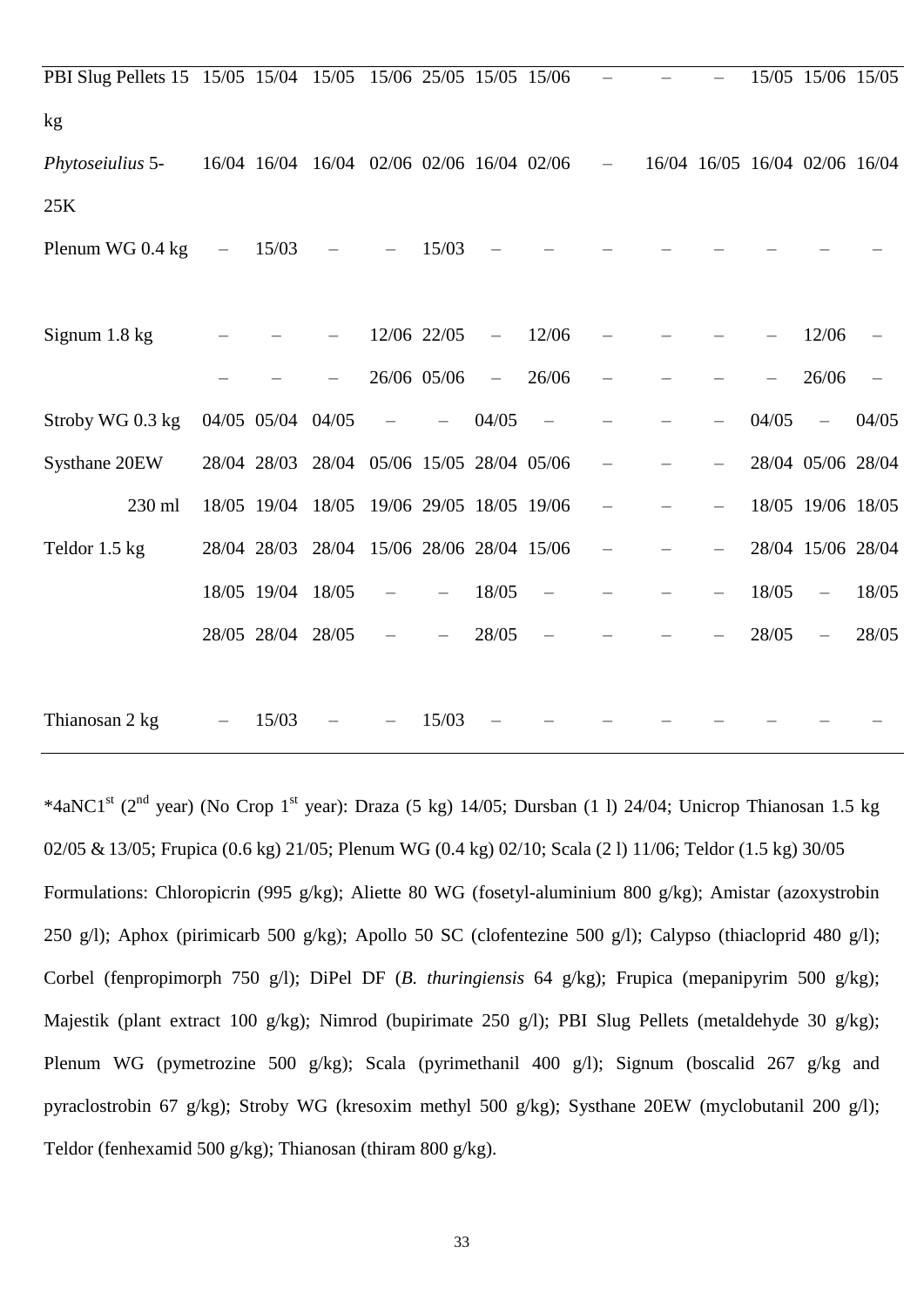| System               | $\mathbf{1}$      | $\mathbf{1}$                      | $\mathbf{1}$       | $\overline{2}$ | $\overline{2}$           | $\overline{3}$ | $\overline{4}$ | 4a                | $\overline{5}$ | 6          | $\overline{7}$ | $\overline{8}$    | $\overline{9}$ |
|----------------------|-------------------|-----------------------------------|--------------------|----------------|--------------------------|----------------|----------------|-------------------|----------------|------------|----------------|-------------------|----------------|
| Product              |                   | SP                                | NP 2 <sup>nd</sup> |                | ${\rm SP}$               |                |                | NC $1^{\rm st} *$ | SP             | ${\rm SP}$ |                |                   |                |
| Alpha propachlor 5 l |                   |                                   |                    |                |                          |                |                | 03/04             |                |            |                |                   |                |
|                      |                   |                                   |                    |                |                          |                |                | 19/05             |                |            |                |                   |                |
| Beetup 2.5 l         |                   |                                   |                    |                |                          |                |                | 01/05             |                |            |                |                   |                |
|                      |                   |                                   |                    |                |                          |                |                | 12/05             |                |            |                |                   |                |
|                      |                   |                                   |                    |                |                          |                |                | 19/05             |                |            |                |                   |                |
|                      |                   |                                   |                    |                |                          |                |                | 30/05             |                |            |                |                   |                |
| Dacthal 5 kg         |                   | 15/10                             |                    |                | 15/10                    |                | $\equiv$       | 03/04             |                |            |                |                   |                |
|                      |                   |                                   |                    |                |                          |                |                | 19/05             |                |            |                |                   |                |
| Dacthal 4.61         |                   | 15/12                             |                    |                | 15/12                    |                |                |                   |                |            |                |                   |                |
| Flexidor 125 1 1     | 15/03             | $\overline{\phantom{0}}$          |                    | 15/03 15/03    | $\overline{\phantom{0}}$ |                | 15/03 15/03    |                   |                |            |                | 15/03 15/03 15/03 |                |
| Laser 11             |                   |                                   |                    |                |                          |                |                | 03/06             |                |            |                |                   |                |
| Partna 1.25 l        |                   |                                   |                    |                |                          |                |                | 03/06             |                |            |                |                   |                |
| Ramrod Flowable 51   | $\qquad \qquad -$ | 15/10                             |                    |                | 15/10                    |                |                |                   |                |            |                |                   |                |
| Stomp 400 SC 3.51    | 15/03             | $\hspace{1.0cm} - \hspace{1.0cm}$ |                    | 15/03 15/03    | -                        |                | 15/03 15/03    |                   |                |            |                | 15/03 15/03 15/03 |                |

Table 3. *Herbicide programme with assumed application dates for each strawberry production system 1<sup>st</sup> year. Second year Junebearer crops receive identical programmes to summer planted Systems 1 and 2*

\*4aNC1st (year 2): Devrinol (4.6 l) 03/03; Flexidor 125 (1 l) 13/12; Laser (2.25 l) 11/04 & 14/06; PDQ (5.5 l) 17/07; Stomp 400 SC (3.5 l) 13/12.

Formulations: Alpha propachlor (propachlor 500 g/l); Beetup (phenmedipham 114 g/l); Dacthal (chlorthaldimethyl 750 g/kg); Devrinol (napropamide 450 g/l); Flexidor 125 (isoxaben 125 g/l); Laser (cycloxydim 200 g/l); Partna (alkylphenol ethoxylate 100 g/kg): PDQ (paraquat + diquat 80:120 g/l): Ramrod Flowable (propachlor 480 g/l): Stomp 400 SC (pendimethalin 400 g/l).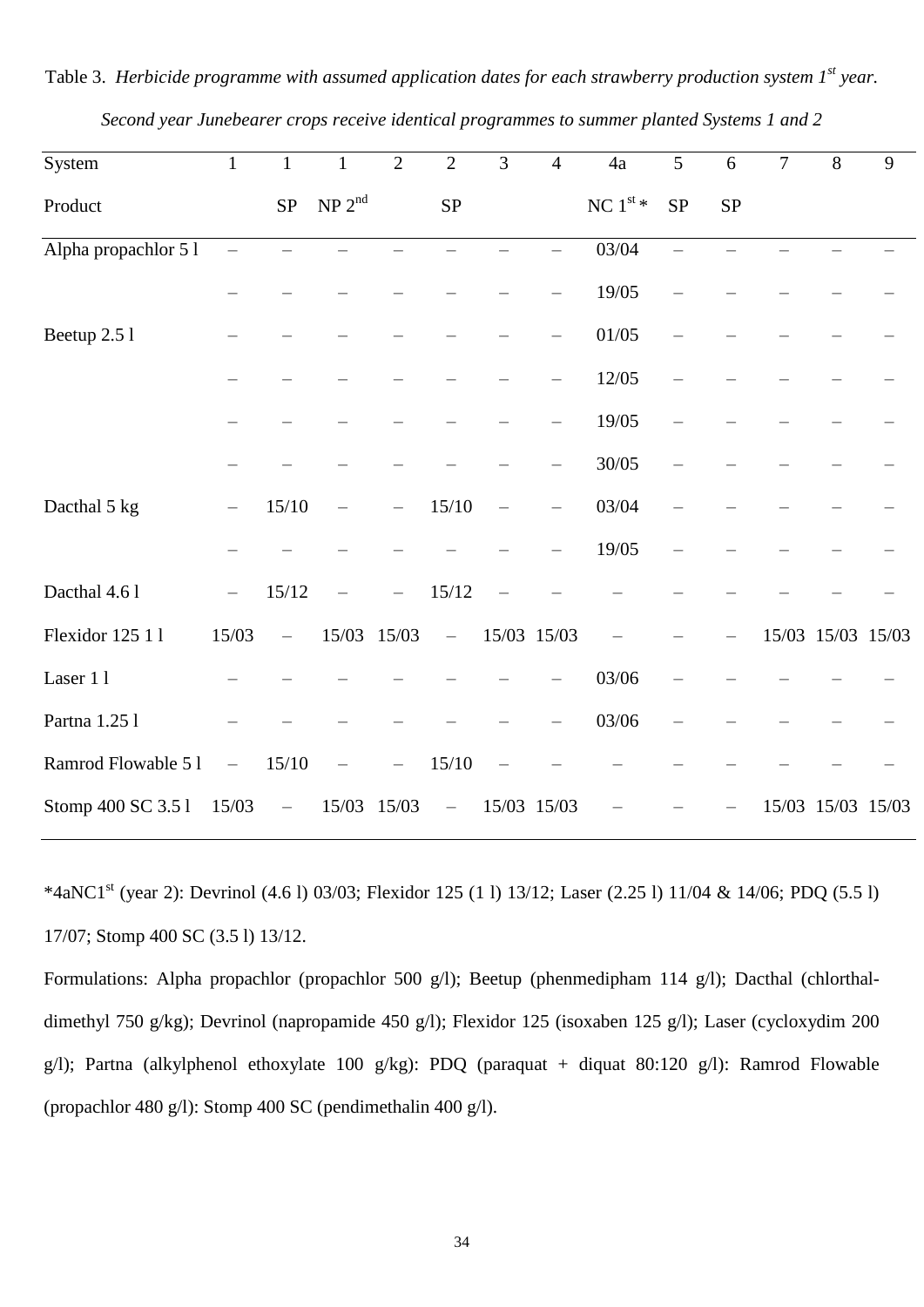| Operation                                    | Implement            | Width Force  |                 | Power Speed |                   | Time | FE   | Energy       |
|----------------------------------------------|----------------------|--------------|-----------------|-------------|-------------------|------|------|--------------|
|                                              |                      | (m)          | $(kN/m)$ $(kW)$ |             | $(km/h)$ $(h/ha)$ |      |      | (MJ/ha)      |
| shallow cultivations (light                  | spike toothed harrow | 3            | 0.60            | 60          | 8                 | 0.4  | 0.85 | 164          |
| soils)                                       |                      |              |                 |             |                   |      |      |              |
| shallow cultivations (heavy field cultivator |                      | 3            | 2.65            | 75          | $\tau$            | 0.5  | 0.85 | 253*         |
| soils)                                       |                      |              |                 |             |                   |      |      |              |
| rotary hoe                                   | row cultivator       | 6            | 0.90            | 65          | $\tau$            | 0.2  | 0.85 | 102          |
|                                              | (shallow)            |              |                 |             |                   |      |      |              |
| mow                                          | mower (cutter bar)   | $\mathbf{1}$ | 1.10            | 65          | $8\,$             | 0.8  | 0.85 | 333†         |
| bed formation                                | field cultivator     | $\mathbf{1}$ | 2.65            | 75          | 6                 | 1.0  | 0.85 | $513\dagger$ |
| lay mulch and T-tape                         | field cultivator     | $\mathbf{1}$ | 2.65            | 75          | $\overline{4}$    | 1.6  | 0.85 | 769†         |
|                                              | equivalent           |              |                 |             |                   |      |      |              |
| grub                                         | spring toothed       | $\mathbf{1}$ | 2.70            | 75          | $\overline{4}$    | 2.5  | 0.85 | 601‡         |
|                                              | harrow               |              |                 |             |                   |      |      |              |
| fumigation                                   | shank                | $\mathbf{1}$ | 0.60            | 60          | 3                 | 2.1  | 0.80 | $872\dagger$ |

Table 4. *Energy consumption (MJ/ha) for field operations derived from method described in Hunt (1995) with additional data for proportion field efficiency (FE) to account for refuelling or filling (Donaldson* et al.

*1994)*

\*two passes of a field cultivator (506 MJ/ha) required to create a seedbed on heavy (clay) soil, one pass on sandy clay loam soil.

†beds only (62.5 beds/ha).

 $\text{\#beds}$  only (62.5 beds/ha), includes mulch removal. System 4 (no crop 1st year) with no mulch forward speed 7 km/h (344 MJ/ha).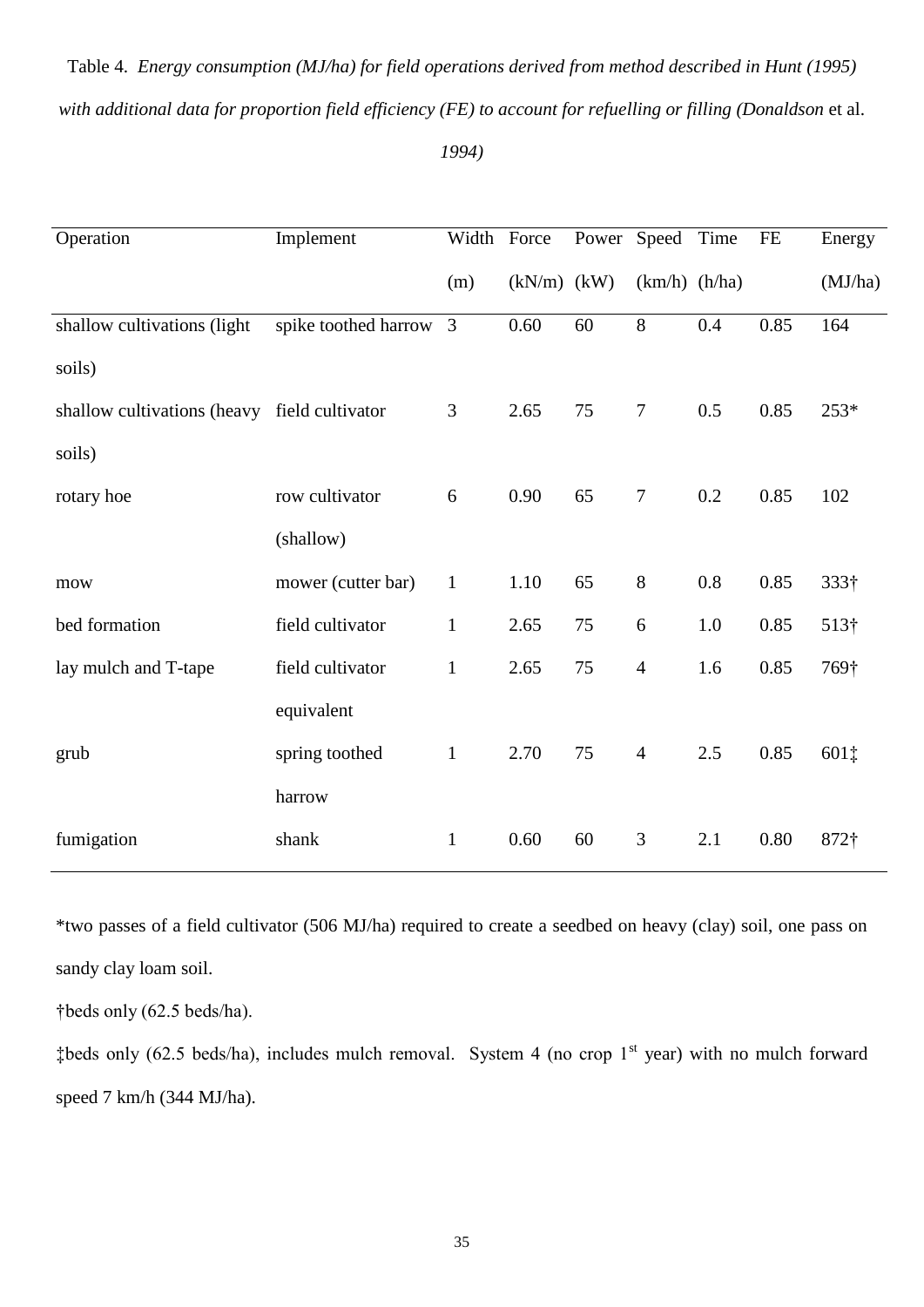|  | Table 5. Nutrition regime (kg/ha) |  |  |
|--|-----------------------------------|--|--|
|--|-----------------------------------|--|--|

| Scenario                  | ${\bf N}$             | ${\bf P}$        | $\bf K$          | MgO              |
|---------------------------|-----------------------|------------------|------------------|------------------|
| $\mathbf{1}$              | $40*$                 | 17.4             | 66.4             | 50               |
| 1(SP)                     | $40*$                 | 17.4             | 66.4             | 50               |
| $1$ (NC $2^{\text{nd}}$ ) | $40*$                 | 17.4             | 66.4             | 50               |
| $\mathbf{2}$              | $40*$                 | 17.4             | 66.4             | 50               |
| 2(SP)                     | $40*$                 | 17.4             | 66.4             | 50               |
| 3                         | $40*$                 | 17.4             | 66.4             | 50               |
| $\overline{4}$            | $40*$                 | 17.4             | 66.4             | 50               |
| 4a (NC $1^{\rm st}$ )     | 63†                   | 17.4             | 66.4             | 50               |
| 5(SP)                     | 60 (240) $\ddagger/0$ | 61 $(102)/0$     | 347 $(386)/0$    | $\boldsymbol{0}$ |
| 6(SP)                     | $\boldsymbol{0}$      | $\boldsymbol{0}$ | $\boldsymbol{0}$ | $\boldsymbol{0}$ |
| 7                         | $102*$                | 36.6             | 93               | 50               |
| 8                         | $102*$                | 36.6             | 93               | 50               |
| 9                         | $177*$                | 40.1             | 272              | 65               |
|                           |                       |                  |                  |                  |

\*0.25 ammonium nitrate: 0.75 potassium nitrate applied via fertigation and 0 kg N/ha as a base dressing preplanting.

# †ammonium nitrate

‡40 t/ha FYM. N available to crop (total N input) Scenario 5 and 6 applied 27 July.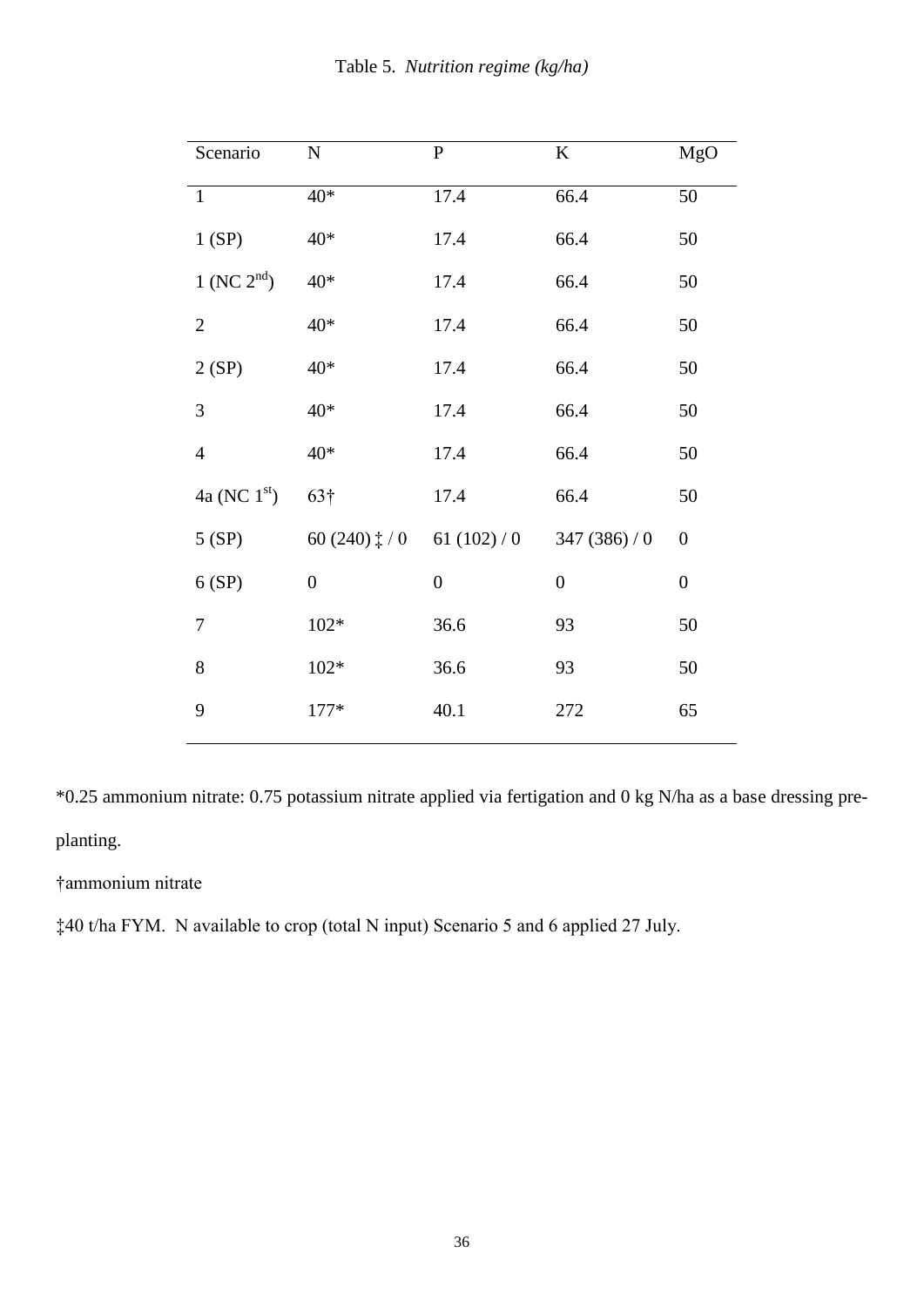| <b>Product</b>        | Composition                                                         | <b>Energy</b> (MJ)                           | GWP <sub>100</sub>   |
|-----------------------|---------------------------------------------------------------------|----------------------------------------------|----------------------|
|                       |                                                                     |                                              | $(t CO2$ equiv)      |
| ammonium nitrate      | 0.345 N                                                             | 13.5 MJ/kg product                           | $0.00217/kg$ product |
| ammonium sulphate     | $0.21$ N; $0.6$ SO <sub>3</sub>                                     | 6.0 MJ/kg product                            | $0.00034/kg$ product |
| potassium nitrate     | $0.13$ N; $0.45$ K <sub>2</sub> O (K <sub>2</sub> O: 0.83 K)        | 11.3 MJ/kg product                           | $0.00197/kg$ product |
| seaweed meal          | $0.13$ N; $0.25$ K <sub>2</sub> O                                   | $2.0*$ MJ/l product                          |                      |
| triple superphosphate | $0.48 \text{ P}_2\text{O}_5(\text{P}_2\text{O}_5: 0.436 \text{ P})$ | 6.4 MJ/kg product                            | $0.00035/kg$ product |
| sulphate of potash    | $0.5 \text{ K}_2\text{O}$ ; 0.45 SO <sub>3</sub>                    | 1.4 MJ/kg product                            | $0.0001/kg$ product  |
| magnesium sulphate    | $0.16 \text{ MgO}$ (MgO: 0.6 Mg); 0.33 SO <sub>3</sub>              | $2.5\dagger$ MJ/kg product                   |                      |
| coir                  |                                                                     | $3.05$ <sup><math>\pm</math></sup> MJ/kg dry |                      |
| peat                  |                                                                     | $0.02$ § MJ/kg dry                           |                      |

*Kongshaug 2003) excluding 1.3 MJ/kg packaging and transport (Kaltschmidt & Reinhardt 1997) unless stated otherwise*

Table 6. *Chemical composition of fertilizer products and media, and energy and GWP for their manufacture (Brentrup & Pallière 2008; Jenssen &*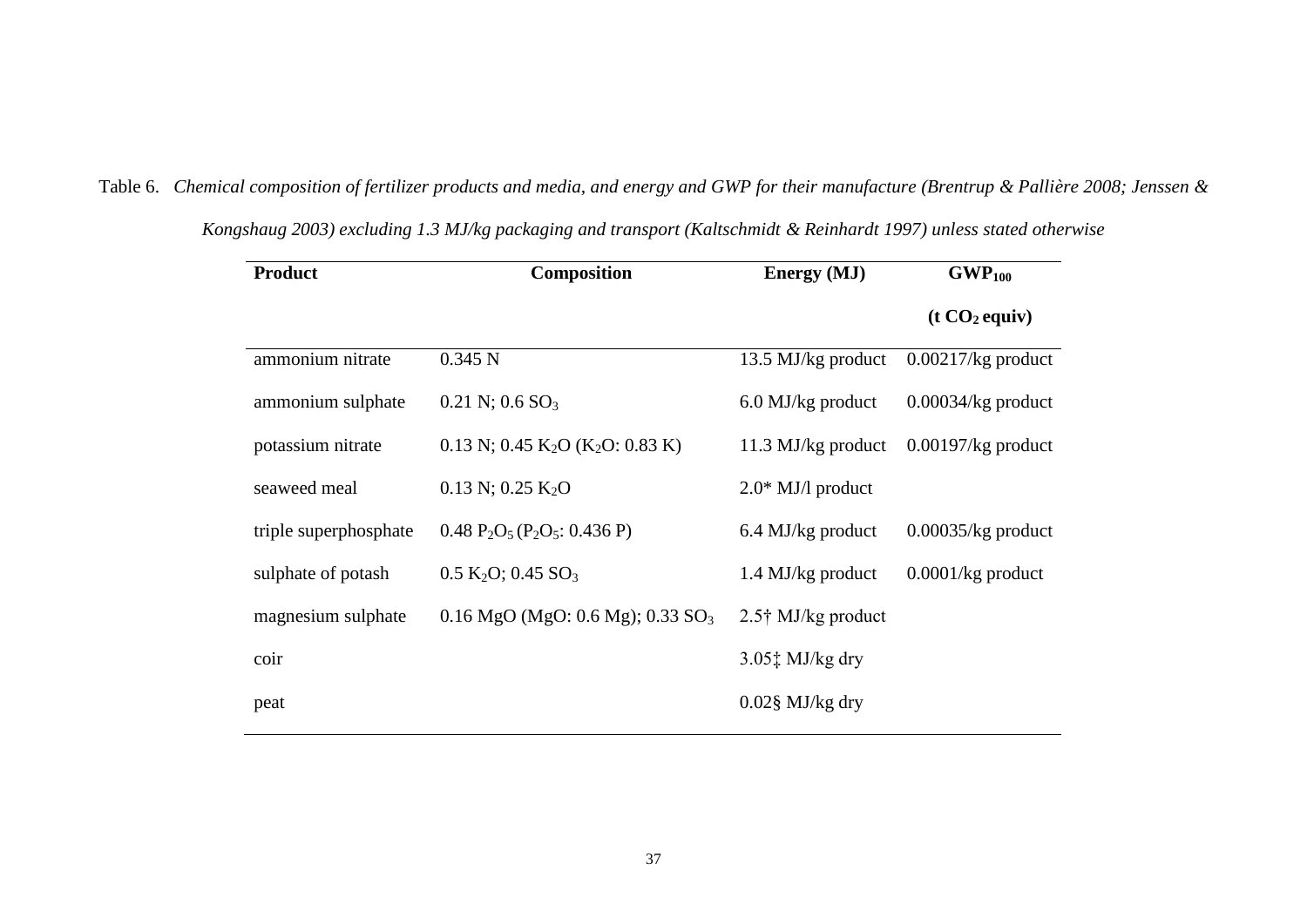\*0.5 MJ/kg washing & shredding, 1.25 MJ/kg dried by 0.25 (50 MJ/t/0.1 mc, Daalgard *et al.*, 2001), 1.3 MJ/kg packaging and transport (Kaltschmidt & Reinhardt 1997), bulk density 0.7 kg/l (Richards 2001).

†mineral extraction 0.8 MJ/kg (Jenssen & Kongshaug 2003), packaging and transport 1.3 MJ/kg (Kaltschmidt & Reinhardt 1997) plus estimate for processing.

‡1.56 kg/m growbag when dry, sterilization with chloropicrin (full rate) 0.13 MJ/kg dry, transport 2 km to storage and packaging area 0.2 l t/km (Daalgard *et al.* 2001), shipped 8711 km from Sri-Lanka 0.006 kg CO<sub>2</sub>e/t/km (DEFRA 2009b; two journeys within UK port to supplier to grower, of 114 km each (average haulage distance by road for 'crude materials ', National Statistics 2009) by 38 t gross weight truck 0.086 kg CO<sub>2</sub>e/t/km (DEFRA 2009b).

§ extraction needed 0.001 MJ/kg, and transport when dry and weighing 0.4 t/m (Lindström 1980) required 0.2 l/t/km (Daalgard *et al.* 2001) for an average distance of 2 km to the storage and packaging area; 0.5 imported from Ireland, 0.5 extracted North and West of England; transport within and from Ireland assumed 124 km by road and 150 km by ship, transport within the UK as two journeys 124 km each by 38 t gross weight truck 0.086 kg  $CO<sub>2</sub>e/t/km$  (DEFRA 2009b).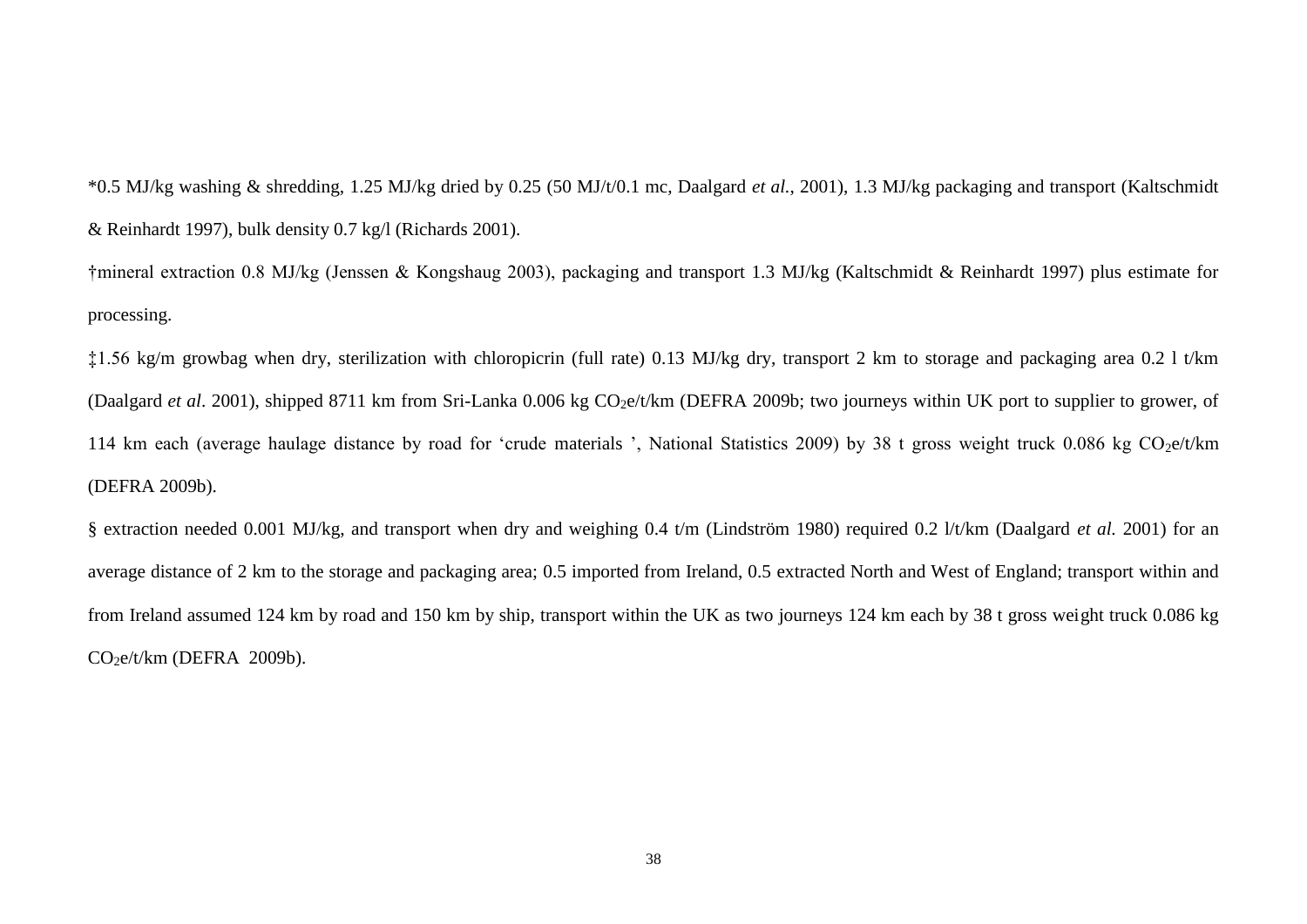Fig. 1. Greenhouse gas emissions (t  $CO<sub>2</sub>$  equiv) per tonne of class 1 fruit for each production system (inclusive of post harvest operations) after (*a*) 1 and (*b*) 2 years of cropping.  $F =$  fumigated, Cov = covered with a polytunnel, †summer planted, \*no cover year two. Total emissions (t  $CO<sub>2</sub>$  equiv) per tonne of class 1 fruit after 3 years of cropping (in brackets): system 1 F+Cov min (0.41), system 2 F min (0.37) and system 4 min (0.30).

Fig. 2. Input of energy (GJ) per tonne of class 1 fruit for each production system (inclusive of post harvest operations) after (*a*) 1 and (*b*) 2) years of cropping.  $F =$ fumigated,  $Cov = covered$  with a polytunnel, †summer planted, \*no cover year two. Total energy (GJ) per tonne of class 1 fruit after 3 years of cropping 1 F+Cov min (7.49), 2 F min (5.05) and 4 min (3.85).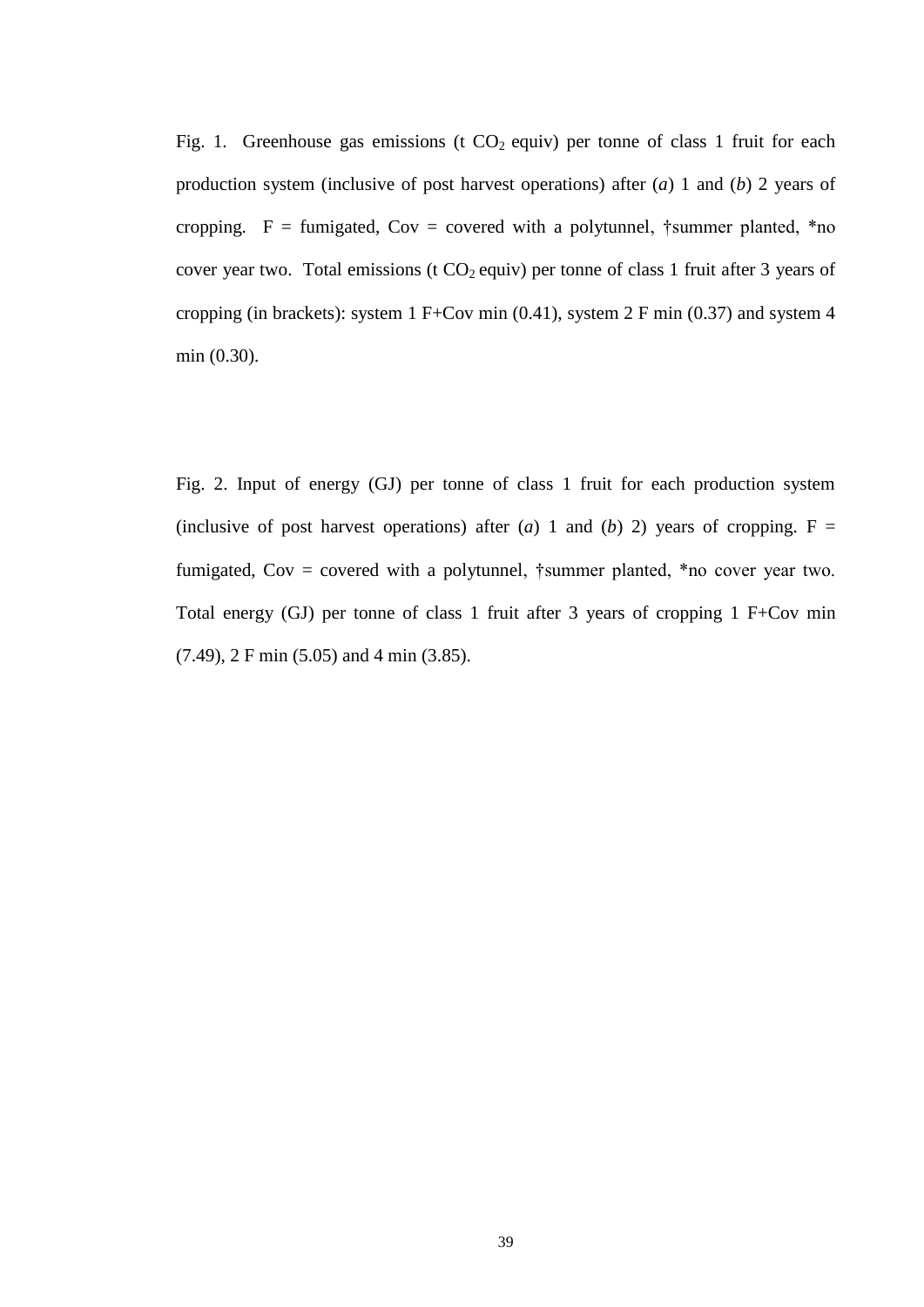

Fig. 1.